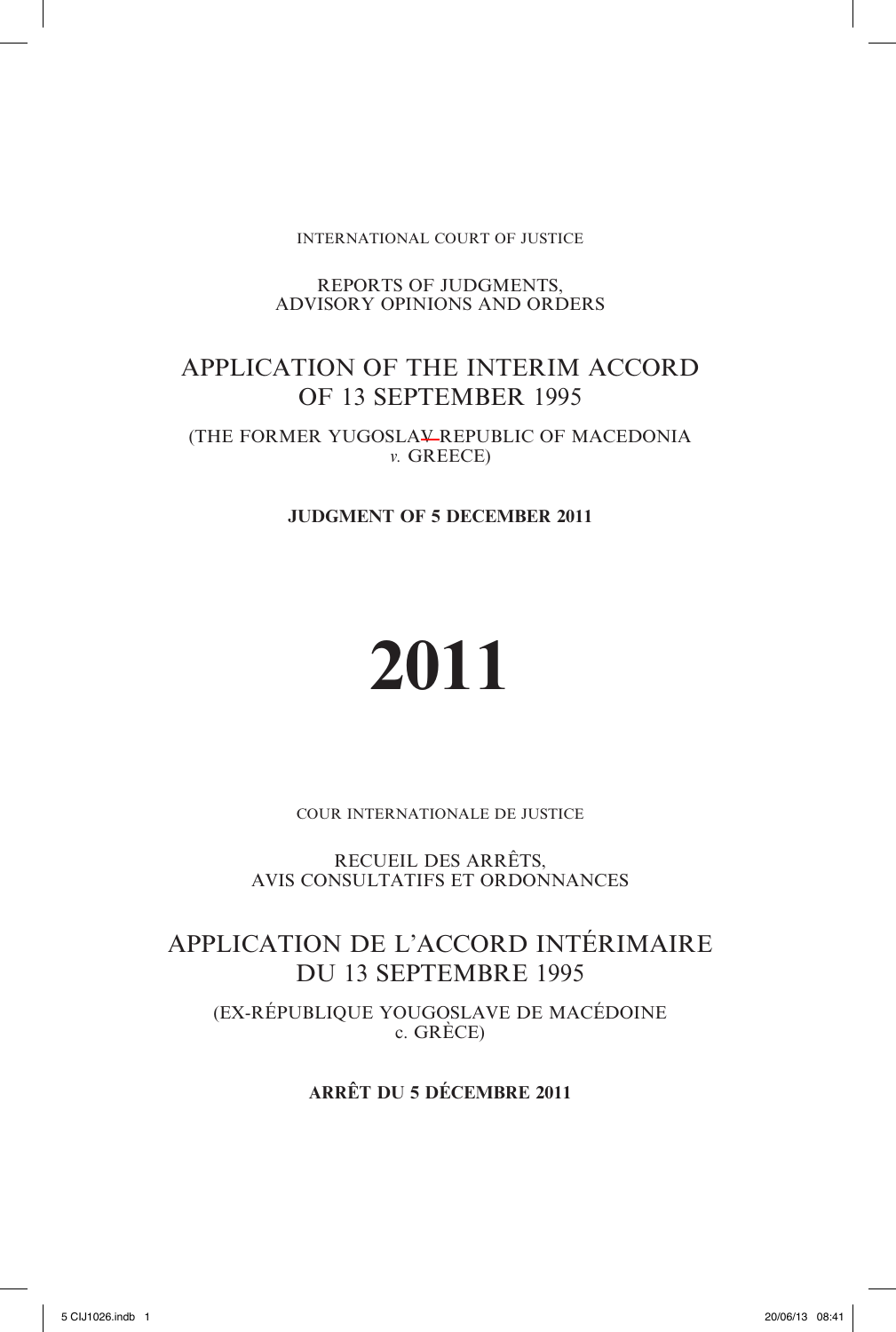# Official citation:

*Application of the Interim Accord of 13 September 1995 (the former Yugoslav Republic of Macedonia* v. *Greece), Judgment of 5 December 2011, I.C.J. Reports 2011*, p. 644

# Mode officiel de citation:

*Application de l'accord intérimaire du 13 septembre 1995 (ex‑République yougoslave de Macédoine c. Grèce), arrêt du 5 décembre 2011, C.I.J. Recueil 2011*, p. 644

ISSN 0074-4441 ISBN 978-92-1-071137-1 **Sales number**   $\frac{\text{Sales number}}{\text{N}^{\text{o}} \text{ de vente:}}$  1026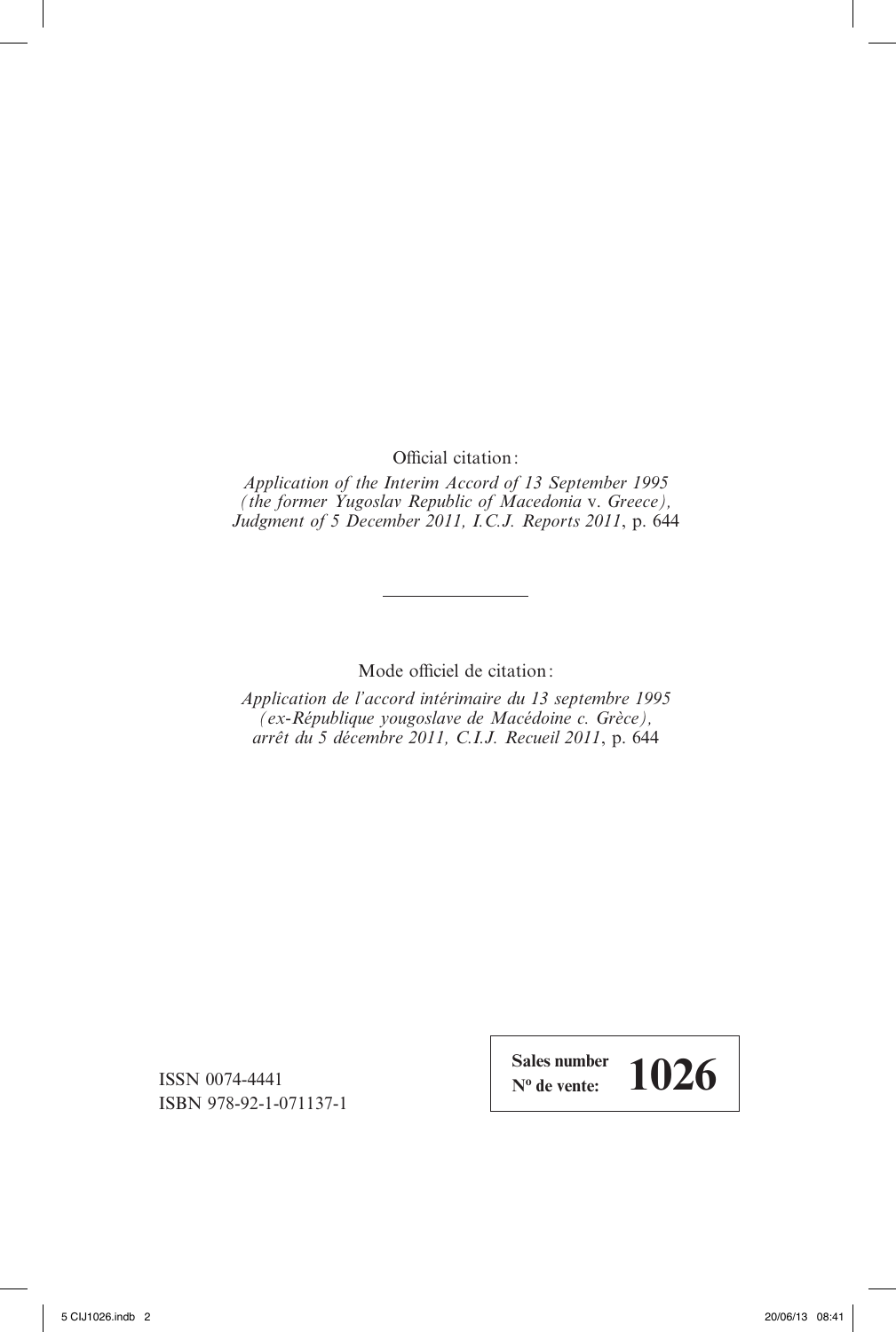5 DECEMBER 2011

JUDGMENT

# APPLICATION OF THE INTERIM ACCORD OF 13 SEPTEMBER 1995

(THE FORMER YUGOSLAV REPUBLIC OF MACEDONIA *v.* GREECE)

# APPLICATION DE L'ACCORD INTÉRIMAIRE DU 13 SEPTEMBRE 1995

(EX‑RÉPUBLIQUE YOUGOSLAVE DE MACÉDOINE c. GRÈCE)

5 DÉCEMBRE 2011

ARRÊT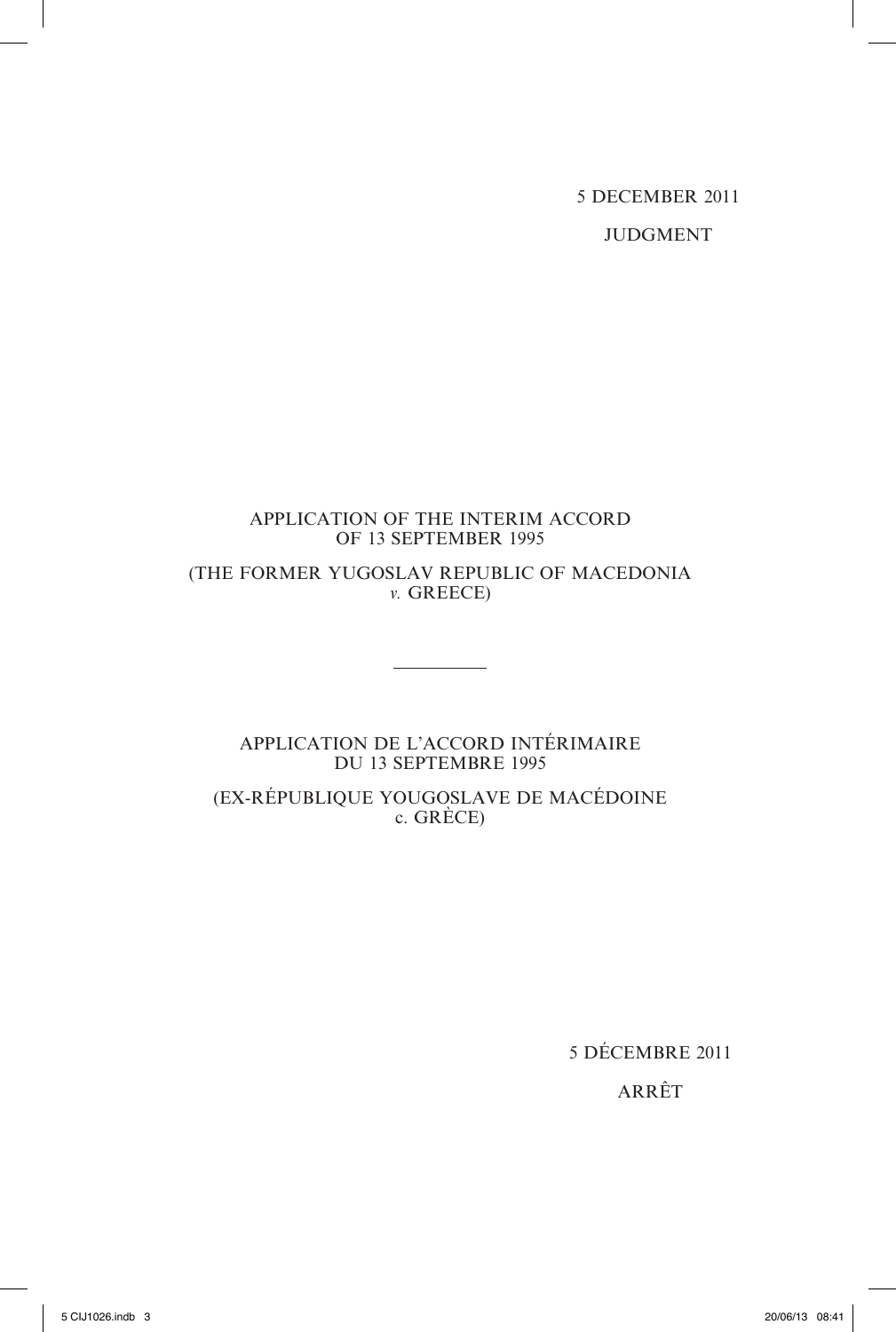# INTERNATIONAL COURT OF JUSTICE

# YEAR 2011

2011 5 December General List No. 142

644

# **5 December 2011**

# APPLICATION OF THE INTERIM ACCORD OF 13 SEPTEMBER 1995

# (THE FORMER YUGOSLAV REPUBLIC OF MACEDONIA *v.* GREECE)

*Historical context and origin of the dispute.*

*Break-up of Socialist Federal Republic of Yugoslavia* — *Application for member‑ ship in United Nations submitted by Applicant on 30 July 1992* — *Opposition of Respondent to Applicant's admission* — *Security Council resolution 817 (1993)* — *Applicant admitted to membership in United Nations under provisional designation of* "the former Yugoslav Republic of Macedonia" — *Interim Accord of 13 September 1995* — *Applicant's NATO candidacy considered at Bucharest Summit on 2 and 3 April 2008* — *Applicant not invited to begin talks on accession to NATO.*

*Jurisdiction of the Court and admissibility of Application.*

*Scope of dispute* — *Article 21, paragraph 2, of Interim Accord, as a basis for the Court's jurisdiction.*

\*

*Respondent's first objection to jurisdiction* — *Contention that dispute is excluded from the Court's jurisdiction under Article 21, paragraph 2* — *Article 21, paragraph 2, excludes disputes regarding the difference over the definitive name* — *Disputes regarding Respondent's obligation under Article 11, paragraph 1, within the Court's jurisdiction* — *Objection cannot be upheld.*

*Respondent's second objection to jurisdiction* — *Contention that dispute relates to conduct attributable to NATO and its member States* — *Applicant seeks to challenge Respondent's conduct and not NATO's decision* — *No need to determine responsibility of NATO or of its member States* — Monetary Gold *principle not relevant* — *Objection cannot be upheld.*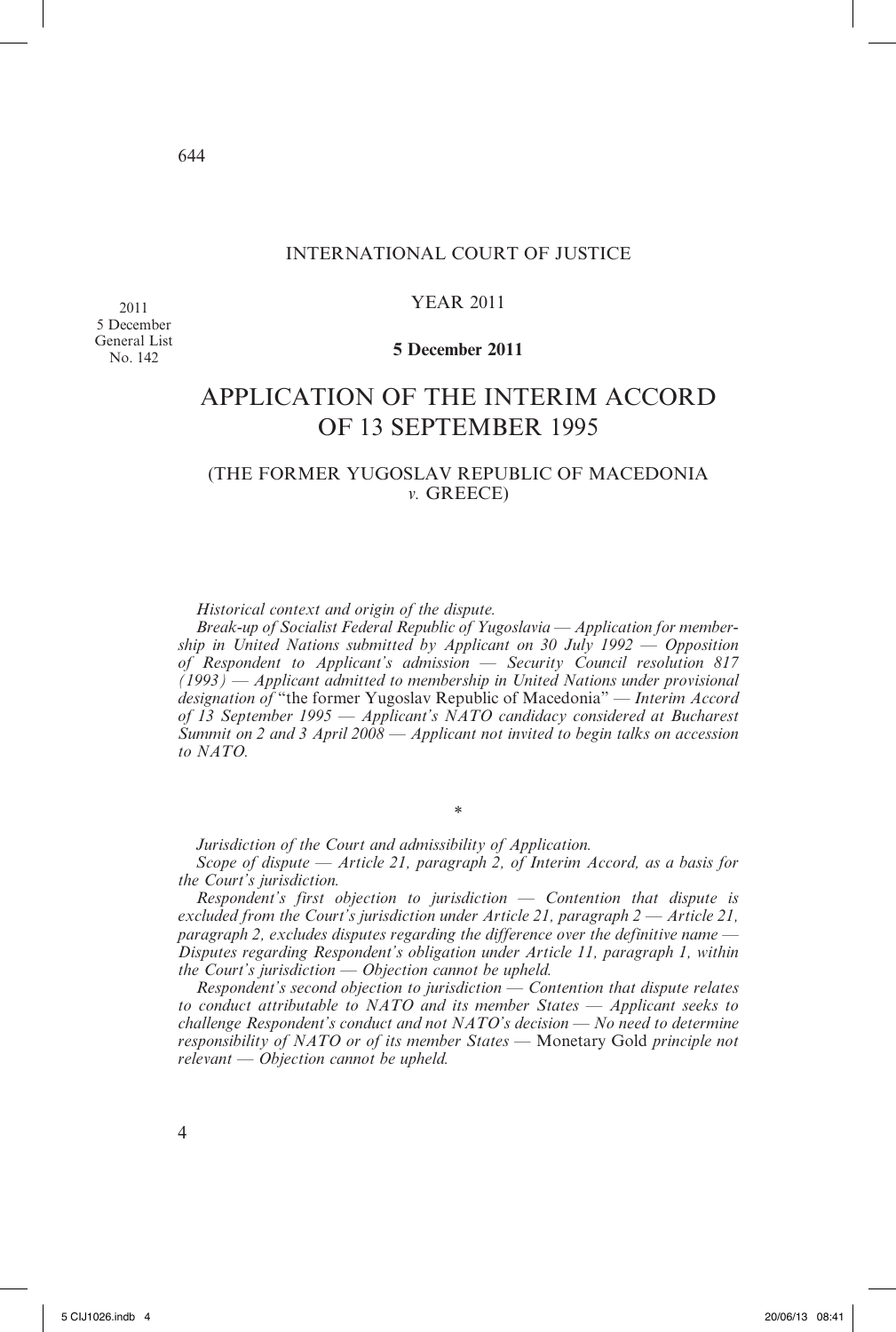*Respondent's first objection to admissibility of Application* — *Contention that Judgment would be incapable of effective application* — *Applicant's claims relate to Respondent's conduct* — *Judgment capable of being applied effectively by the Parties* — *Objection cannot be upheld.*

*Respondent's second objection to admissibility of Application* — *Contention that the Court's Judgment would interfere with ongoing diplomatic negotiations* — *Settlement of disputes by the Court not incompatible with diplomatic negotia‑ tions* — *Objection cannot be upheld.*

*The Court has jurisdiction* — *Application is admissible.*

*Merits of the case.*

*Contention by Applicant that Respondent failed to comply with the obligation under Article 11, paragraph 1, of the Interim Accord.*

\*

*Meaning of first clause of Article 11, paragraph 1* — *Parties did not intend to exclude NATO from scope of that provision* — *Whether Respondent* "objected" *to Applicant's admission to NATO* — *Resolution of difference over the name was the*  "decisive criterion" *for Respondent to accept Applicant's admission to NATO* — *Respondent objected to Applicant's admission to NATO.*

*Effect of second clause of Article 11, paragraph 1* — *Ordinary meaning of terms employed* — *Meaning of phrase* "to the extent" — *Meaning of phrase* "to be referred to . . . differently than in paragraph 2 of Security Council resolution 817 (1993)" — *Interim Accord did not require Applicant to use provisional designation in its dealings with Respondent* — *No constraint on Applicant's prac‑ tice of calling itself by its constitutional name* — *Interpretation supported by object and purpose of Interim Accord* — *Subsequent practice of the Parties in implementing Interim Accord* — *No objection allowed on basis that Applicant is to refer to itself in an organization with its constitutional name* — *No need to address*  travaux préparatoires *or additional evidence regarding use of Applicant's constitu‑ tional name* — *Respondent not entitled under second clause of Article 11, para‑ graph 1, to object to Applicant's admission to NATO.*

*Contention of Respondent that any objection to Applicant's membership of NATO would be justified under Article 22 of Interim Accord* — *Respondent's interpretation of Article 22* — *No requirement under the North Atlantic Treaty*  compelling the Respondent to object to admission of Applicant to NATO -*Respondent's attempt to rely on Article 22 unsuccessful.*

*Respondent failed to comply with its obligation under Article 11, paragraph 1.*

# \*

*Additional justifications invoked by Respondent.*

Exceptio non adimpleti contractus — *Response to a material breach of a treaty* — *Countermeasures* — *Certain minimum conditions common to all three arguments.*

*Respondent's allegations that Applicant failed to comply with its obligations under Interim Accord* — *No breach by Applicant of second clause of Article 11, paragraph 1* — *Alleged breach by Applicant of Article 5, paragraph 1* — *Obli‑*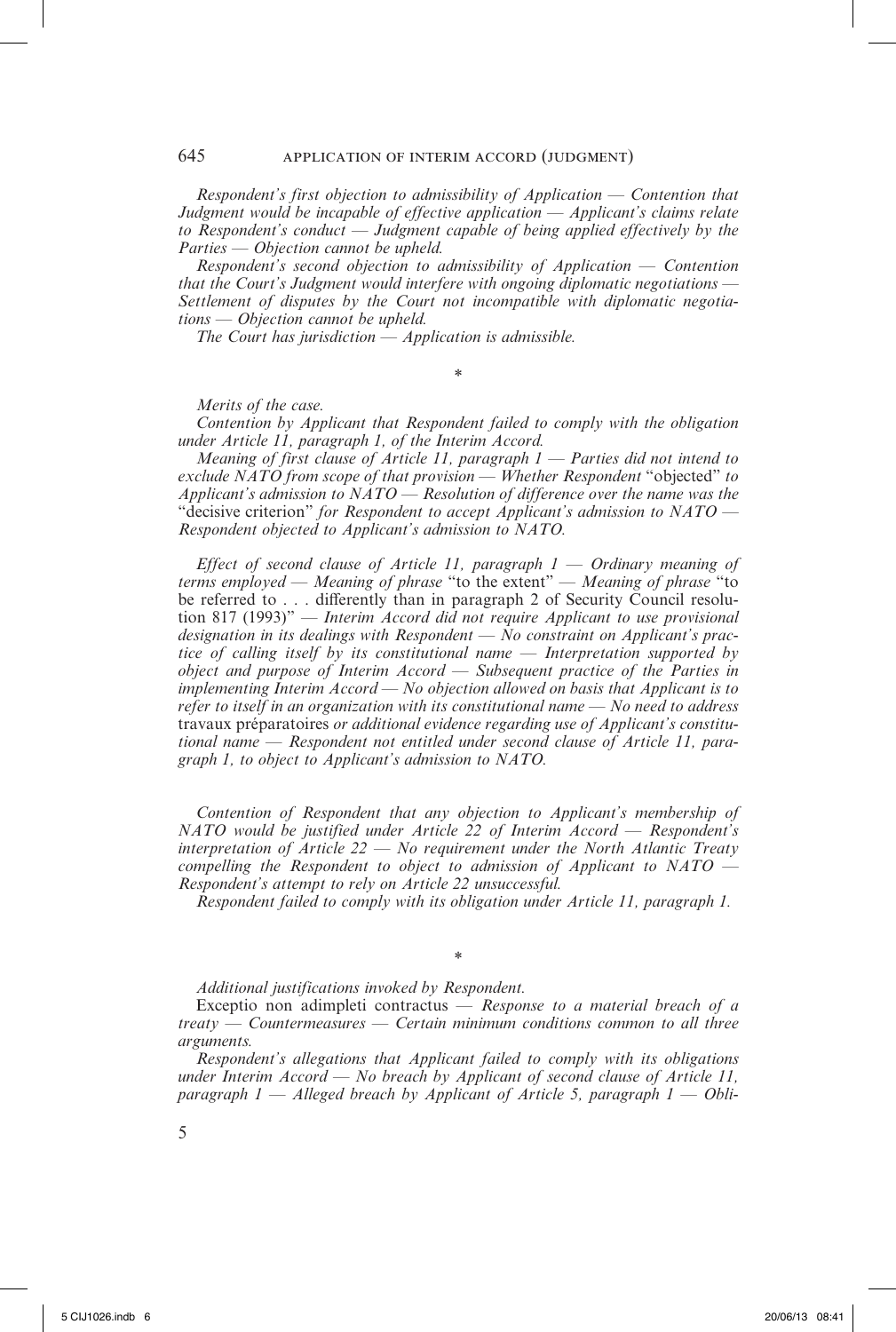*gation to negotiate in good faith* — *Respondent has not met its burden of demonstrating that Applicant breached its obligation under Article 5, paragraph 1*  — *No breach by Applicant of Article 6, paragraph 2, prohibiting interference in Res‑ pondent's internal affairs* — *No breach by Applicant of Article 7, paragraph 1, requiring Applicant to take effective measures to prohibit hostile activities or pro‑ paganda by State‑controlled agencies* — *Alleged breach by Applicant of Article 7, paragraph 2* — *One instance in 2004 in which Applicant displayed a symbol pro‑ hibited by Article 7, paragraph 2* — *No breach by Applicant of Article 7, para‑ graph 3, regarding procedure to be followed in cases where symbols constituting part of one Party's historic or cultural patrimony are being used by other Party.*

*Conclusions concerning additional justifications invoked by Respondent* — *Con‑ ditions asserted by Respondent as necessary for application of the* exceptio *not satisfied* — *Unnecessary for the Court to determine whether that doctrine forms part of contemporary international law* — *Response to material breach* — *Display of symbol in 2004 cannot be regarded as material breach within meaning of Arti‑ cle 60 of 1969 Vienna Convention* — *Failure of Respondent to show that its con‑ duct in 2008 was a response to 2004 breach* — *Countermeasures* — *Breach of Article 7, paragraph 2, by Applicant had ceased as of 2004* — *Respondent's objec‑ tion cannot be justified as a countermeasure* — *Additional justifications submitted by Respondent fail.*

*Interim Accord places Parties under a duty to negotiate in good faith with a view to resolving difference over name.*

\*

\*

#### *Remedies.*

*Declaration that Respondent has violated its obligation to Applicant under Arti‑ cle 11, paragraph 1, of Interim Accord, constitutes appropriate satisfaction* — *Not necessary to order Respondent to refrain from any future conduct that violates its obligation under Article 11, paragraph 1.*

#### JUDGMENT

*Present: President* Owada; *Vice‑President* Tomka; *Judges* Koroma, Simma, Abraham, Keith, Sepúlveda‑Amor, Bennouna, Skotnikov, Cançado Trindade, Yusuf, Greenwood, Xue, Donoghue; *Judges* ad hoc Roucounas, Vukas; *Registrar* Couvreur.

In the case concerning application of the Interim Accord of 13 September 1995,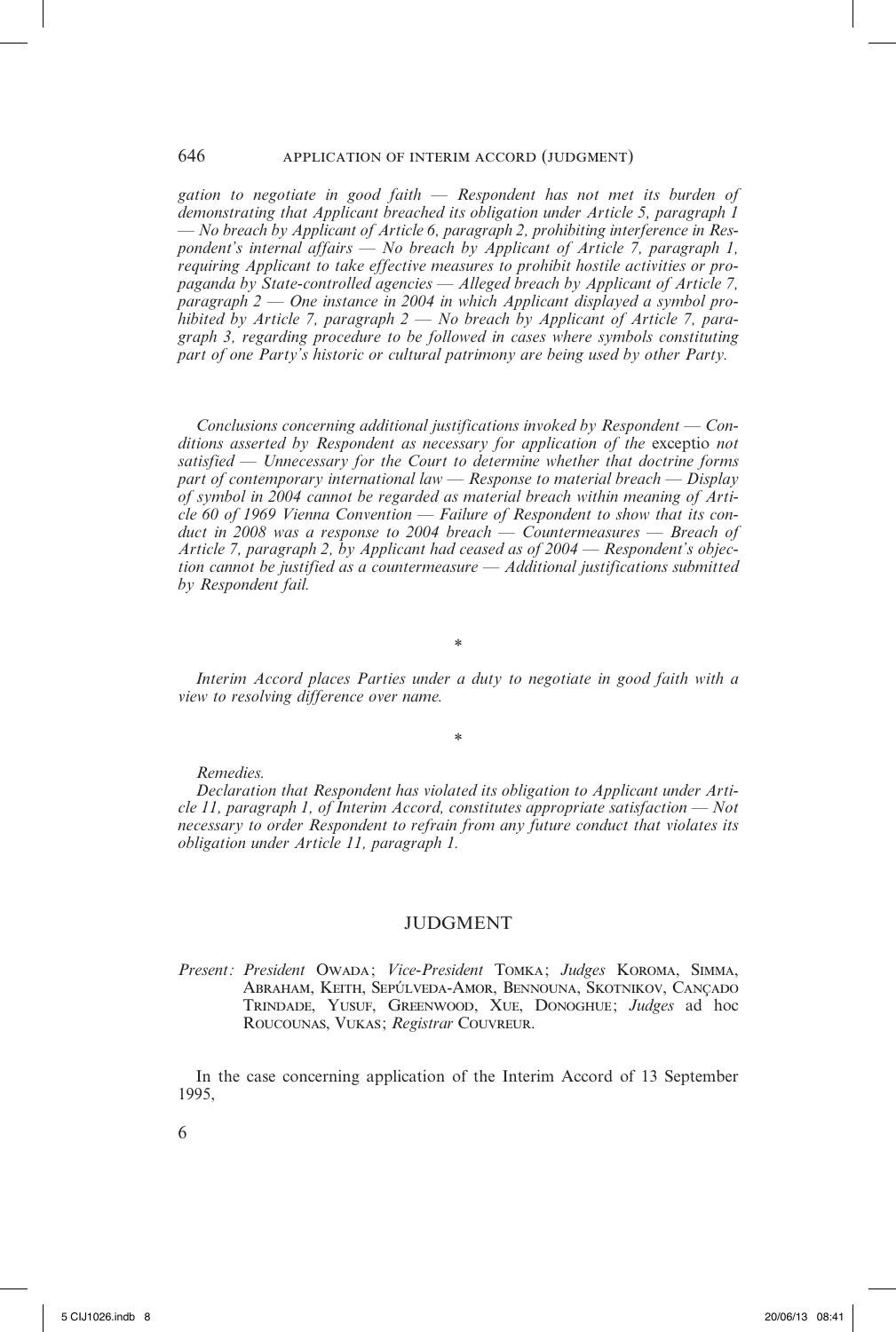*between*

the former Yugoslav Republic of Macedonia,

represented by

- H.E. Mr. Nikola Poposki, Minister for Foreign Affairs of the former Yugoslav Republic of Macedonia,
- H.E. Mr. Antonio Miloshoski, Chairman of the Foreign Policy Committee of the Assembly of the former Yugoslav Republic of Macedonia,
- as Agents;
- H.E. Mr. Nikola Dimitrov, Ambassador of the former Yugoslav Republic of Macedonia to the Kingdom of the Netherlands,
- as Co‑Agent;
- Mr. Philippe Sands, Q.C., Professor of Law, University College London, Barrister, Matrix Chambers, London,
- Mr. Sean D. Murphy, Patricia Roberts Harris Research Professor of Law, George Washington University,
- Ms Geneviève Bastid-Burdeau, Professor of Law, University of Paris I, Panthéon‑Sorbonne,
- Mr. Pierre Klein, Professor of International Law, Director of the Centre of International Law, Université Libre de Bruxelles,
- Ms Blinne Ní Ghrálaigh, Barrister, Matrix Chambers, London,

- Mr. Saso Georgievski, Professor of Law, University Saints Cyril and Methodius, Skopje,
- Mr. Toni Deskoski, Professor of Law, University Saints Cyril and Methodius, Skopje,
- Mr. Igor Djundev, Ambassador, State Counsellor, Ministry of Foreign Affairs of the former Yugoslav Republic of Macedonia,
- Mr. Goran Stevcevski, State Counsellor, International Law Directorate, Ministry of Foreign Affairs of the former Yugoslav Republic of Macedonia,
- Ms Elizabeta Gjorgjieva, Minister Plenipotentiary, Deputy‑Head of Mission of the former Yugoslav Republic of Macedonia to the European Union,
- Ms Aleksandra Miovska, Head of Co‑ordination Sector, Cabinet Minister for Foreign Affairs of the former Yugoslav Republic of Macedonia,

as Advisers;

- Mr. Mile Prangoski, Research Assistant, Cabinet of Minister for Foreign Affairs of the former Yugoslav Republic of Macedonia,
- Mr. Remi Reichold, Research Assistant, Matrix Chambers, London,
- as Assistants;
- Ms Elena Bodeva, Third Secretary, Embassy of the former Yugoslav Repub‑ lic of Macedonia in the Kingdom of the Netherlands,
- as Liaison Officer with the International Court of Justice ;
- Mr. Ilija Kasaposki, Security Officer of the Foreign Minister of the former Yugoslav Republic of Macedonia,
- 7

as Counsel;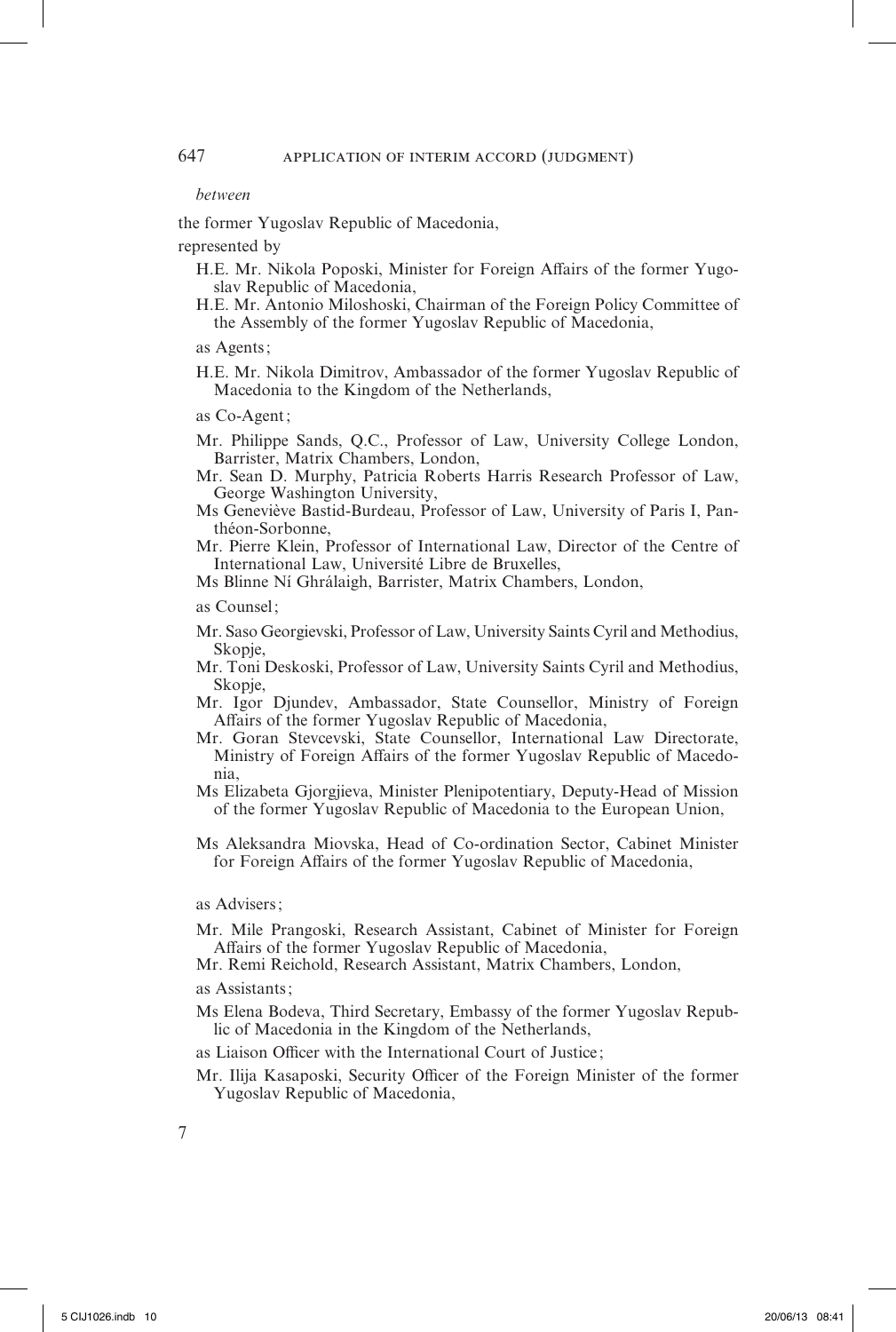*and*

the Hellenic Republic,

represented by

H.E. Mr. Georges Savvaides, Ambassador of Greece,

Ms Maria Telalian, Legal Adviser, Head of the Public International Law Section of the Legal Department, Ministry of Foreign Affairs of Greece,

as Agents;

- Mr. Georges Abi‑Saab, Honorary Professor of International Law, Graduate Institute of International Studies, Geneva, member of the Institut de droit international,
- Mr. James Crawford, S.C., F.B.A., Whewell Professor of International Law, University of Cambridge, member of the Institut de droit international,
- Mr. Alain Pellet, Professor of International Law, University of Paris Ouest, Nanterre‑La Défense, member and former Chairman of the International Law Commission, associate member of the Institut de droit international,
- Mr. Michael Reisman, Myres S. McDougal Professor of International Law, Yale Law School, member of the Institut de droit international,

as Senior Counsel and Advocates;

- Mr. Arghyrios Fatouros, Honorary Professor of International Law, University of Athens, member of the Institut de droit international,
- Mr. Linos‑Alexandre Sicilianos, Professor of International Law, University of Athens,
- Mr. Evangelos Kofos, former Minister‑Counsellor, Ministry of Foreign Affairs of Greece, specialist on Balkan affairs,

as Counsel;

- Mr. Tom Grant, Research Fellow, Lauterpacht Centre for International Law, University of Cambridge,
- Mr. Alexandros Kolliopoulos, Assistant Legal Adviser, Public International Law Section of the Legal Department, Ministry of Foreign Affairs of Greece,
- Mr. Michael Stellakatos-Loverdos, Assistant Legal Adviser, Public International Law Section of the Legal Department, Ministry of Foreign Affairs of Greece,
- Ms Alina Miron, Researcher, Centre de droit international de Nanterre (CEDIN), University of Paris Ouest, Nanterre‑La Défense,

as Advisers;

- H.E. Mr. Ioannis Economides, Ambassador of Greece to the Kingdom of the Netherlands,
- Ms Alexandra Papadopoulou, Minister Plenipotentiary, Head of the Greek Liaison Office in Skopje,
- Mr. Efstathios Paizis Paradellis, First Counsellor, Embassy of Greece in the Kingdom of the Netherlands,
- Mr. Elias Kastanas, Assistant Legal Adviser, Public International Law Section of the Legal Department, Ministry of Foreign Affairs of Greece,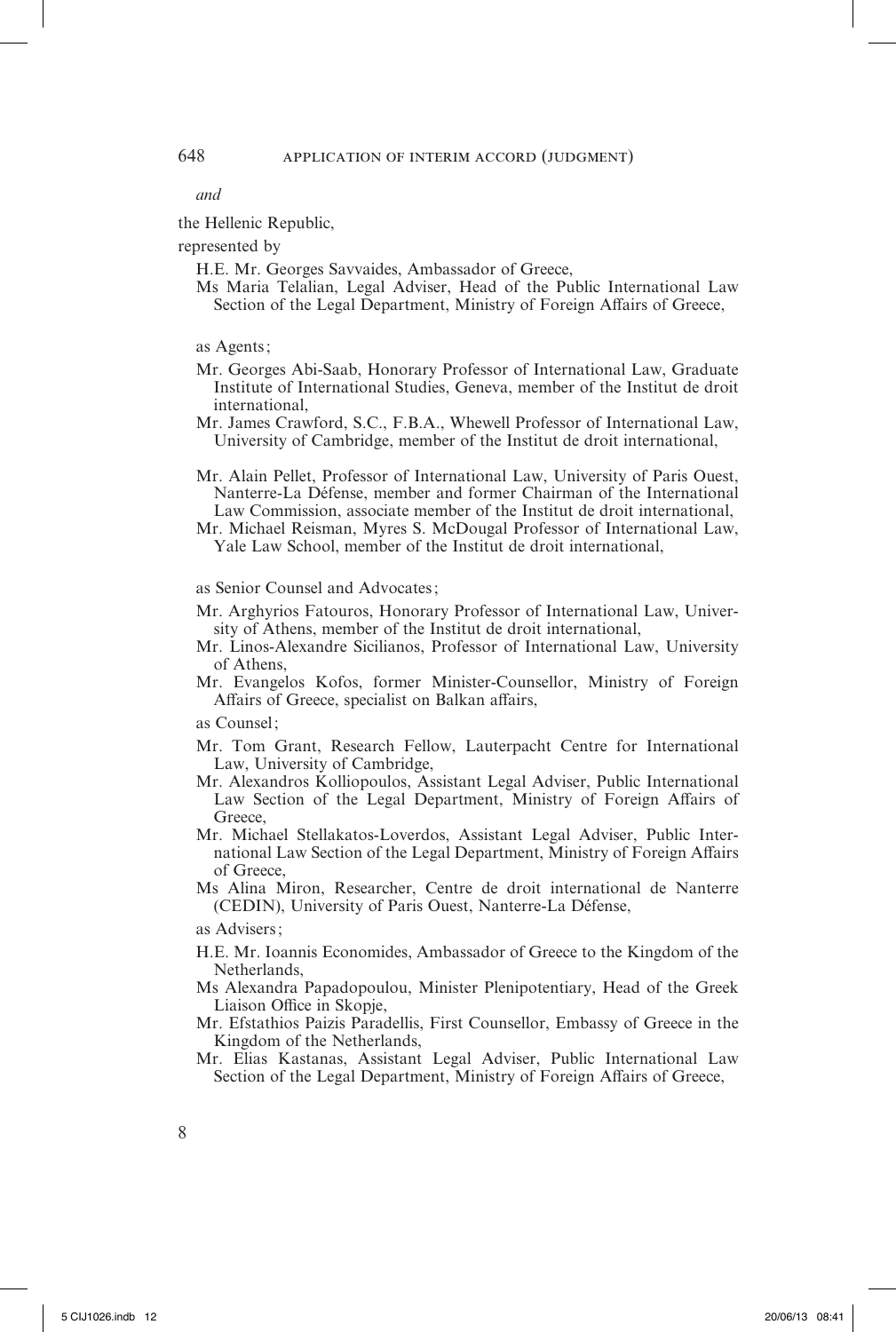Mr. Konstantinos Kodellas, Embassy Secretary,

as Diplomatic Advisers;

Mr. Ioannis Korovilas, Embassy attaché,

Mr. Kosmas Triantafyllidis, Embassy attaché,

as Administrative Staff,

#### THE COURT.

composed as above,

after deliberation,

#### *delivers the following Judgment:*

1. On 17 November 2008, the former Yugoslav Republic of Macedonia (hereinafter the "Applicant") filed in the Registry of the Court an Application instituting proceedings against the Hellenic Republic (hereinafter the "Respondent") in respect of a dispute concerning the interpretation and implementation of the Interim Accord signed by the Parties on 13 September 1995, which entered into force on 13 October 1995 (hereinafter the "Interim Accord"). In particular, the Applicant sought

"to establish the violation by the Respondent of its legal obligations under Article 11, paragraph 1, of the Interim Accord and to ensure that the Respondent abides by its obligations under Article 11 of the Interim Accord in relation to invitations or applications that might be made to or by the Applicant for membership of NATO or any other international, multilateral or regional organization or institution of which the Respondent is a member".

2. In its Application, the Applicant, referring to Article 36, paragraph 1, of the Statute, relied on Article 21, paragraph 2, of the Interim Accord to found the jurisdiction of the Court.

3. Pursuant to Article 40, paragraph 2, of the Statute, the Application was communicated forthwith to the Government of the Respondent by the Registrar; and, in accordance with paragraph 3 of that Article, all States entitled to appear before the Court were notified of the Application.

4. Since the Court included upon the Bench no judge of the nationality of either of the Parties, each Party proceeded to exercise its right conferred by Article 31, paragraph 3, of the Statute to choose a judge *ad hoc* to sit in the case. The Applicant chose Mr. Budislav Vukas and the Respondent Mr. Emmanuel Roucounas.

5. By an Order dated 20 January 2009, the Court fixed 20 July 2009 and 20 January 2010, respectively, as the time‑limits for the filing of the Memorial of the Applicant and the Counter‑Memorial of the Respondent. The Memorial of the Applicant was duly filed within the time‑limit so prescribed.

6. By a letter dated 5 August 2009, the Respondent stated that, in its view, "the Court manifestly lacks jurisdiction to rule on the claims of the Applicant in this case", but informed the Court that, rather than raising preliminary objections under Article 79 of the Rules of the Court, it would be addressing "issues of jurisdiction together with those on the merits". The Registrar immediately communicated a copy of that letter to the Applicant.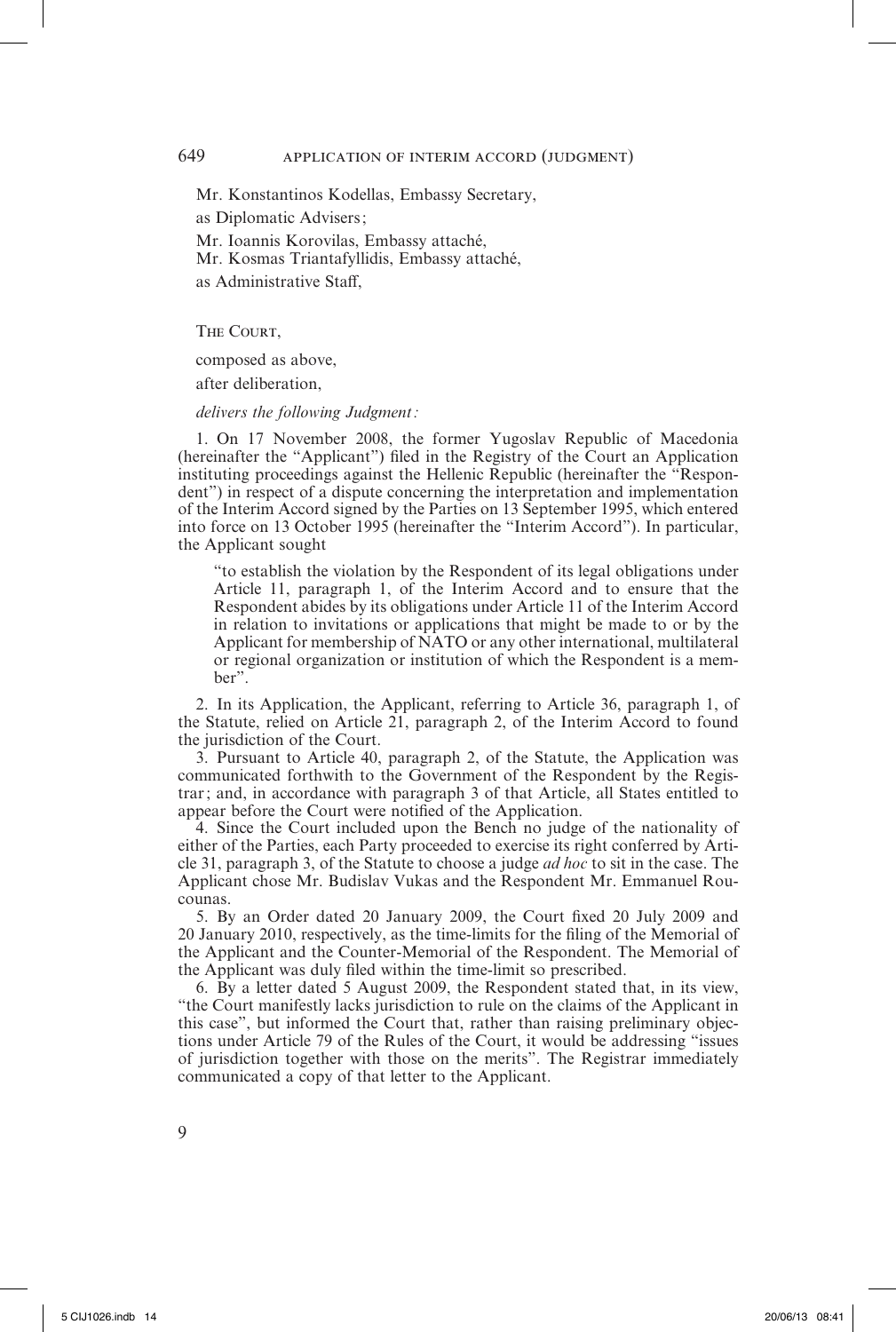The Counter‑Memorial of the Respondent, which addressed issues relating to jurisdiction and admissibility as well as to the merits of the case, was duly filed within the time-limit prescribed by the Court in its Order of 20 January 2009.

7. At a meeting held by the President of the Court with the representatives of the Parties on 9 March 2010, the Co‑Agent of the Applicant indicated that his Government wished to be able to respond to the Counter‑Memorial of the Respondent, including the objections to jurisdiction and admissibility contained in it by means of a Reply. At the same meeting, the Agent of the Respondent stated that her Government had no objection to the granting of this request, in so far as the Respondent could in turn submit a Rejoinder.

8. By an Order of 12 March 2010, the Court authorized the submission of a Reply by the Applicant and a Rejoinder by the Respondent, and fixed 9 June 2010 and 27 October 2010 as the respective time-limits for the filing of those pleadings. The Reply and the Rejoinder were duly filed within the time-limits so prescribed.

9. In accordance with Article 53, paragraph 2, of the Rules of Court, the Court, after ascertaining the views of the Parties, decided that copies of the pleadings and documents annexed would be made accessible to the public on the opening of the oral proceedings.

10. Public hearings were held between 21 and 30 March 2011, at which the Court heard the oral arguments and replies of:

| For the Applicant:                            | Mr. Antonio Miloshoski,      |
|-----------------------------------------------|------------------------------|
|                                               | Mr. Philippe Sands,          |
|                                               | Mr. Sean Murphy,             |
|                                               | Mr. Pierre Klein,            |
|                                               | Ms Geneviève Bastid-Burdeau, |
|                                               | Mr. Nikola Dimitrov.         |
| <i>For the Respondent:</i> Ms Maria Telalian, |                              |
|                                               | Mr. Georges Savvaides,       |
|                                               | Mr. Georges Abi-Saab,        |
|                                               | Mr. Michael Reisman,         |
|                                               | Mr. Alain Pellet,            |
|                                               | Mr. James Crawford.          |

11. At the hearings, a Member of the Court put a question to the Respondent, to which a reply was given in writing, within the time-limit fixed by the President in accordance with Article 61, paragraph 4, of the Rules of Court. Pursuant to Article 72 of the Rules of Court, the Applicant submitted comments on the written reply provided by the Respondent.

\*

12. In the Application, the following requests were made by the Applicant:

"The Applicant requests the Court:

- (i) to adjudge and declare that the Respondent, through its State organs and agents, has violated its obligations under Article 11, paragraph 1, of the Interim Accord;
- (ii) to order that the Respondent immediately take all necessary steps to comply with its obligations under Article 11, paragraph 1, of the Interim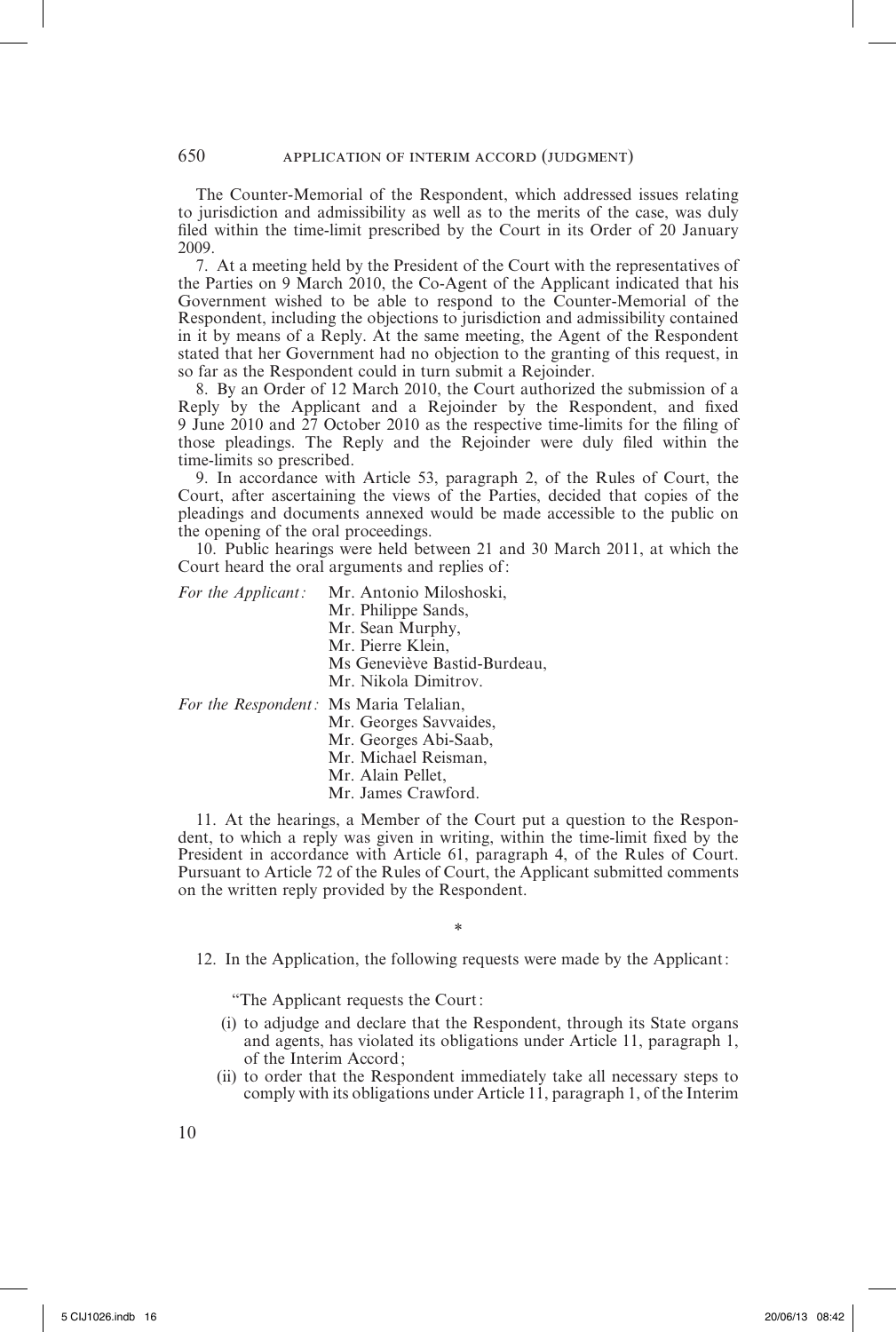Accord, and to cease and desist from objecting in any way, whether directly or indirectly, to the Applicant's membership of the North Atlantic Treaty Organization and/or of any other 'international, multilateral and regional organizations and institutions' of which the Respondent is a member, in circumstances where the Applicant is to be referred to in such organizations or institutions by the designation provided for in paragraph 2 of United Nations Security Council resolution  $817 (1993)$ .

13. In the written proceedings, the following submissions were presented by the Parties:

#### *On behalf of the Government of the Applicant,*

in the Memorial:

"On the basis of the evidence and legal arguments presented in this Memorial, the Applicant

#### *Requests the Court:*

- (i) to adjudge and declare that the Respondent, through its State organs and agents, has violated its obligations under Article 11, paragraph 1, of the Interim Accord; and
- (ii) to order that the Respondent immediately take all necessary steps to comply with its obligations under Article 11, paragraph 1, of the Interim Accord, and to cease and desist from objecting in any way, whether directly or indirectly, to the Applicant's membership of the North Atlantic Treaty Organization and/or of any other 'international, multilateral and regional organizations and institutions' of which the Respondent is a member, in circumstances where the Applicant is to be referred to in such organization or institution by the designation provided for in paragraph 2 of United Nations Security Council resolution 817 (1993)."

in the Reply:

"On the basis of the evidence and legal arguments presented in this Reply, the Applicant

#### *Requests the Court:*

- (i) to reject the Respondent's objections as to the jurisdiction of the Court and the admissibility of the Applicant's claims;
- (ii) to adjudge and declare that the Respondent, through its State organs and agents, has violated its obligations under Article 11, paragraph 1, of the Interim Accord; and
- (iii) to order that the Respondent immediately take all necessary steps to comply with its obligations under Article 11, paragraph 1, of the Interim Accord, and to cease and desist from objecting in any way, whether directly or indirectly, to the Applicant's membership of the North Atlantic Treaty Organization and/or of any other 'international, multilateral and regional organizations and institutions' of which the Respondent is a member, in circumstances where the Applicant is to be referred to in such organization or institution by the designation provided for in paragraph 2 of United Nations Security Council resolution 817 (1993)."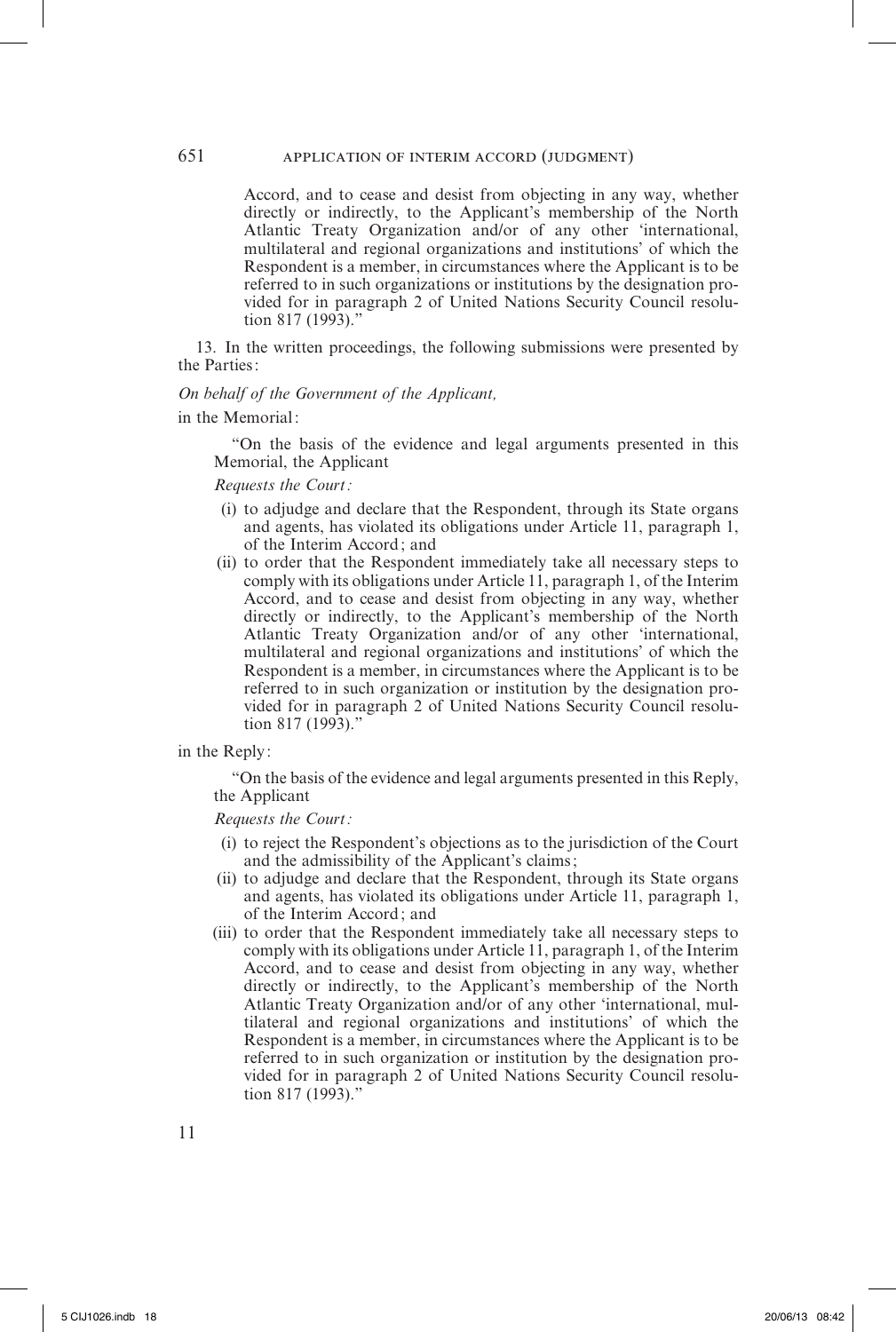#### *On behalf of the Government of the Respondent,*

in the Counter‑Memorial and in the Rejoinder:

- "On the basis of the preceding evidence and legal arguments, the Respond‑ ent, the Hellenic Republic, requests the Court to adjudge and declare :
- (i) that the case brought by the FYROM1 before the Court does not fall within the jurisdiction of the Court and that the FYROM's claims are inadmissible ;
- (ii) in the event that the Court finds that it has jurisdiction and that the claims are admissible, that the FYROM's claims are unfounded."

14. At the oral proceedings, the following submissions were presented by the Parties:

# *On behalf of the Government of the Applicant,*

at the hearing of 28 March 2011 :

"On the basis of the evidence and legal arguments presented in its written and oral pleadings, the Applicant requests the Court:

- (i) to reject the Respondent's objections as to the jurisdiction of the Court and the admissibility of the Applicant's claims;
- (ii) to adjudge and declare that the Respondent, through its State organs and agents, has violated its obligations under Article 11, paragraph 1, of the Interim Accord; and
- (iii) to order that the Respondent immediately take all necessary steps to comply with its obligations under Article 11, paragraph 1, of the Interim Accord, and to cease and desist from objecting in any way, whether directly or indirectly, to the Applicant's membership of the North Atlantic Treaty Organization and/or of any other 'international, multilateral and regional organizations and institutions' of which the Respondent is a member, in circumstances where the Applicant is to be referred to in such organization or institution by the designation provided for in paragraph 2 of United Nations Security Council resolution 817 (1993)."

#### *On behalf of the Government of the Respondent,*

at the hearing of 30 March 2011 :

"On the basis of the preceding evidence and legal arguments presented in its written and oral pleadings, the Respondent, the Hellenic Republic, requests the Court to adjudge and declare :

- (i) that the case brought by the Applicant before the Court does not fall within the jurisdiction of the Court and that the Applicant's claims are inadmissible ;
- (ii) in the event that the Court finds that it has jurisdiction and that the claims are admissible, that the Applicant's claims are unfounded."

<sup>\*</sup> \* \*

<sup>&</sup>lt;sup>1</sup> The acronym "FYROM" is used by the Respondent to refer to the Applicant.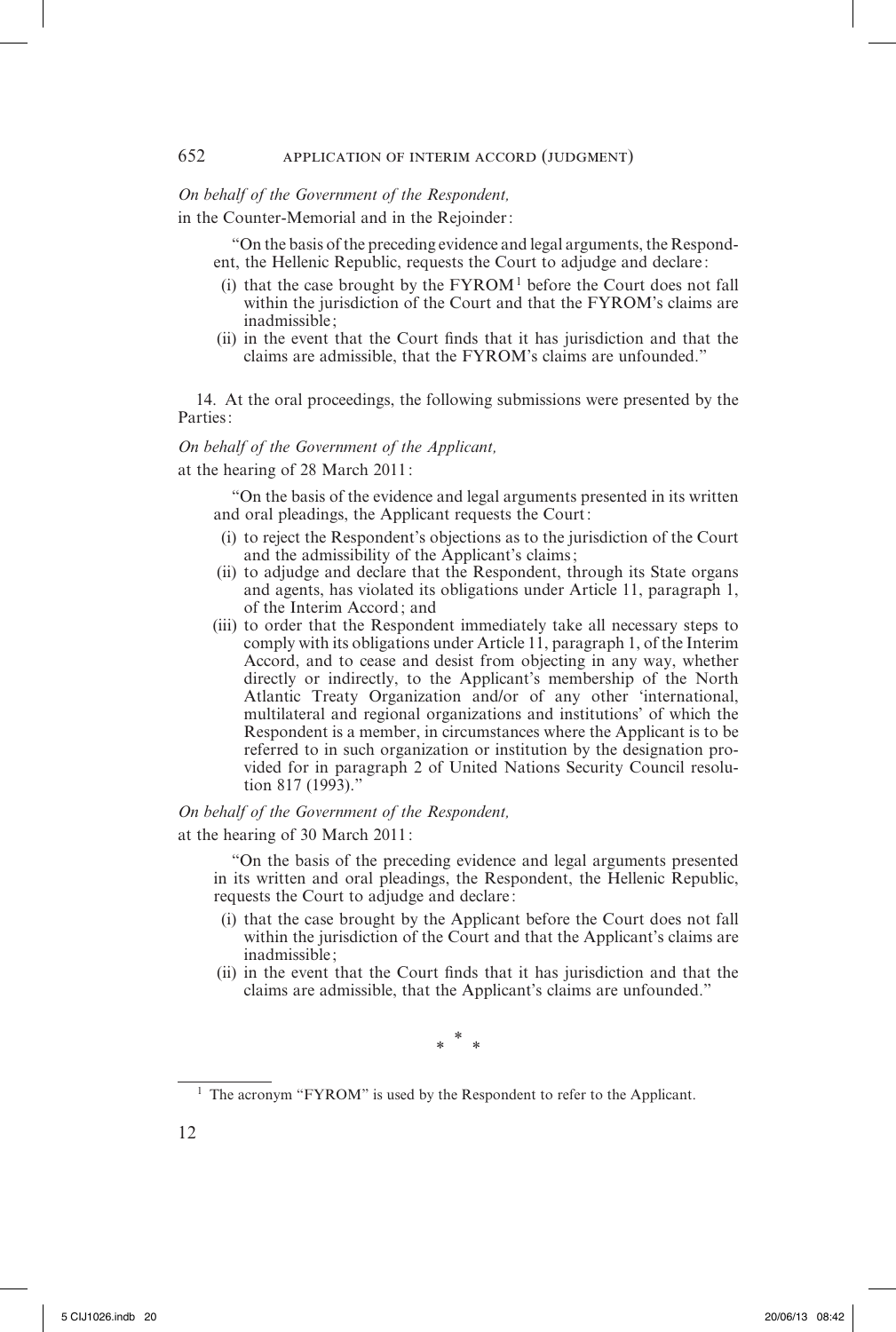#### I. Introduction

15. Before 1991, the Socialist Federal Republic of Yugoslavia comprised six constituent republics, including the "Socialist Republic of Macedonia". In the course of the break-up of Yugoslavia, the Assembly of the Socialist Republic of Macedonia adopted (on 25 January 1991) the "Declaration on the Sovereignty of the Socialist Republic of Macedonia", which asserted sovereignty and the right of self-determination. On 7 June 1991, the Assembly of the Socialist Republic of Macedonia enacted a constitutional amendment, changing the name "Socialist Republic of Macedonia" to the "Republic of Macedonia". The Assembly then adopted a declaration asserting the sovereignty and independence of the new State and sought international recognition.

16. On 30 July 1992, the Applicant submitted an application for member‑ ship in the United Nations. The Respondent stated on 25 January 1993 that it objected to the Applicant's admission on the basis of the Applicant's adoption of the name "Republic of Macedonia", among other factors. The Respondent explained that its opposition was based *inter alia* on its view that the term "Macedonia" referred to a geographical region in south-east Europe that included an important part of the territory and population of the Respondent and of certain third States. The Respondent further indicated that once a settlement had been reached on these issues, it would no longer oppose the Applicant's admission to the United Nations. The Respondent had also expressed opposition on similar grounds to the Applicant's recognition by the member States of the Euro– pean Community.

17. On 7 April 1993, in accordance with Article 4, paragraph 2, of the Charter, the Security Council adopted resolution 817 (1993), concerning the "application for admission to the United Nations" of the Applicant. In that resolution, noting that "a difference has arisen over the name of the [Applicant], which needs to be resolved in the interest of the maintenance of peaceful and good-neighbourly relations in the region", the Security Council:

"1. *Urge[d]* the parties to continue to co-operate with the Co‑ Chairmen of the Steering Committee of the International Conference on the Former Yugoslavia in order to arrive at a speedy settlement of their difference;

2. *Recommend[ed]* to the General Assembly that the State whose application is contained in document S/25147 be admitted to membership in the United Nations, this State being provisionally referred to for all purposes within the United Nations as 'the former Yugoslav Republic of Macedonia' pending settlement of the difference that has arisen over the name of the State;

3. *Request[ed]* the Secretary-General to report to the Council on the outcome of the initiative taken by the Co‑Chairmen of the Steering Committee of the International Conference on the Former Yugoslavia."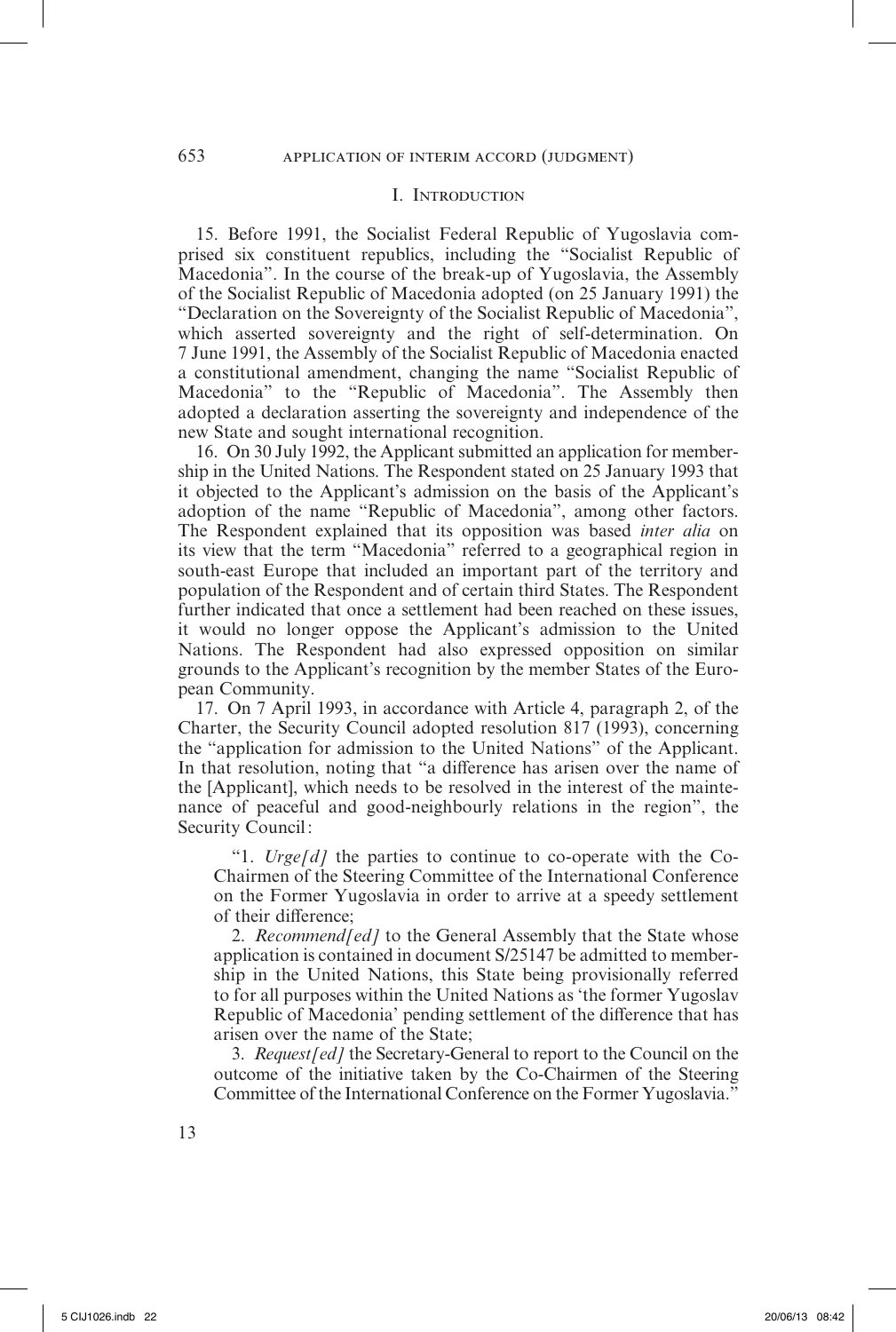18. On 8 April 1993, the Applicant was admitted to the United Nations, following the adoption by the General Assembly, on the recommendation of the Security Council, of resolution A/RES/47/225. On 18 June 1993, in light of the continuing absence of a settlement of the difference over the name, the Security Council adopted resolution 845 (1993) urging the Parties "to continue their efforts under the auspices of the Secretary– General to arrive at a speedy settlement of the remaining issues between them". While the Parties have engaged in negotiations to that end, these negotiations have not yet led to a mutually acceptable solution to the name issue.

19. Following its admission to the United Nations, the Applicant became a member of various specialized agencies of the United Nations system. However, its efforts to join several other non‑United Nations affiliated international institutions and organizations, of which the Respondent was already a member, were not successful. On 16 February 1994, the Respondent instituted trade‑related restrictions against the Applicant.

20. Against this backdrop, on 13 September 1995, the Parties signed the Interim Accord, providing for the establishment of diplomatic relations between them and addressing other related issues. The Interim Accord refers to the Applicant as "Party of the Second Part" and to the Respondent as "Party of the First Part", so as to avoid using any contentious name. Under its Article 5, the Parties

"agree[d] to continue negotiations under the auspices of the Secretary-General of the United Nations pursuant to Security Council resolution 845 (1993) with a view to reaching agreement on the difference described in that resolution and in Security Council resolution 817 (1993)".

21. In the Interim Accord, the Parties also addressed the admission of, and membership by, the Applicant in international organizations and institutions of which the Respondent was a member. In this regard, Article 11, paragraph 1, of the Interim Accord provides:

"Upon entry into force of this Interim Accord, the Party of the First Part agrees not to object to the application by or the membership of the Party of the Second Part in international, multilateral and regional organizations and institutions of which the Party of the First Part is a member; however, the Party of the First Part reserves the right to object to any membership referred to above if and to the extent<sup>2</sup> the Party of the Second Part is to be referred to in such organization or institution differently than in paragraph 2 of United Nations

5 CIJ1026.indb 24 20/06/13 08:42

<sup>2</sup> In the French version of the Interim Accord published in the *United Nations Treaty Series* the expression "if and to the extent" has been rendered by the sole conjunction "si". For the purposes of this Judgment, the Court will however use, in the French text, the expression "si [et dans la mesure où]", which is a more literal translation of the original English version.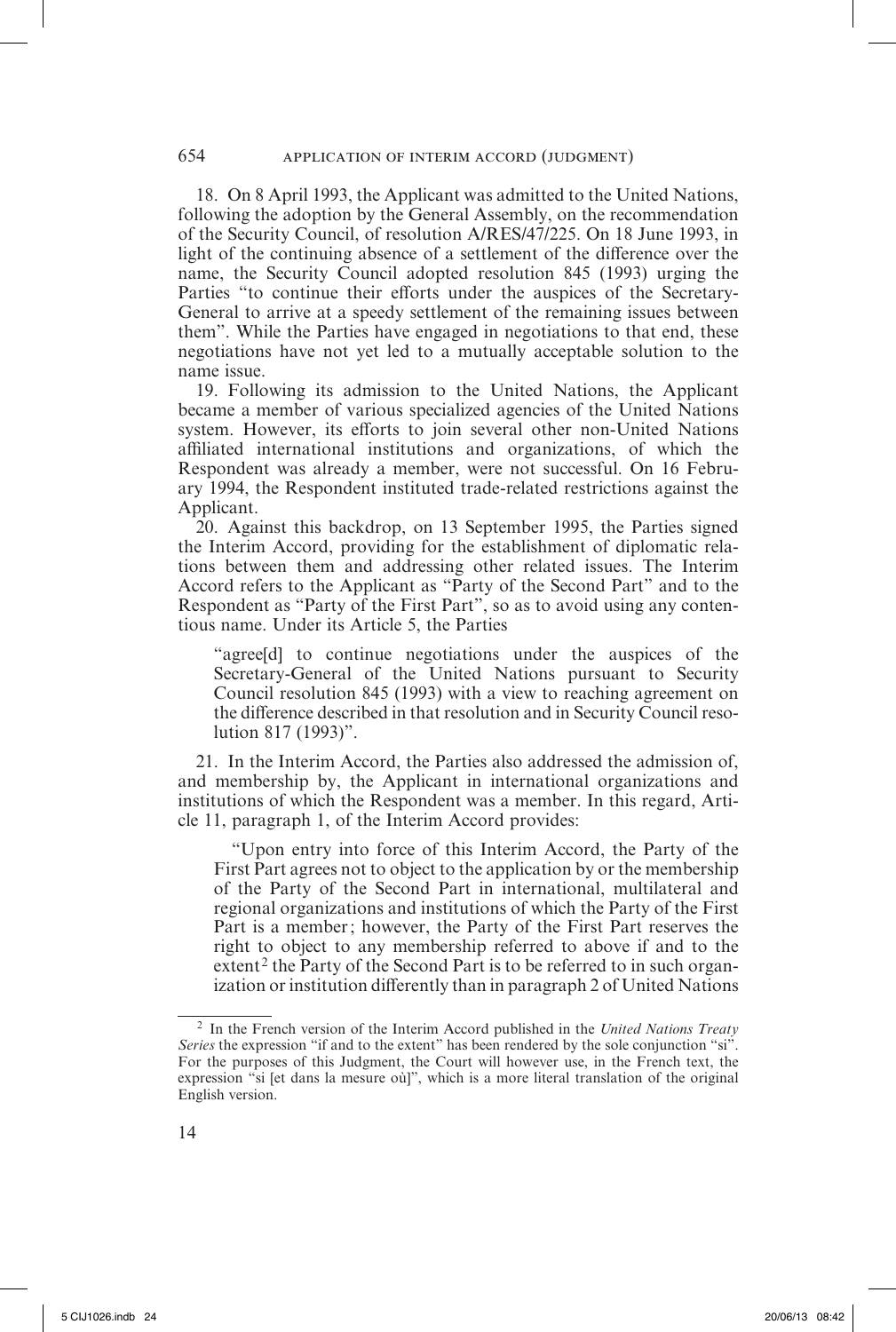Security Council resolution 817 (1993)." (*United Nations Treaty Series (UNTS)*, Vol. 1891, p. 7; original English.)

22. In the period following the adoption of the Interim Accord, the Applicant was granted membership in a number of international organizations of which the Respondent was already a member. On the invitation of the North Atlantic Treaty Organization, the Applicant in 1995 joined the Organization's Partnership for Peace (a programme that promotes cooperation between NATO and partner countries) and, in 1999, the Organization's Membership Action Plan (which assists prospective NATO members). The Applicant's NATO candidacy was considered in a meeting of NATO member States in Bucharest (hereinafter the "Bucharest Summit") on 2 and 3 April 2008 but the Applicant was not invited to begin talks on accession to the Organization. The communiqué issued at the end of the Summit stated that an invitation would be extended to the Applicant "as soon as a mutually acceptable solution to the name issue has been reached".

#### II. Jurisdiction of the Court and Admissibility of the Application

23. In the present case, the Applicant maintains that the Respondent failed to comply with Article 11, paragraph 1, of the Interim Accord. The Respondent disagrees with this contention both in terms of the facts and of the law, that is, in regard to the meaning, scope and effect of certain provisions of the Interim Accord. In the view of the Court, this is the dispute the Applicant brought before the Court, and thus the dispute in respect of which the Court's jurisdiction falls to be determined.

24. The Applicant invokes as a basis for the Court's jurisdiction Article 21, paragraph 2, of the Interim Accord, which reads as follows:

"Any difference or dispute that arises between the Parties concern‑ ing the interpretation or implementation of this Interim Accord may be submitted by either of them to the International Court of Justice, except for the difference referred to in Article 5, paragraph 1."

25. As already noted (see paragraph 6 above), the Respondent advised the Court that, rather than raising objections under Article 79 of the Rules of Court, it would be addressing issues of jurisdiction and admissibility along with the merits of the present case. The Court addresses these issues at the outset of this Judgment.

26. The Respondent claims that the Court has no jurisdiction to entertain the present case and that the Application is inadmissible based on the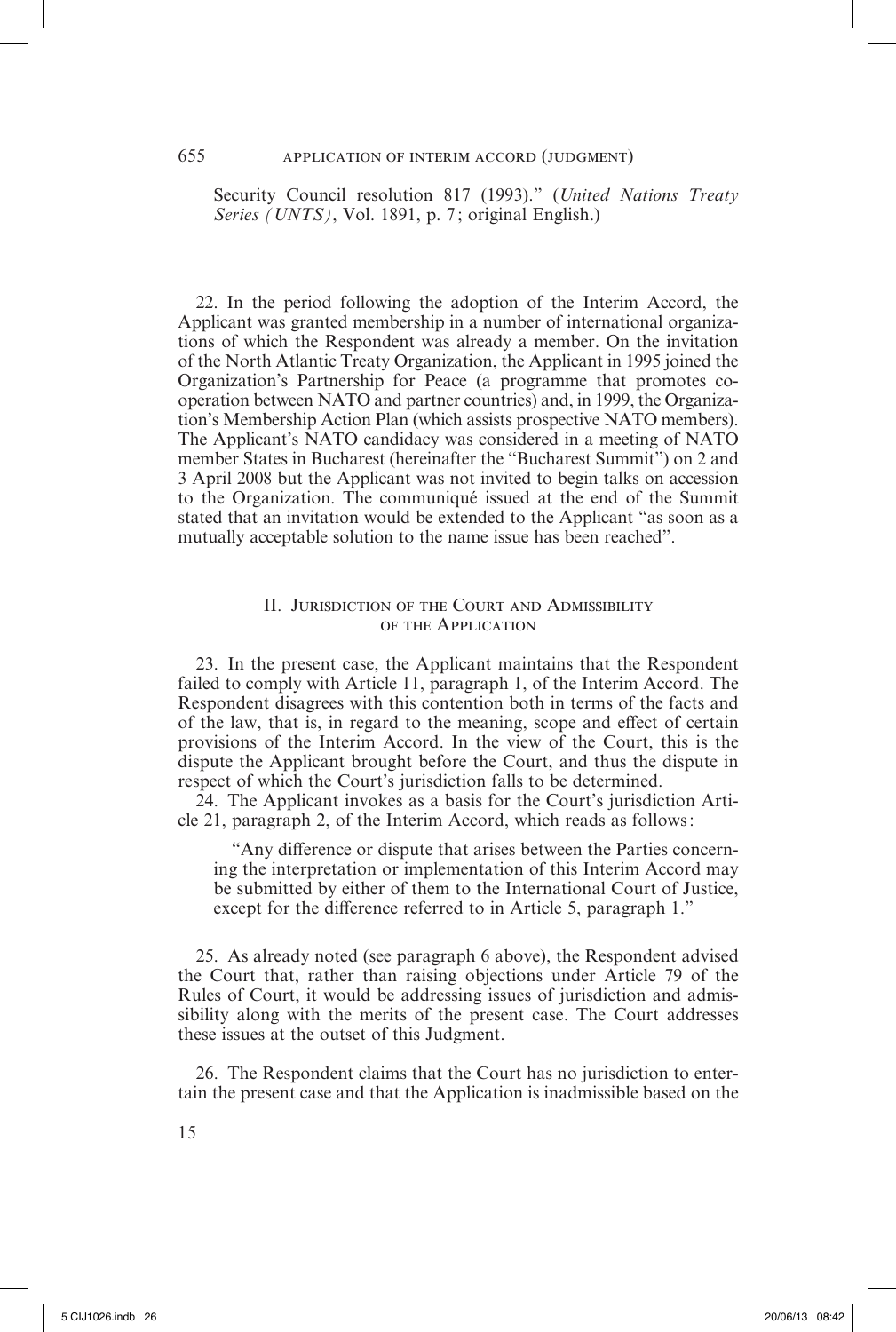following reasons. First, the Respondent submits that the dispute concerns the difference over the name of the Applicant referred to in Article 5, paragraph 1, of the Interim Accord and that, consequently, it is excluded from the Court's jurisdiction by virtue of the exception provided in Article 21, paragraph 2. Secondly, the Respondent alleges that the dispute concerns conduct attributable to NATO and its member States, which is not subject to the Court's jurisdiction in the present case. Thirdly, the Respondent claims that the Court's Judgment in the present case would be incapable of effective application because it could not effect the Applicant's admission to NATO or other international, multilateral and regional organizations or institutions. Fourthly, the Respondent submits that the exercise of jurisdiction by the Court would interfere with ongoing diplomatic negotiations mandated by the Security Council concerning the difference over the name and thus would be incompatible with the Court's judicial function.

27. Moreover, the Respondent initially claimed that its action cannot fall within the jurisdiction of the Court since it did not violate any provision of the Interim Accord by operation of Article 22 thereof, which, according to the Respondent, super‑ordinates the obligations which either party to the Interim Accord may have under bilateral or multilateral agreements with other States or international organizations. Therefore, in the Respondent's view, its alleged conduct could not be a source of any dispute between the Parties. The Court notes, however, that as the proceedings progressed, the Respondent focused its arguments on Article 22 in its defence on the merits. Accordingly, the Court will address Article 22 if and when it turns to the merits of the case.

# *1. Whether the Dispute Is Excluded from the Court's Jurisdiction under the Terms of Article 21, Paragraph 2, of the Interim Accord, Read in Conjunction with Article 5, Paragraph 1*

28. Article 21, paragraph 2, of the Interim Accord (see paragraph 24 above) sets out that any "difference or dispute" as to the "interpretation or implementation" of the Interim Accord falls within the jurisdiction of the Court, with the exception of the "difference" referred to in Article 5, paragraph 1, of the Interim Accord, which reads as follows:

"The Parties agree to continue negotiations under the auspices of the Secretary‑General of the United Nations pursuant to Security Council resolution 845 (1993) with a view to reaching agreement on the difference described in that resolution and in Security Council resolution 817 (1993)."

29. With regard to this difference, as stated above, Security Council resolution 817, in its preambular paragraph 3, refers to "a difference [that] has arisen over the name of the State, which needs to be resolved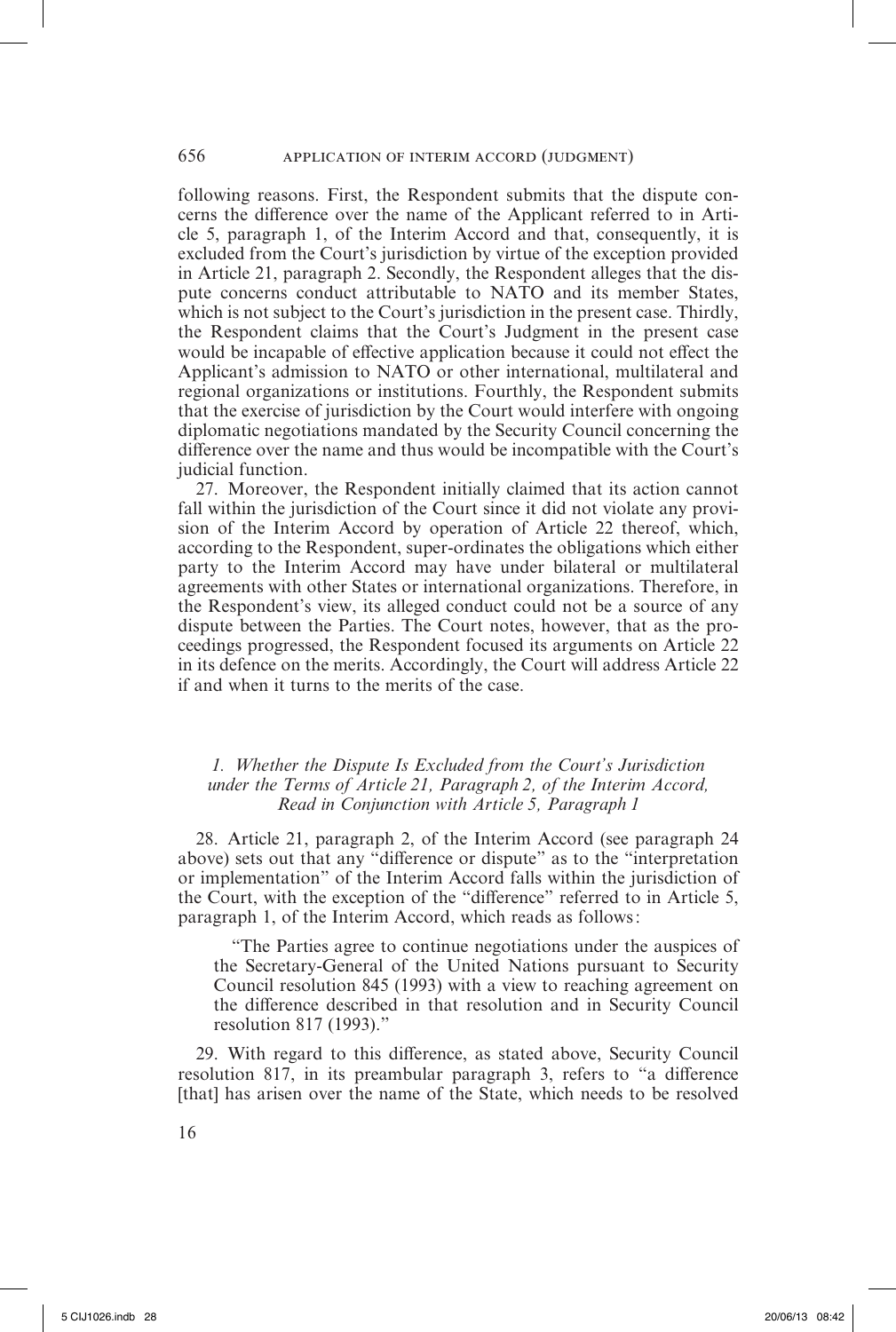in the interest of the maintenance of peaceful and good-neighbourly relations in the region". This resolution "[u]rges the parties to continue to co-operate with the Co-Chairman of the Steering Committee of the International Conference on the Former Yugoslavia in order to arrive at a speedy settlement of their difference" (operative paragraph 1).

30. Following this resolution, the Security Council adopted resolution 845 of 18 June 1993 which, recalling resolution 817 (1993), also "[u]rges the parties to continue their efforts under the auspices of the Secretary–General to arrive at a speedy settlement of the remaining issues between them".

\*

31. According to the Respondent's first objection to the Court's juris‑ diction, the dispute between the Parties concerns the difference over the Applicant's name which is excluded from the Court's jurisdiction by virtue of Article 21, paragraph 2, read in conjunction with Article 5, paragraph 1. The Respondent contends that this exception is broad in scope and excludes from the Court's jurisdiction not only any dispute regarding the final resolution of the name difference, but also "any dispute the settlement of which would prejudge, directly or by implication, the difference over the name".

32. The Respondent maintains that the Court cannot address the Applicant's claims without pronouncing on the question of the nonresolution of the name difference since this would be the only reason upon which the Respondent would have objected to the Applicant's admission to NATO. The Respondent also claims that the Court cannot rule upon the question of the Respondent's alleged violation of Article 11, para– graph 1, without effectively deciding on the name difference as it would be "putting an end to any incentive the Applicant might have had to negotiate resolution of the difference as required by the Interim Accord and the Security Council". Finally, the Respondent maintains that the actual terms of the Bucharest Summit Declaration and subsequent NATO statements demonstrate that the main reason for NATO's decision to defer the Applicant's accession procedure was the name difference. Therefore, in the Respondent's submission, the exception provided for in Article 21, paragraph 2, of the Interim Accord applies.

33. The Applicant, for its part, argues that the subject of the present dispute does not concern — either directly or indirectly — the difference referred to in Article 5, paragraph 1, of the Interim Accord. The Applicant disagrees with the broad interpretation of the exception contained in Article 21, paragraph 2, proposed by the Respondent, submitting that it would run contrary to the very purpose of the Interim Accord, and that Article 11, paragraph 1, would be undermined if the Respondent's argument were upheld. The Applicant maintains that the present dispute does not require the Court to resolve or to express any view on the difference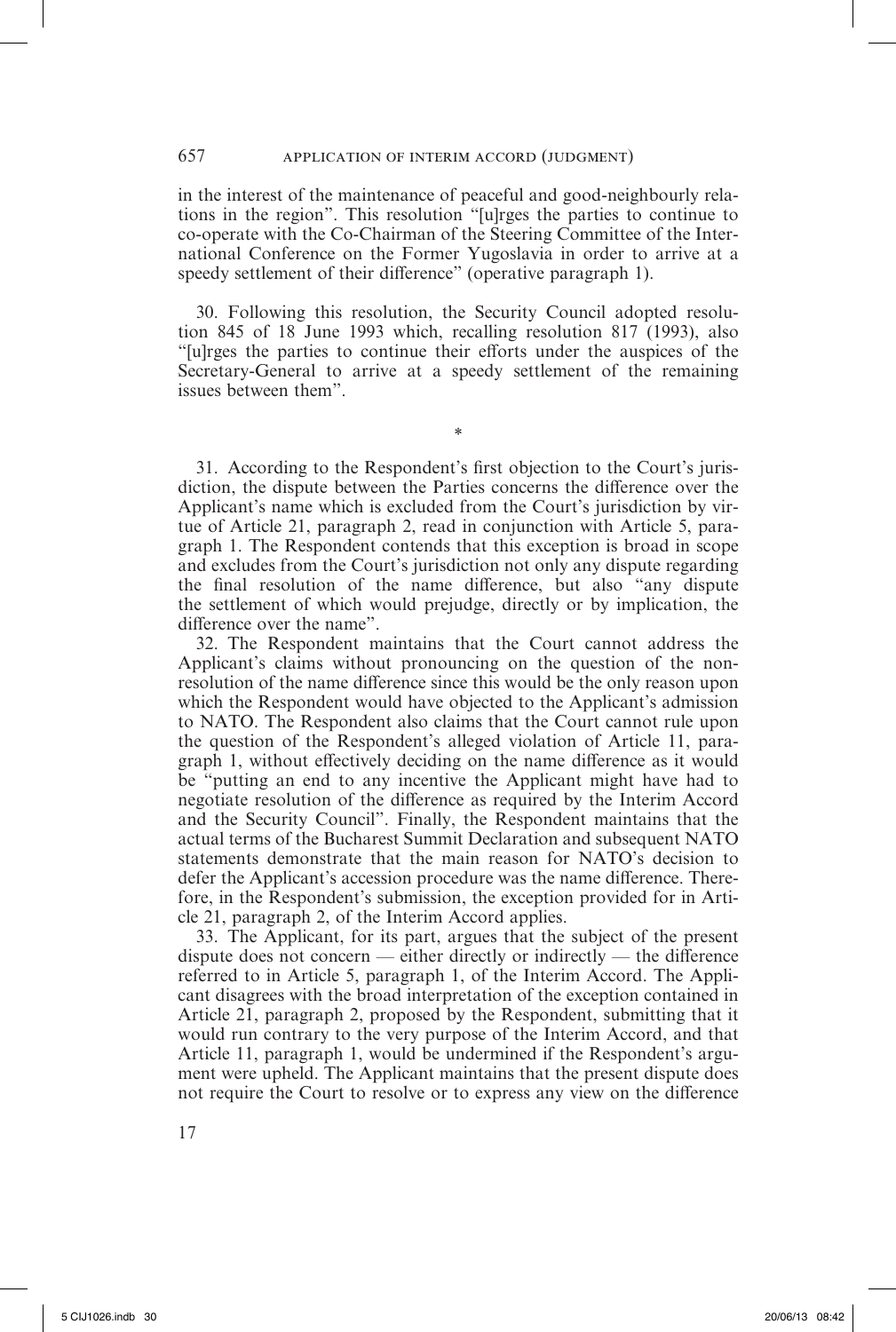over the name referred to in Article 5, paragraph 1, and is consequently not excluded by Article 21, paragraph 2. The Applicant also claims that the statement by NATO after the Bucharest Summit indicating that membership would be extended to the Applicant when a solution to the name issue has been reached does not transform the dispute before the Court into one about the name.

34. The Court considers that the Respondent's broad interpretation of the exception contained in Article 21, paragraph 2, cannot be upheld. That provision excludes from the jurisdiction of the Court only one kind of dispute, namely one regarding the difference referred to in Article 5, para– graph 1. Since Article 5, paragraph 1, identifies the nature of that difference by referring back to Security Council resolutions 817 and 845 (1993), it is to those resolutions that one must turn in order to ascertain what the Parties intended to exclude from the jurisdiction of the Court.

\*

35. Resolutions 817 and 845 (1993) distinguished between the name of the Applicant, in respect of which they recognized the existence of a difference between the Parties who were urged to resolve that difference by negotiation (hereinafter the "definitive name"), and the provisional designation by which the Applicant was to be referred to for all purposes within the United Nations pending settlement of that difference. The Interim Accord adopts the same approach and extends it to the Applicant's application to, and membership in, other international organizations. Thus Article 5, paragraph 1, of the Interim Accord requires the Parties to negotiate regarding the difference over the Applicant's definitive name, while Article 11, paragraph 1, imposes upon the Respondent the obligation not to object to the Applicant's application to, and membership in, international organizations, unless the Applicant is to be referred to in the organization in question differently than in resolution 817 (1993). The Court considers it to be clear from the text of Article 21, paragraph 2, and of Article 5, paragraph 1, of the Interim Accord, that the "difference" referred to therein and which the Parties intended to exclude from the jurisdiction of the Court is the difference over the definitive name of the Applicant and not disputes regarding the Respondent's obligation under Article 11, paragraph 1. If the Parties had intended to entrust to the Court only the limited jurisdiction suggested by the Respondent, they could have expressly excluded the subject-matter of Article 11, paragraph 1, from the grant of jurisdiction in Article 21, paragraph 2.

36. Not only does the plain meaning of the text of Article 21, paragraph 2, of the Interim Accord afford no support to the broad interpretation advanced by the Respondent, the purpose of the Interim Accord as a whole also points away from such an interpretation. In the Court's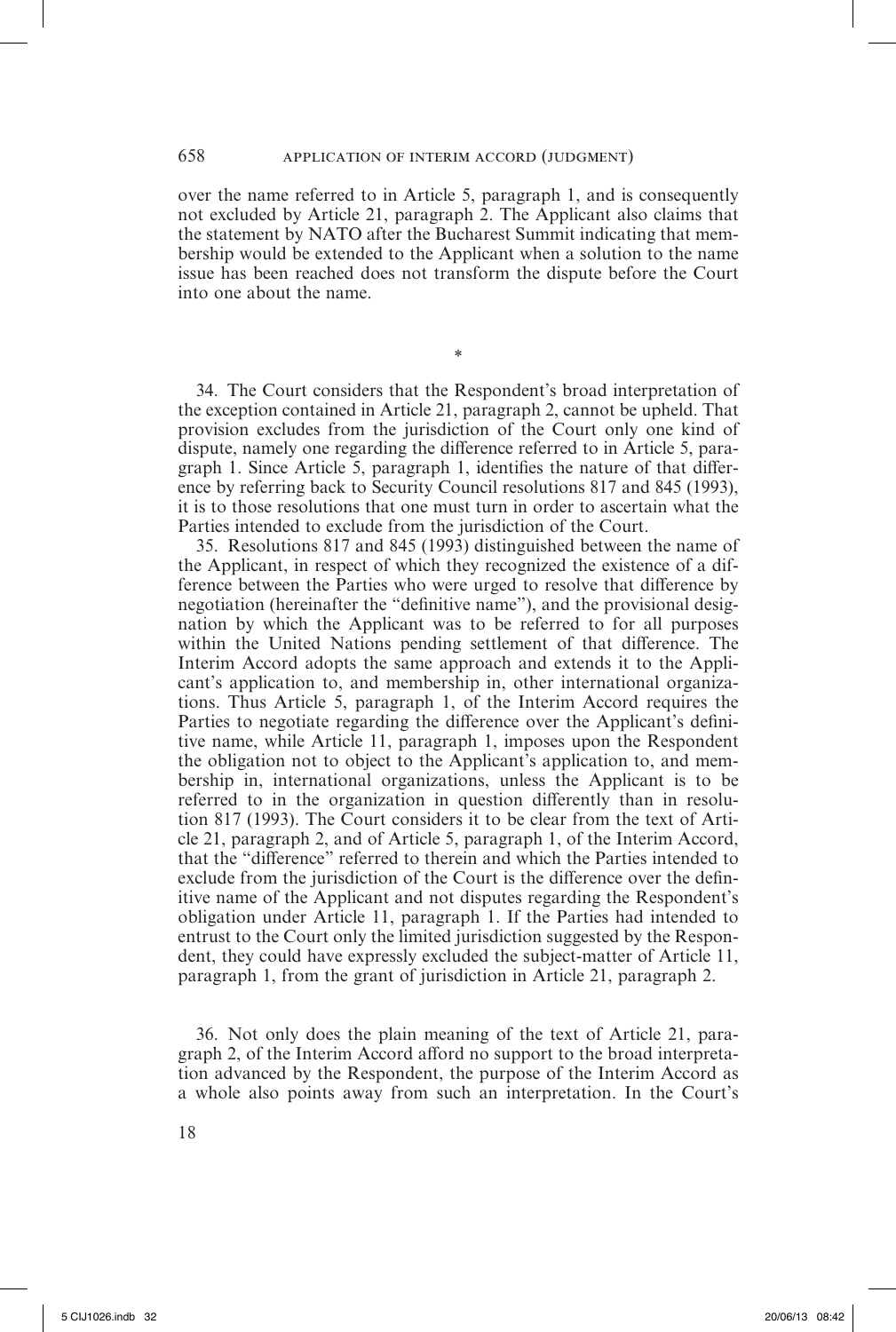view, one of the main objectives underpinning the Interim Accord was to stabilize the relations between the Parties pending the resolution of the name difference. The broad interpretation of the exception under Article 21, paragraph 2, of the Interim Accord suggested by the Respondent would result in the Court being unable to entertain many disputes relat– ing to the interpretation or implementation of the Interim Accord itself. As such, the name difference may be related, to some extent, to disputes the Parties may eventually have as to the interpretation or implementation of the Interim Accord.

37. The fact that there is a relationship between the dispute submitted to the Court and the name difference does not suffice to remove that dispute from the Court's jurisdiction. The question of the alleged violation of the obligation set out in Article 11, paragraph 1, is distinct from the issue of which name should be agreed upon at the end of the negotiations between the Parties under the auspices of the United Nations. Only if the Court were called upon to resolve specifically the name difference, or to express any views on this particular matter, would the exception under Article 21, paragraph 2, come into play. This is not the situation facing the Court in the present case. The exception contained in Article 21, para– graph 2, consequently does not apply to the present dispute between the Parties which concerns the Applicant's allegation that the Respondent breached its obligation under Article 11, paragraph 1, of the Interim Accord, as well as the Respondent's justifications.

38. Accordingly, the Respondent's objection to the Court's jurisdiction based on the exception contained in Article 21, paragraph 2, of the Interim Accord cannot be upheld.

#### *2. Whether the Dispute Relates to the Conduct of NATO or Its Member States and whether the Court's Decision Could Affect Their Rights and Obligations*

39. By way of objection to the Court's jurisdiction in the present case and the admissibility of the Application, the Respondent claims that the object of the Application relates to the conduct of NATO and its other member States, because the decision to defer the invitation to the Applicant to join the Organization was a collective decision taken by NATO "unanimously" at the Bucharest Summit, and not an individual or autonomous decision by the Respondent. Thus, it is argued that the act complained of is attributable to NATO as a whole and not to the Respondent alone. Moreover, in the view of the Respondent, even if the decision to defer the Applicant's admission to NATO could be attributed to the Respondent, the Court could not decide on this point without also deciding on the responsibility of NATO or its other members, over whom it has no jurisdiction. Accordingly, the Respondent argues that the interests of a third party would form the subject-matter of any decision the Court may take. The Respondent further contends that, in accordance with the *Monetary Gold*

19

5 CIJ1026.indb 34 20/06/13 08:42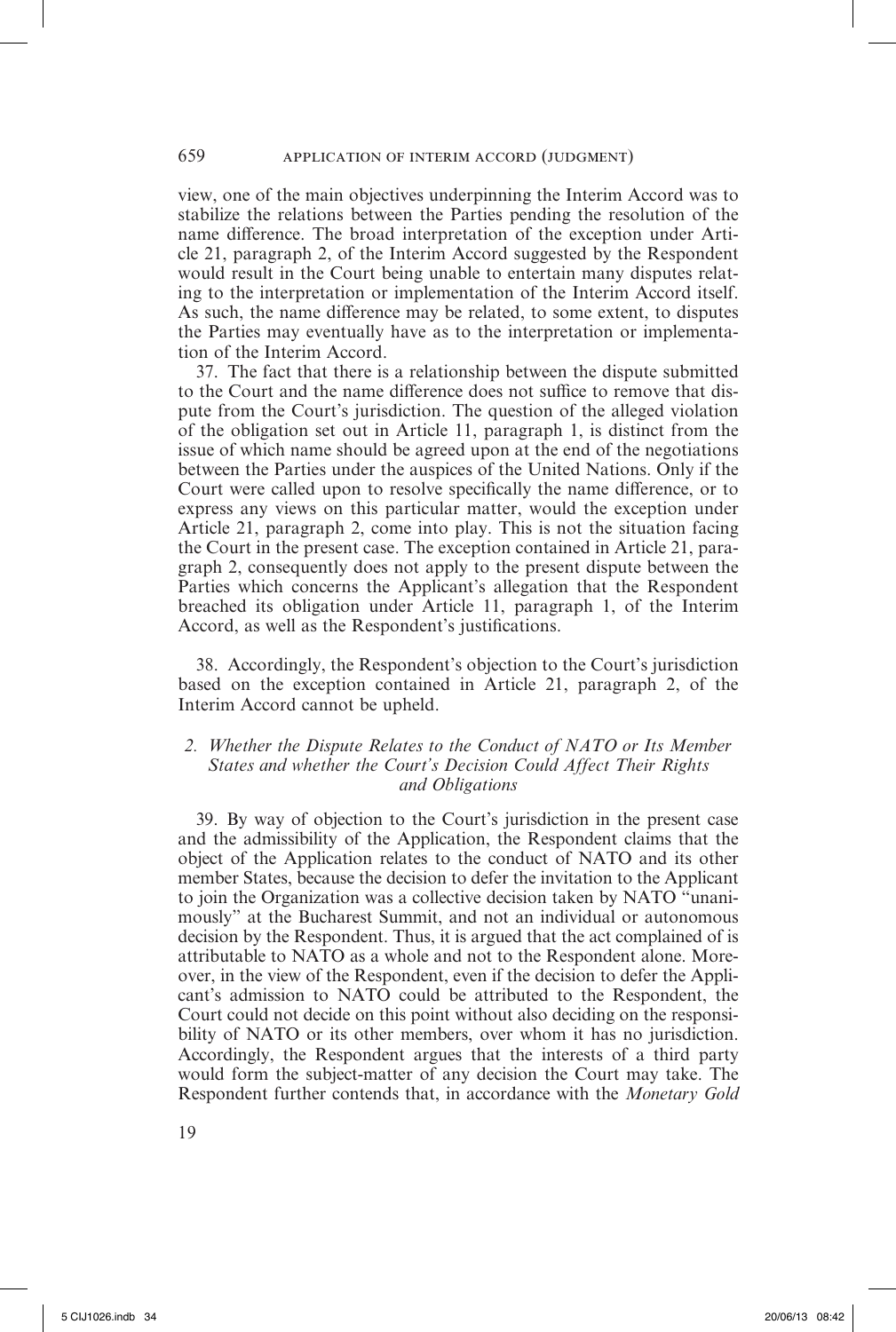case law, the Court "will not exercise jurisdiction where the legal interests of an absent third party form 'the very subject matter' of the jurisdiction".

40. The Applicant, for its part, argues that its Application is directed solely at the Respondent's conduct and not at a decision by NATO or actions of other NATO member States. The Applicant claims that the Respondent's conduct is distinct from any decision of NATO. It contends that the Court does not need to express any view on the legality of NATO's decision to defer an invitation to the Applicant to join the Alliance.

41. In order to examine the Respondent's objection, the Court has to consider the specific object of the Application. The Applicant claims that "the Respondent, through its State organs and agents, has violated its obligations under Article 11, paragraph 1, of the Interim Accord" and requests the Court to make a declaration to this effect and to order the Respondent to "take all necessary steps to comply with its obligations under Article 11, paragraph 1, of the Interim Accord".

\*

42. By the terms of the Application, the Applicant's claim is solely based on the allegation that the Respondent has violated its obligation under Article 11, paragraph 1, of the Interim Accord, which refers specifically to the Respondent's conduct, irrespective of the consequences it may have on the actual final decision of a given organization as to the Applicant's membership. The Court notes that the Applicant is challeng‑ ing the Respondent's conduct in the period prior to the taking of the decision at the end of the Bucharest Summit and not the decision itself. The issue before the Court is thus not whether NATO's decision may be attributed to the Respondent, but rather whether the Respondent violated the Interim Accord as a result of its own conduct. Nothing in the Application before the Court can be interpreted as requesting the Court to pronounce on whether NATO acted legally in deferring the Applicant's invitation for membership in NATO. Therefore, the dispute does not concern, as contended by the Respondent, the conduct of NATO or the member States of NATO, but rather solely the conduct of the Respondent.

43. Similarly, the Court does not need to determine the responsibility of NATO or of its member States in order to assess the conduct of the Respondent. In this respect, the Respondent's argument that the rights and interests of a third party (which it identifies as NATO and/or the member States of NATO) would form the subject-matter of any decision which the Court might take, with the result that the Court should decline to hear the case under the principle developed in the case of the *Monetary Gold Removed from Rome in 1943*, is misplaced. The present case can be distinguished from the *Monetary Gold* case since the Respondent's conduct can be assessed independently of NATO's decision, and the rights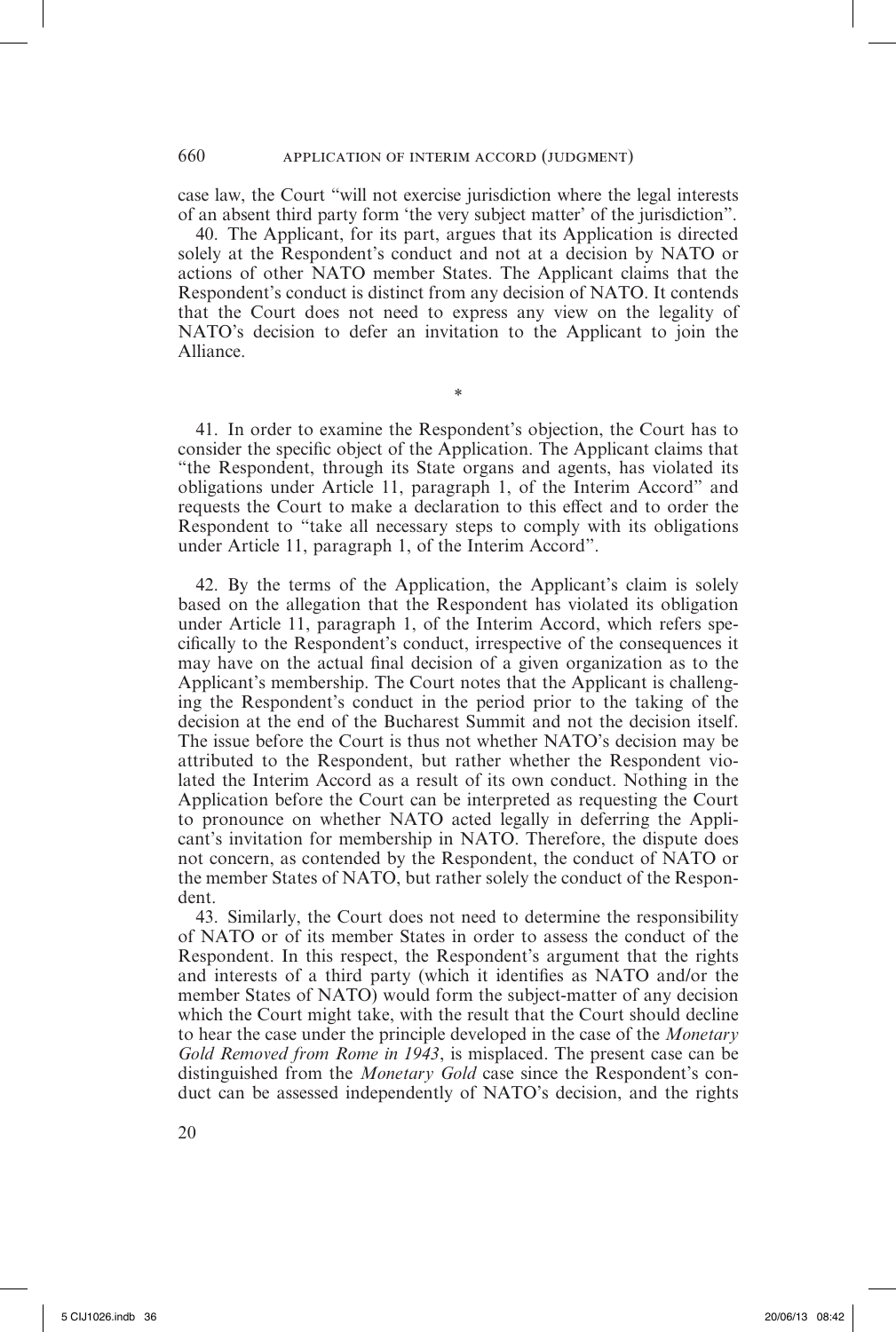and obligations of NATO and its member States other than Greece do not form the subject-matter of the decision of the Court on the merits of the case (*Monetary Gold Removed from Rome in 1943 (Italy* v. *France ; United Kingdom and United States of America), Preliminary Question, Judgment, I.C.J. Reports 1954*, p. 19; *East Timor (Portugal* v. *Australia),*  Judgment, I.C.J. Reports 1995, p. 105, para. 34); nor would the assessment of their responsibility be a "prerequisite for the determination of the responsibility" of the Respondent (*Certain Phosphate Lands in Nauru (Nauru* v. *Australia), Preliminary Objections, Judgment, I.C.J. Reports 1992*, p. 261, para. 55). Therefore, the Court considers that the conduct forming the object of the Application is the Respondent's alleged objection to the Applicant's admission to NATO, and that, on the merits, the Court will only have to determine whether or not that conduct demonstrates that the Respondent failed to comply with its obligations under the Interim Accord, irrespective of NATO's final decision on the Appli‑ cant's membership application.

44. The Court accordingly finds that the Respondent's objection based on the argument that the dispute relates to conduct attributable to NATO and its member States or that NATO and its member States are indispensable third parties not before the Court cannot be upheld.

# *3. Whether the Court's Judgment Would Be Incapable of Effective Application*

45. The Respondent argues that a Court ruling in the present case would be devoid of any effect because the Court's Judgment would not be able to annul or amend NATO's decision or change the conditions of admission contained therein. It further contends that even if the Court were to find in the Applicant's favour, its Judgment would have no practical effect concerning the Applicant's admission to NATO. Accordingly, the Respondent claims that the Court should refuse to exercise its juris‑ diction in order to preserve the integrity of its judicial function.

46. The Applicant, for its part, submits that it is seeking a declaration by the Court that the Respondent's conduct violated the Interim Accord, which in its view represents a legitimate request in a judicial procedure. The Applicant argues that it is "only by misrepresenting the object of the Application that the respondent State can claim that a judgment of the Court would have no concrete effect". By contrast, the Applicant claims that a judgment of the Court would have a concrete legal effect, and in particular, it "would result in the applicant State once more being placed in the position of candidate for NATO membership *without running the risk of once again being blocked by an objection on grounds not covered in the Interim Accord*" (emphasis in the original).

5 CIJ1026.indb 38 20/06/13 08:42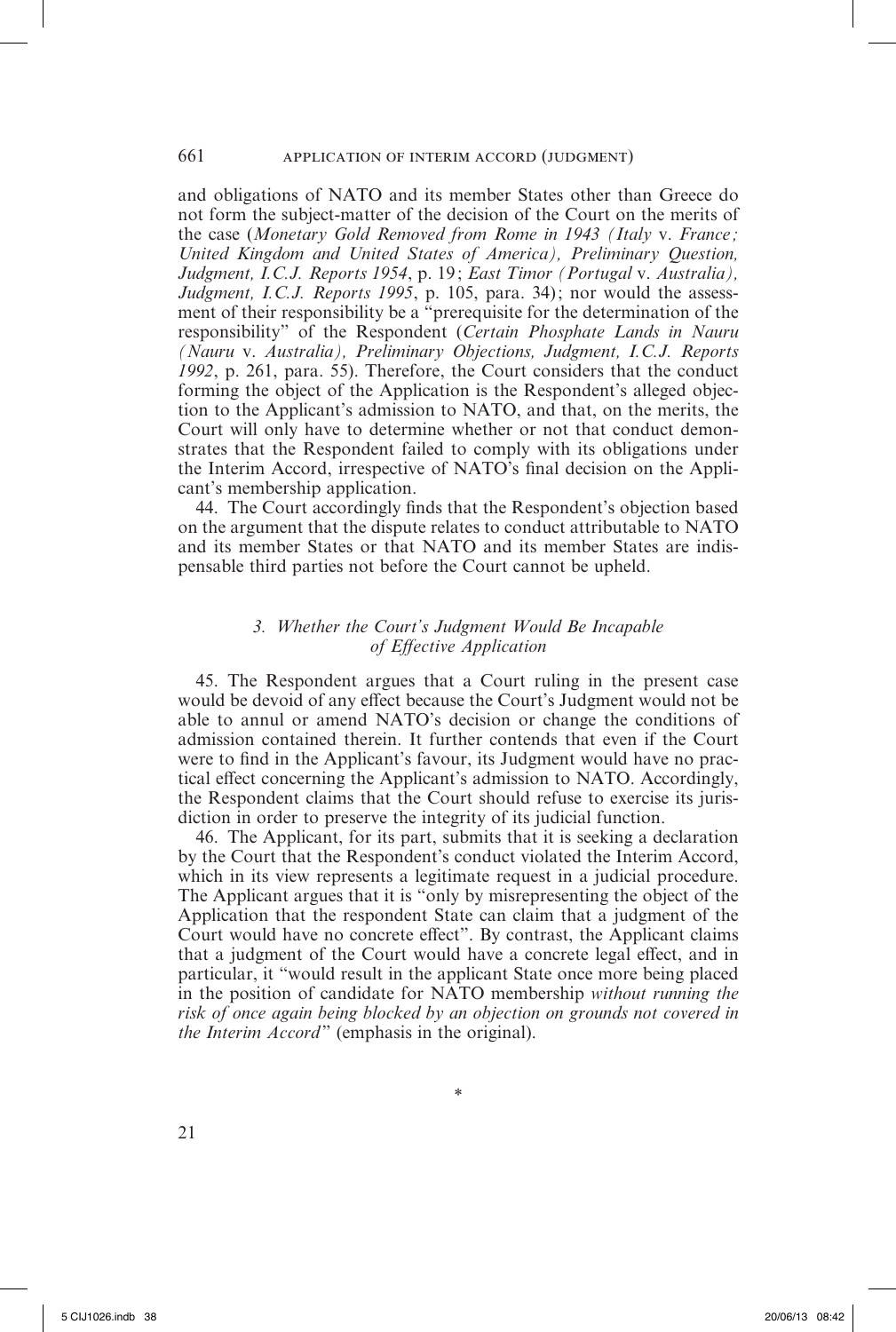47. As established in the Court's case law, an essential element for the proper discharge of the Court's judicial function is that its judgments "must have some practical consequence in the sense that [they] can affect existing legal rights or obligations of the parties, thus removing uncertainty from their legal relations" (*Northern Cameroons (Cameroon* v. *United Kingdom), Preliminary Objections, Judgment, I.C.J. Reports 1963*, p. 34).

48. In the present case, the Court recalls that, in its final submissions, the Applicant requests the Court,

- "(i) to reject the Respondent's objections as to the jurisdiction of the Court and the admissibility of the Applicant's claims;
- (ii) to adjudge and declare that the Respondent, through its State organs and agents, has violated its obligations under Article 11, paragraph 1, of the Interim Accord; and
- (iii) to order that the Respondent immediately take all necessary steps to comply with its obligations under Article 11, paragraph 1, of the Interim Accord, and to cease and desist from objecting in any way, whether directly or indirectly, to the Applicant's membership of the North Atlantic Treaty Organization and/or of any other 'international, multilateral and regional organizations and insti‑ tutions' of which the Respondent is a member, in circumstances where the Applicant is to be referred to in such organization or institution by the designation provided for in paragraph 2 of United Nations Security Council resolution 817 (1993)."

49. In its request, the Applicant asks the Court to make a declaration that the Respondent violated its obligations under Article 11, paragraph 1, of the Interim Accord. It is clear in the jurisprudence of the Court and its predecessor that "the Court may, in an appropriate case, make a declaratory judgment" (*Northern Cameroons (Cameroon* v. *United Kingdom), Preliminary Objections, Judgment, I.C.J. Reports 1963*, p. 37). The purpose of such declaratory judgment "is to ensure recognition of a situation at law, once and for all and with binding force as between the Parties; so that the legal position thus established cannot again be called in question in so far as the legal effects ensuing therefrom are concerned" (*Interpretation of Judgments Nos. 7 and 8 (Factory at Chorzów), Judg‑ ment No. 11, 1927, P.C.I.J., Series A, No. 13*, p. 20).

50. While the Respondent is correct that a ruling from the Court could not modify NATO's decision in the Bucharest Summit or create any rights for the Applicant vis‑à‑vis NATO, such are not the requests of the Applicant. It is clear that at the heart of the Applicant's claims lies the Respondent's conduct, and not conduct attributable to NATO or its member States. The Applicant is not requesting the Court to reverse NATO's decision in the Bucharest Summit or to modify the conditions for membership in the Alliance. Therefore, the Respondent's argument that the Court's Judgment in the present case would not have any practi-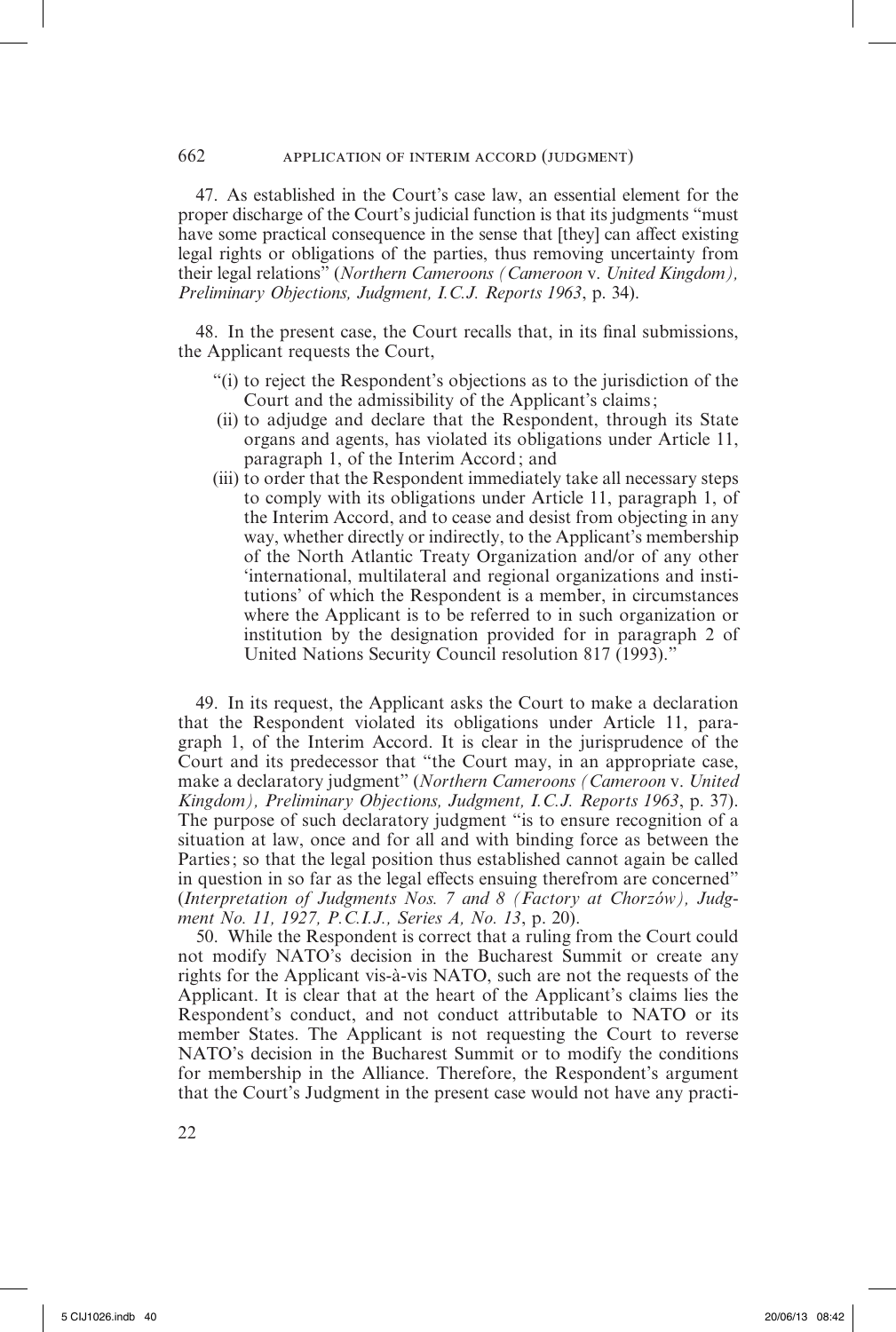cal effect because the Court cannot reverse NATO's decision or change the conditions of admission to NATO is not persuasive.

51. The *Northern Cameroons* case is to be distinguished from the pres‑ ent case. The Court recalls that, in the former case, Cameroon, in its Application, asked the Court to "adjudge and declare . . . that the United Kingdom has, in the application of the Trusteeship Agreement of 13 December 1946, failed to respect certain obligations directly or indirectly flowing therefrom", and that, by the time the case was argued and decided in 1963, the Agreement had already been terminated. By contrast, in the present case, Article 11, paragraph 1, of the Interim Accord remains binding; the obligation stated therein is a continuing one and the Applicant's NATO membership application remains in place. A judgment by the Court would have "continuing applicability" for there is an "opportunity for a future act of interpretation or application of that treaty in accordance with any judgment the Court may render" (*Northern Cameroons (Cameroon* v. *United Kingdom), Preliminary Objections, Judg‑ ment, I.C.J. Reports 1963*, pp. 37‑38).

52. Similarly, the Respondent's reliance on the *Nuclear Tests* cases does not support its position. In these cases, the Court interpreted the Applications instituting proceedings before it, filed by Australia and New Zealand, as concerning future testing by France of nuclear weapons in the atmosphere. On the basis of statements by France which the Court considered to constitute an undertaking possessing legal effect not to test nuclear weapons in the atmosphere, the Court held that there was no longer a dispute about that matter and that the Applicants' objective had in effect been accomplished; thus no further judicial action was required (*Nuclear Tests (Australia* v. *France), Judgment, I.C.J. Reports 1974*, p. 271, para. 56; *Nuclear Tests (New Zealand* v. *France), Judgment, I.C.J. Reports 1974*, p. 476, para. 59).

53. The present dispute is clearly different from the latter cases: the Respondent has not taken any action which could be seen as settling the dispute over the alleged violation of Article 11, paragraph 1. Furthermore, a judgment of the Court in the present case would not be without object because it would affect existing rights and obligations of the Parties under the Interim Accord and would be capable of being applied effec tively by them.

54. The Court accordingly finds that the Respondent's objection to the admissibility of the Application based on the alleged lack of effect of the Court's Judgment cannot be upheld.

#### *4. Whether the Court's Judgment Would Interfere with Ongoing Diplomatic Negotiations*

55. The Respondent contends that if the Court were to exercise its jurisdiction, it would interfere with the diplomatic process envisaged by the Security Council in resolution 817 (1993) and this would be contrary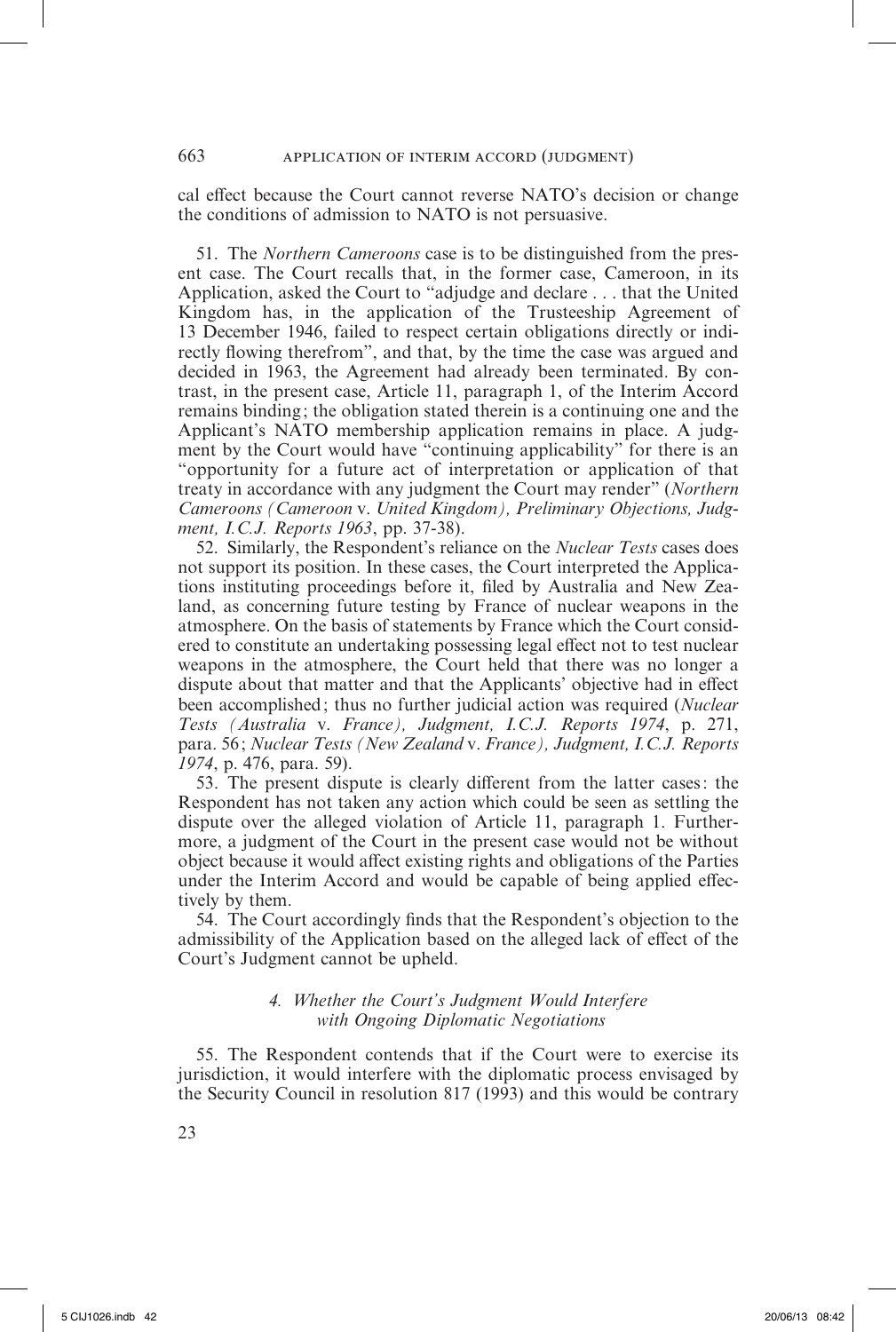to the Court's judicial function. It argues that a judgment by the Court in favour of the Applicant "would judicially seal a unilateral practice of imposing a disputed name and would thus run contrary to Security Council resolutions 817 (1993) and 845 (1993), requiring the Parties to reach a negotiated solution on this difference". The Respondent thus submits that, on the basis of judicial propriety, the Court should decline to exercise its jurisdiction.

56. In response, the Applicant argues that the Court, in determining the scope of Security Council resolution 817 (1993) and of the Interim Accord, would in no way settle the dispute over the name, or impose a conclusion on the ongoing negotiation process between the Parties on this subject since the object of its claim in the present case and the object of the negotiation process are different. The Applicant contends that the Respondent's argument is premised on a confused understanding of the object of the Applicant's claim. The Applicant contends that the existence of negotiations does not preclude the Court from exercising its judicial function.

57. Regarding the issue of whether the judicial settlement of disputes by the Court is incompatible with ongoing diplomatic negotiations, the Court has made clear that "the fact that negotiations are being actively pursued during the present proceedings is not, legally, any obstacle to the exercise by the Court of its judicial function" (*Aegean Sea Continental Shelf (Greece* v. *Turkey), Judgment, I.C.J. Reports 1978*, p. 12, para. 29; see also *United States Diplomatic and Consular Staff in Tehran (United States of America* v. *Iran), Judgment, I.C.J. Reports 1980*, p. 20, para. 37).

\*

58. As a judicial organ, the Court has to establish

"first, that the dispute before it is a legal dispute, in the sense of a dispute capable of being settled by the application of principles and rules of international law, and secondly, that the Court has jurisdiction to deal with it, and that that jurisdiction is not fettered by any circumstance rendering the application inadmissible" (*Border and Transborder Armed Actions (Nicaragua* v. *Honduras), Jurisdiction and Admissibility, Judgment, I.C.J. Reports 1988*, p. 91, para. 52).

The question put before the Court, namely, whether the Respondent's conduct is a breach of Article 11, paragraph 1, of the Interim Accord, is a legal question pertaining to the interpretation and implementation of a provision of that Accord. As stated above, the disagreement between the Parties amounts to a legal dispute which is not excluded from the Court's jurisdiction. Therefore, by deciding on the interpretation and implementation of a provision of the Interim Accord, a task which the Parties agreed to submit to the Court's jurisdiction under Article 21, paragraph 2, the Court would be faithfully discharging its judicial function.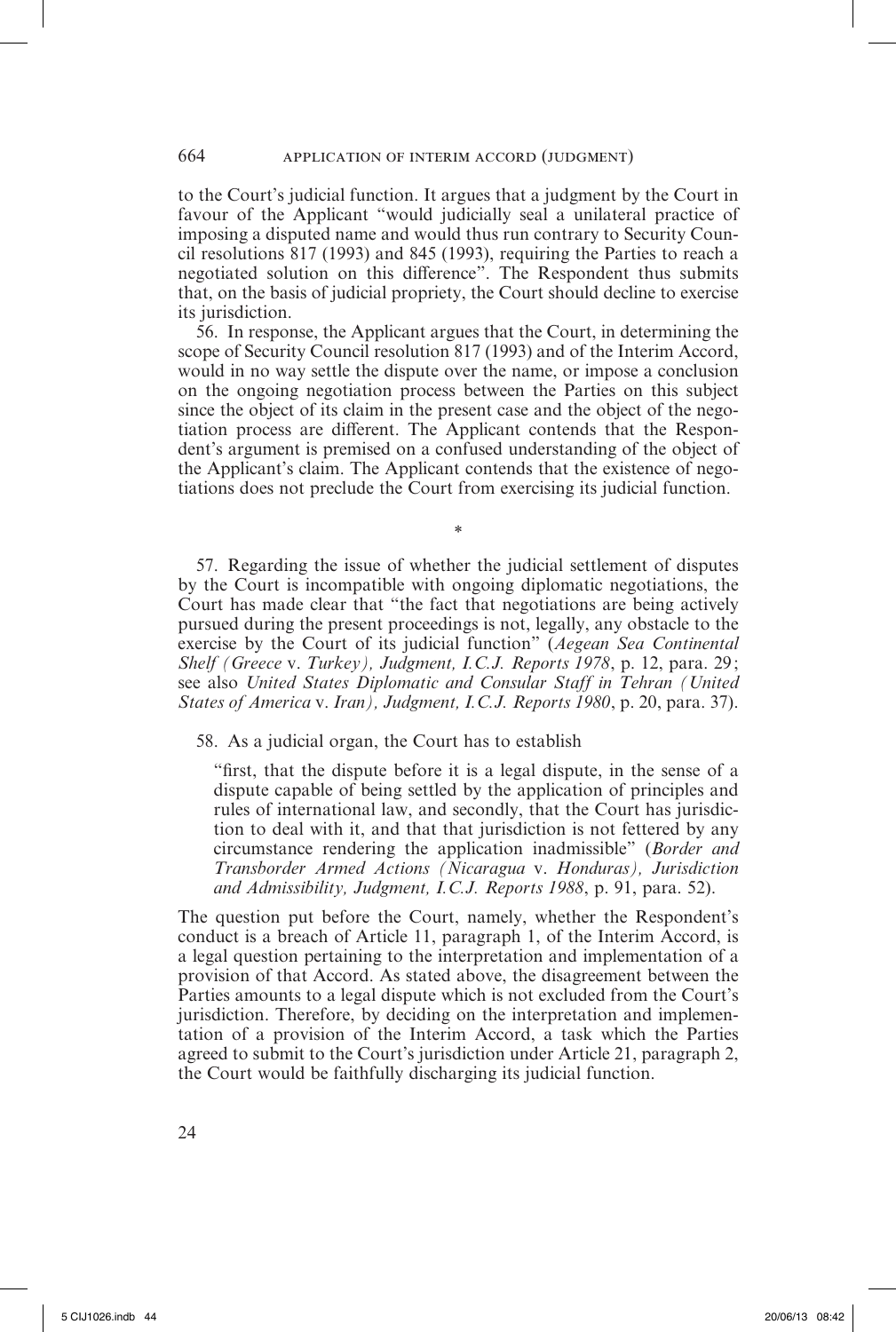59. The Parties included a provision conferring jurisdiction on the Court (Art. 21) in an agreement that also required them to continue negotiations on the dispute over the name of the Applicant (Art. 5, para. 1). Had the Parties considered that a future ruling by the Court would interfere with diplomatic negotiations mandated by the Security Council, they would not have agreed to refer to it disputes concerning the interpretation or implementation of the Interim Accord.

60. Accordingly, the Respondent's objection to the admissibility of the Application based on the alleged interference of the Court's Judgment with ongoing diplomatic negotiations mandated by the Security Council cannot be upheld.

# *5. Conclusion concerning the Jurisdiction of the Court over the Present Dispute and the Admissibility of the Application*

61. In conclusion, the Court finds that it has jurisdiction over the legal dispute submitted to it by the Applicant. There is no reason for the Court to decline to exercise its jurisdiction. The Court finds the Application admissible.

# III. Whether the Respondent Failed to Comply WITH THE OBLIGATION UNDER ARTICLE 11, PARAGRAPH 1, of the Interim Accord

62. The Court turns now to the merits of the case. Article 11, para– graph 1, of the Interim Accord provides:

"the Party of the First Part [the Respondent] agrees not to object to the application by or the membership of the Party of the Second Part [the Applicant] in international, multilateral and regional organiza– tions and institutions of which the Party of the First Part is a member; however, the Party of the First Part reserves the right to object to any membership referred to above if and to the extent the Party of the Second Part is to be referred to in such organization or institution differently than in paragraph 2 of United Nations Security Council resolution 817 (1993)".

The Parties agree that this provision imposes on the Respondent an obligation not to object to the admission of the Applicant to international organizations of which the Respondent is a member, including NATO, subject to the exception in the second clause of paragraph 1.

63. The Applicant contends that the Respondent, prior to, and during, the Bucharest Summit, failed to comply with the obligation not to object contained in the first clause of Article 11, paragraph 1.

64. The Respondent maintains that it did not object to the Applicant's admission to NATO. As an alternative, the Respondent argues that any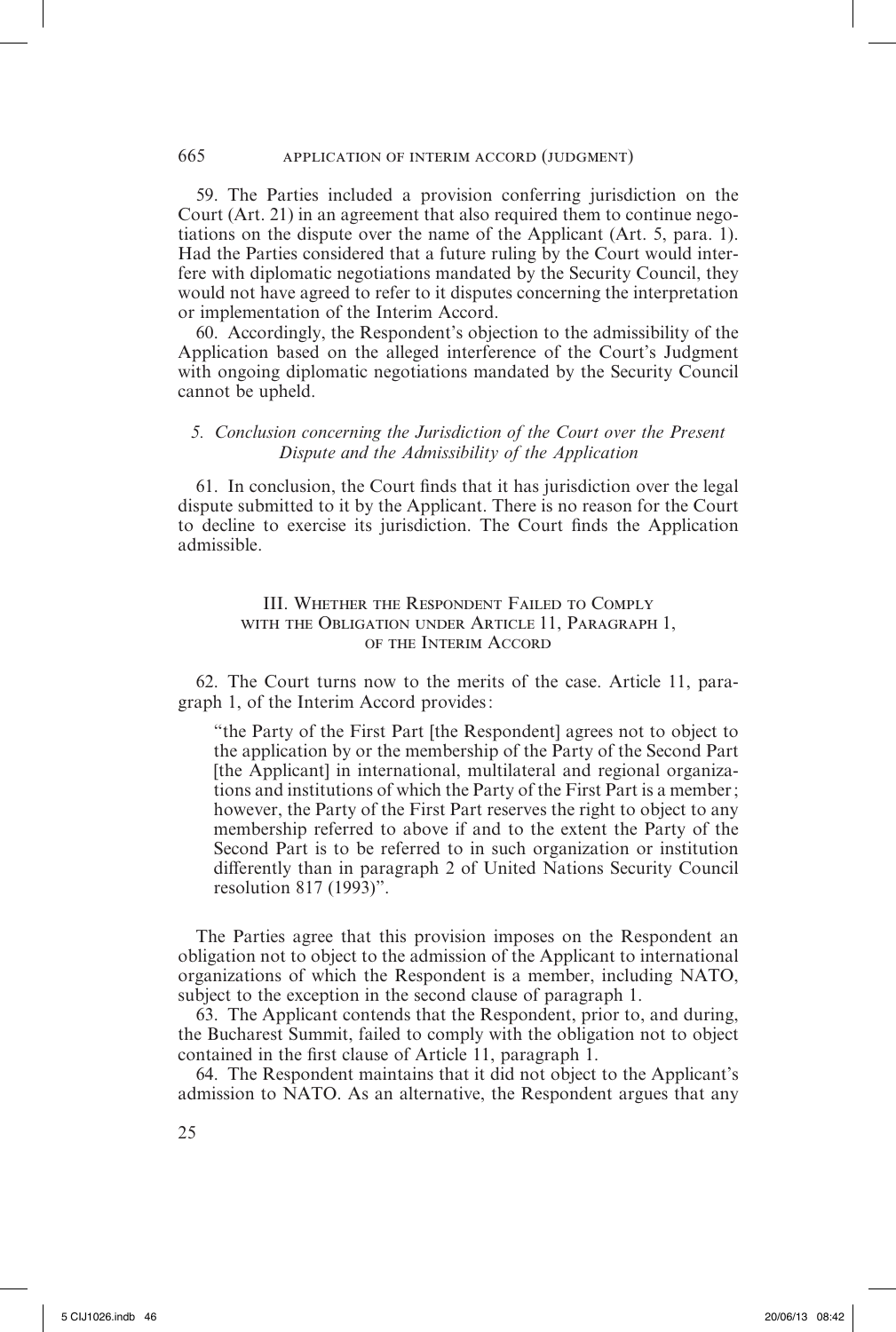objection attributable to it at the Bucharest Summit does not violate Arti‑ cle 11, paragraph 1, because it would fall within the second clause of Article 11, paragraph 1. In support of this position, the Respondent asserts that the Applicant would have been referred to in NATO "differently than in" paragraph 2 of resolution 817. In addition, the Respondent argues that, even if it is found to have objected within the meaning of Article 11, paragraph 1, such an objection would not have been inconsis tent with the Interim Accord because of the operation of Article 22 of the Interim Accord.

65. The Applicant counters with the view that the Respondent's objection does not fall within the scope of the second clause of Article 11, paragraph 1, of the Interim Accord and that the obligation not to object is not obviated by Article 22.

66. The Court will first address the two clauses of Article 11, paragraph 1, and then will consider the effect of Article 22.

# *1. The Respondent's Obligation under Article 11, Paragraph 1, of the Interim Accord not to Object to the Applicant's Admission to NATO*

#### *A. The meaning of the first clause of Article 11, paragraph 1, of the Interim Accord*

67. The first clause of Article 11, paragraph 1, of the Interim Accord obliges the Respondent not to object to "the application by or membership of" the Applicant in NATO. The Court notes that the Parties agree that the obligation "not to object" does not require the Respondent actively to support the Applicant's admission to international organizations. In addition, the Parties agree that the obligation "not to object" is not an obligation of result, but rather one of conduct.

68. The interpretations advanced by the Parties diverge, however, in significant respects. The Applicant asserts that in its ordinary meaning, interpreted in light of the object and purpose of the Interim Accord, the phrase "not to object" should be read broadly to encompass any implicit or explicit act or expression of disapproval or opposition, in word or deed, to the Applicant's application to or membership in an organization or institution. In the Applicant's view, the act of objecting is not limited to casting a negative vote. Rather, it could include any act or omission designed to oppose or to prevent a consensus decision at an international organization (where such consensus is necessary for the Applicant to secure membership) or to inform other members of an international organization or institution that the Respondent will not permit such a consensus decision to be reached. In particular, the Applicant notes that NATO members are admitted on the basis of unanimity of NATO member

5 CIJ1026.indb 48 20/06/13 08:42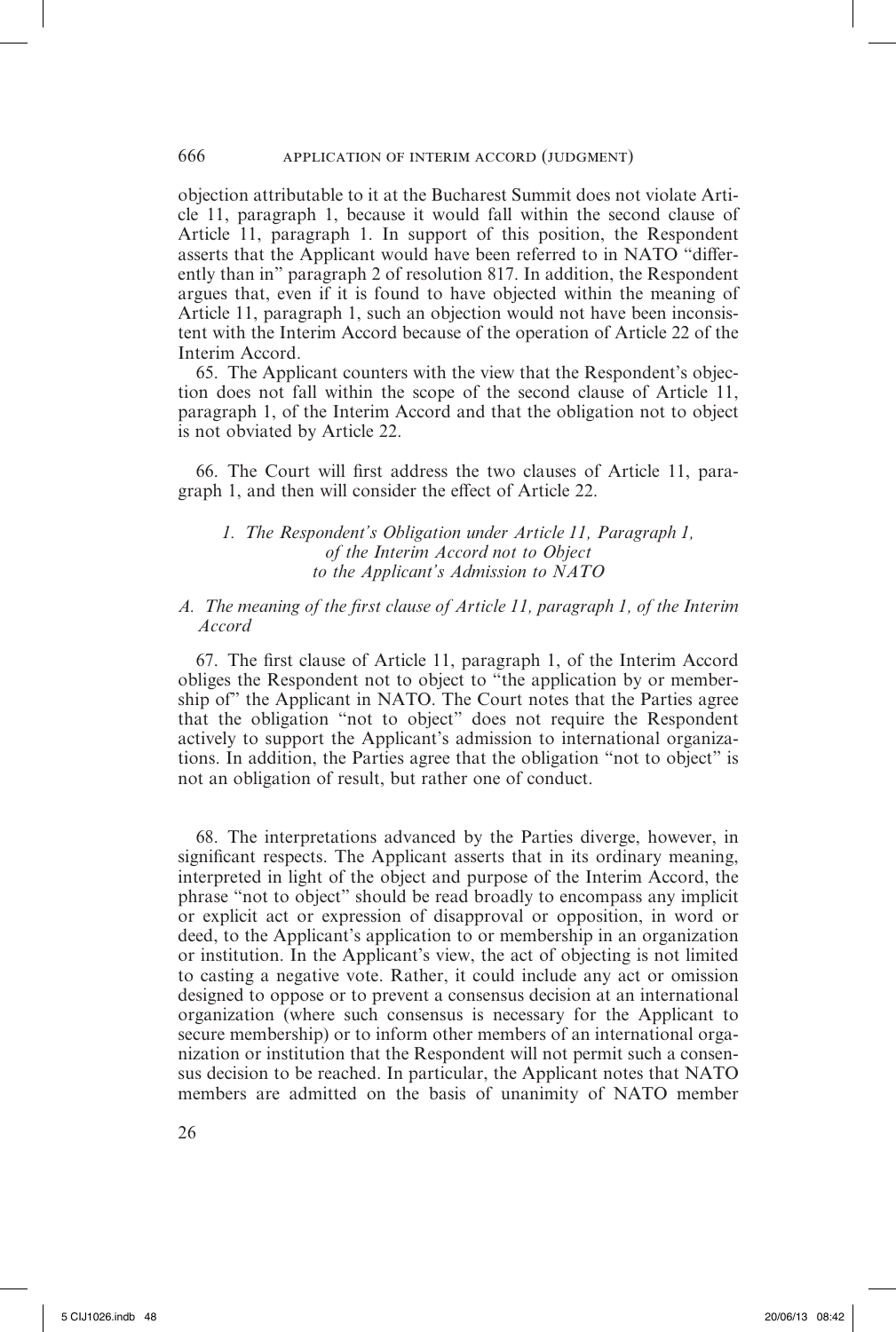States, in accordance with Article 10 of the North Atlantic Treaty. That provision states, in the relevant part, as follows:

"The Parties may, by unanimous agreement, invite any other European State in a position to further the principles of this Treaty and to contribute to the security of the North Atlantic area to accede to this Treaty." (North Atlantic Treaty, 4 April 1949, Art. 10, *UNTS*, Vol. 34, p. 248.)

69. The Respondent interprets the obligation "not to object" more narrowly. In its view, an objection requires a specific, negative act, such as casting a vote or exercising a veto against the Applicant's admission to or membership in an organization or institution. An objection does not, under the Respondent's interpretation, include abstention or the withholding of support in a consensus process. As a general matter, the Respondent argues that the phrase "not to object" should be interpreted narrowly because it imposes a limitation on a right to object that the Respondent would otherwise possess.

\*

70. The Court does not accept the general proposition advanced by the Respondent that special rules of interpretation should apply when the Court is examining a treaty that limits a right that a party would otherwise have. Turning to the Respondent's specific arguments in regard to the first clause of Article 11, paragraph 1, the Court observes that nothing in the text of that clause limits the Respondent's obligation not to object to organizations that use a voting procedure to decide on the admission of new members. There is no indication that the Parties intended to exclude from Article 11, paragraph 1, organizations like NATO that follow procedures that do not require a vote. Moreover, the question before the Court is not whether the decision taken by NATO at the Bucharest Summit with respect to the Applicant's candidacy was due exclusively, principally, or marginally to the Respondent's objection. As the Parties agree, the obligation under the first clause of Article 11, paragraph 1, is one of conduct, not of result. Thus, the question before the Court is whether the Respondent, by its own conduct, did not comply with the obligation not to object contained in Article 11, paragraph 1, of the Interim Accord.

71. The Court also observes that the Respondent did not take the position that any objection by it at the Bucharest Summit was based on grounds unrelated to the difference over the name. Therefore, the Court need not decide whether the Respondent retains a right to object to the

5 CIJ1026.indb 50 20/06/13 08:42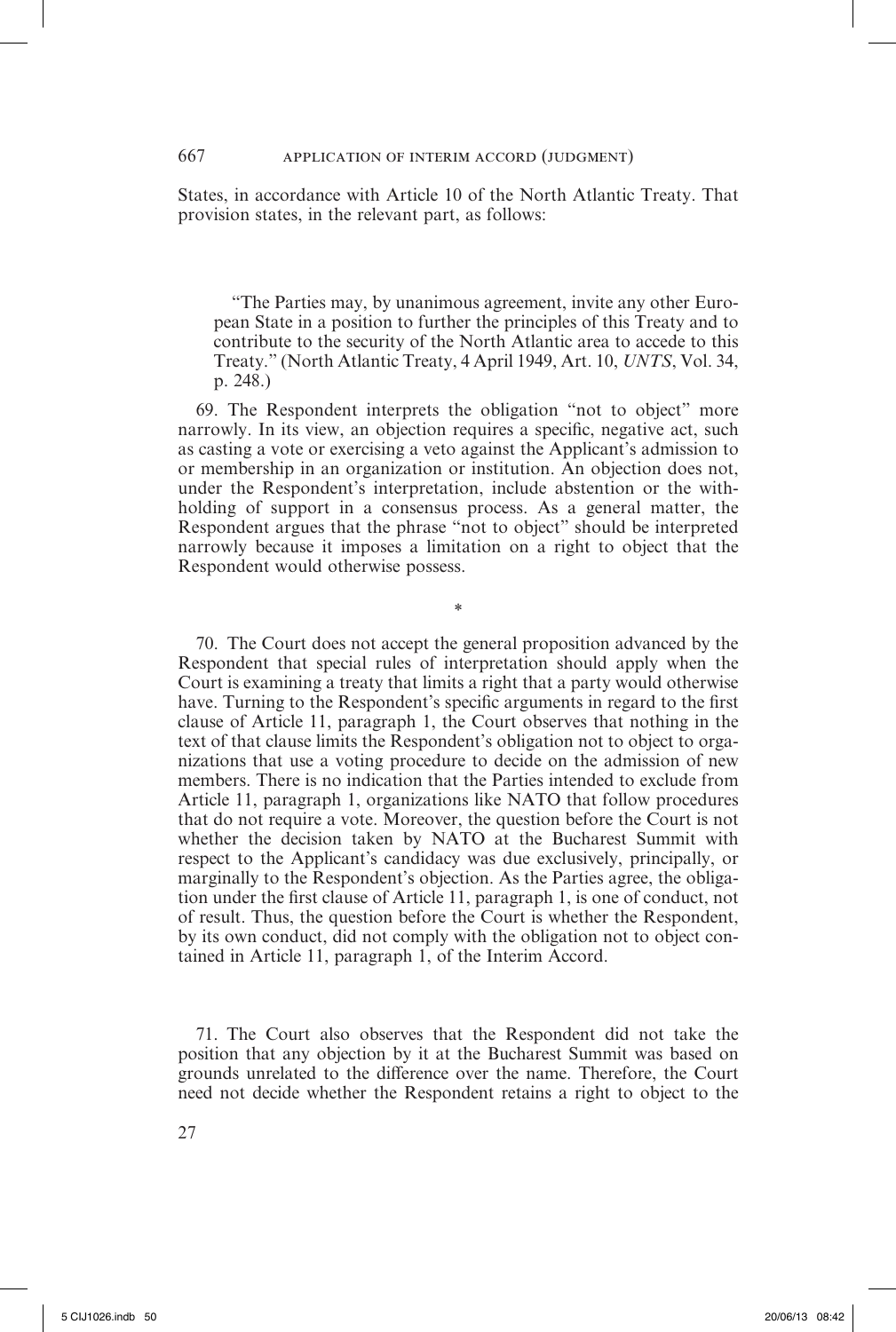Applicant's admission to international organizations on such other grounds.

#### *B. Whether the Respondent "objected" to the Applicant's admission to NATO*

72. The Court now turns to the evidence submitted to it by the Parties, in order to decide whether the record supports the Applicant's contention that the Respondent objected to the Applicant's membership in NATO. In this regard, the Court recalls that, in general, it is the duty of the party that asserts certain facts to establish the existence of such facts (*Pulp Mills on the River Uruguay (Argentina* v. *Uruguay), Judgment, I.C.J. Reports 2010 (I)*, p. 71, para. 162; *Maritime Delimitation in the Black Sea (Romania* v. *Ukraine), Judgment, I.C.J. Reports 2009*, p. 86, para. 68). Thus, the Applicant bears the burden of establishing the facts that support its allegation that the Respondent failed to comply with its obligation under the Interim Accord.

73. To support the position that the Respondent objected to its admis‑ sion to NATO, the Applicant refers the Court to diplomatic correspondence of the Respondent before and after the Bucharest Summit and to statements by senior officials of the Respondent during the same period. The Respondent does not dispute the authenticity of these statements. The Court will examine these statements as evidence of the Respondent's conduct in connection with the Bucharest Summit, in light of its obligation under Article 11, paragraph 1, of the Interim Accord.

74. The Applicant referred to diplomatic correspondence from the Respondent to other NATO member States exchanged prior to the Bucharest Summit. An aide-memoire circulated by the Respondent to its fellow NATO member States in 2007 points to the ongoing negotiations between the Parties pursuant to resolution 817 and states that "[t]he satisfactory conclusion of the said negotiations is a *sine qua non*, in order to enable Greece to continue to support the Euro-atlantic aspirations of Skopje". The aide-memoire further states that the resolution of the name issue "is going to be the decisive criterion for Greece to accept an invita tion to FYROM to start NATO accession negotiations".

75. The Applicant also introduced evidence showing that, during the same period, the Respondent's Prime Minister and Foreign Minister stated publicly on a number of occasions that the Respondent would oppose the extension of an invitation to the Applicant to join NATO at the Bucharest Summit unless the name issue was resolved. On 22 February 2008, the Respondent's Prime Minister, speaking at a session of the Respondent's Parliament, made the following statement with regard to the difference between the Parties over the name: "[W]ithout a mutually acceptable solution allied relations cannot be established, there cannot be an invitation to the neighbouring country to join the Alliance. No solution means — no invitation." The record indicates that the Prime Minister reiterated this position publicly on at least three occasions in March 2008.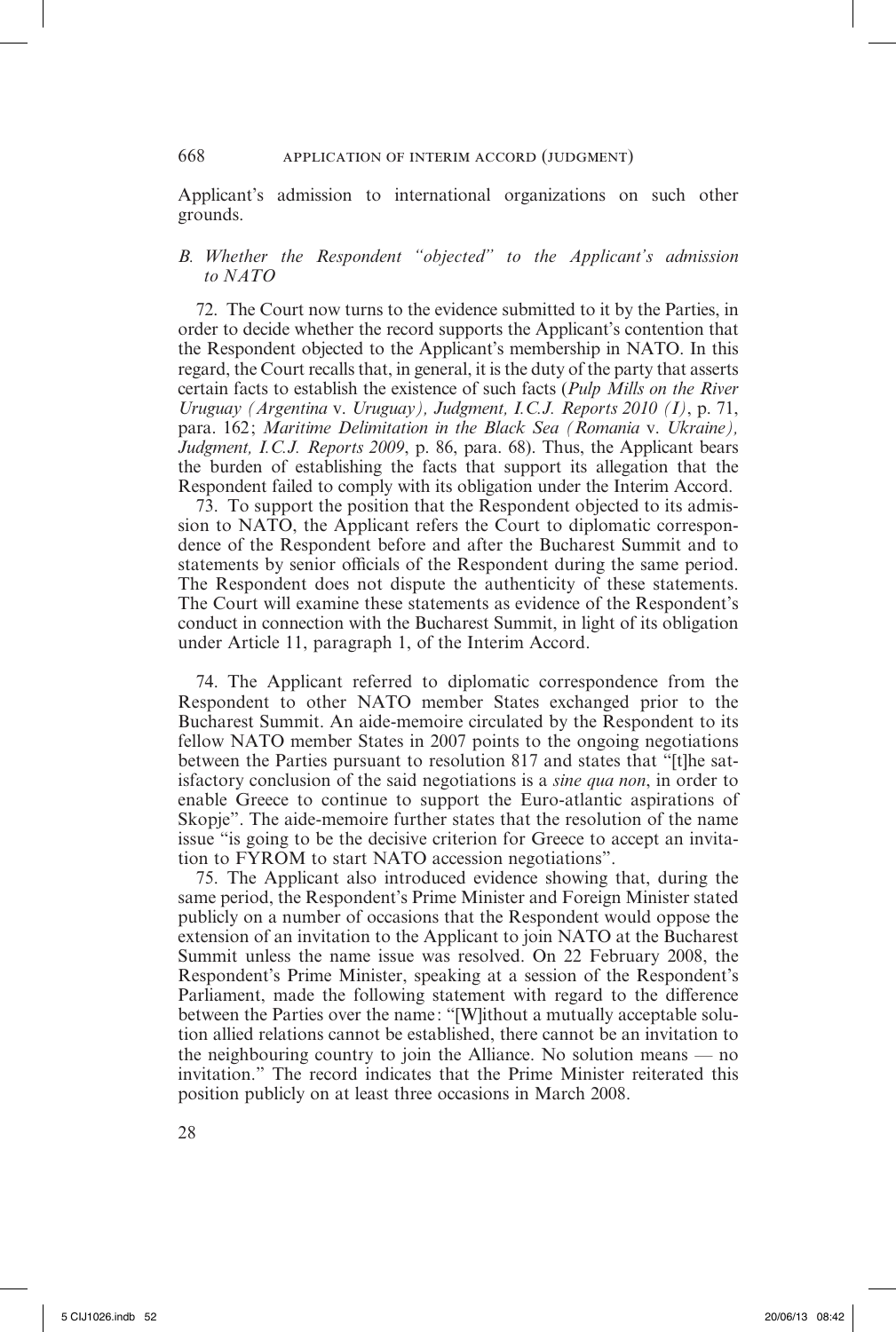76. The Respondent's Foreign Minister also explained her Government's position prior to the Bucharest Summit. On 17 March 2008, she declared, referring to the Applicant, that "[i]f there is no compromise, we will block their accession". Ten days later, on 27 March 2008, in a speech to the governing party's Parliamentary Group, she stated that until a solution is reached, "we cannot, of course, consent to addressing an invitation to our neighbouring state to join NATO. No solution  $-$  no invitation. We said it, we mean it, and everyone knows it."

77. The Applicant also points to the statement of the Respondent's Prime Minister, made on 3 April 2008 at the close of the Bucharest Summit in a message directed to the Greek people :

"It was unanimously decided that Albania and Croatia will accede to NATO. Due to Greece's veto, FYROM is not joining NATO.

I had said to everyone — in every possible tone and in every direc- $\phi$  that 'a failure to solve the name issue will impede their invitation' to join the Alliance. And that is what I did. Skopje will be able to become a member of NATO only after the name issue has been resolved."

The Applicant notes that this characterization of events at the Summit is corroborated by other contemporaneous statements, including that of a NATO spokesperson.

78. In addition, the Applicant relies on diplomatic correspondence from the Respondent after the Bucharest Summit, in which the Respondent characterizes its position at the Summit. In particular, the Applicant introduced a letter, dated 14 April 2008, from the Respondent's Permanent Representative to the United Nations to the Permanent Representative of Costa Rica to the United Nations that included the following statement:

"At the recent NATO Summit Meeting in Bucharest and in view of the failure to reach a viable and definitive solution to the name issue, Greece was not able to consent to the Former Yugoslav Republic of Macedonia being invited to join the North Atlantic Alliance."

The Applicant asserts that the Respondent sent similar letters to all other Members of the United Nations Security Council and to the United Nations Secretary‑General. The Respondent does not refute this contention.

79. On 1 June 2008, in an aide-memoire sent by the Respondent to the Organization of American States and its member States, the Respondent made the following statement:

"At the NATO's Summit in Bucharest in April 2008, allied leaders, upon Greece's proposal, agreed to postpone an invitation to FYROM to join the Alliance, until a mutually acceptable solution to the name issue is reached."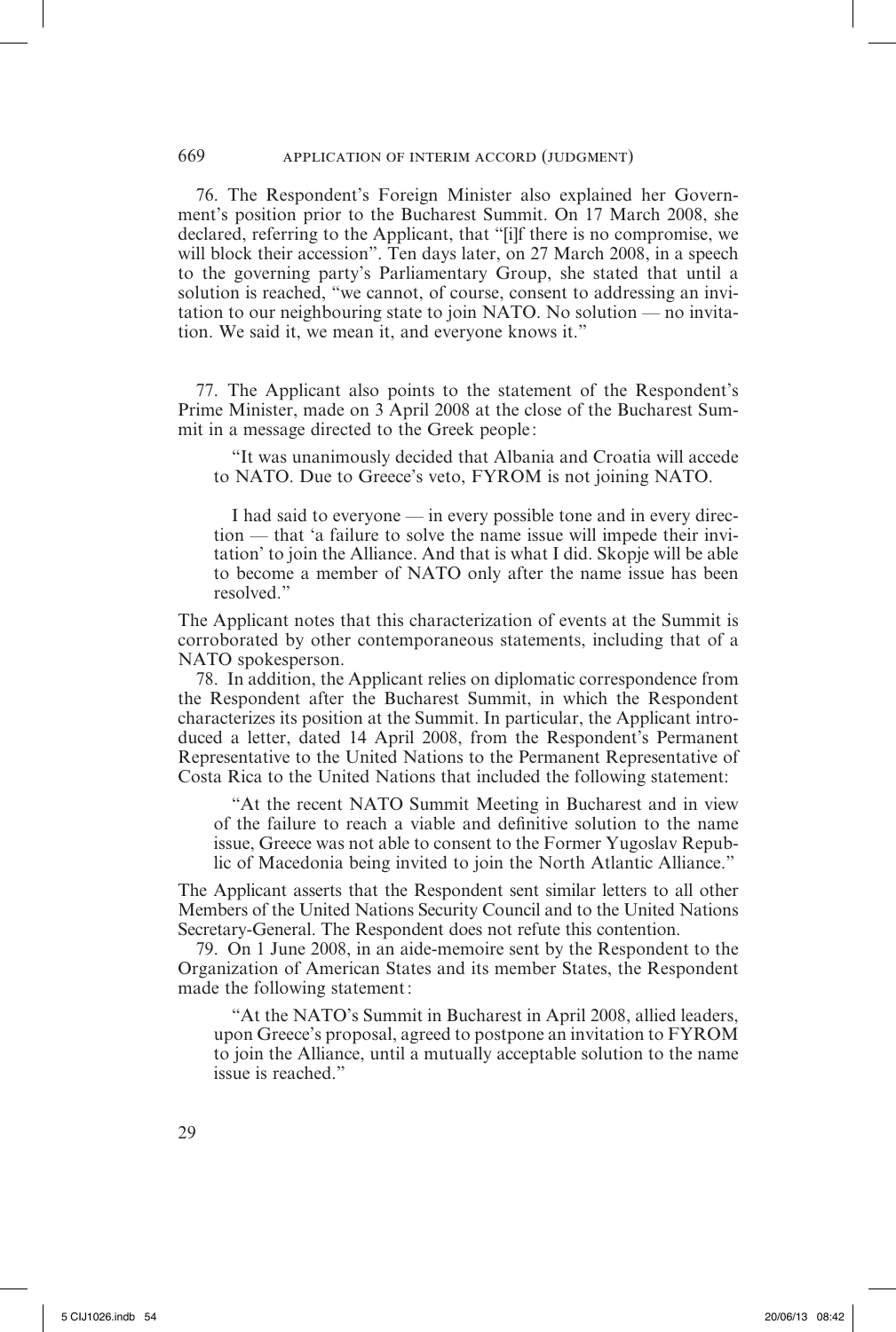80. The Respondent stresses the absence of a formal voting mechanism within NATO. For that reason, the Respondent asserts that, irrespective of the statements by its government officials, there is no means by which a NATO member State can exercise a "veto" over NATO decisions. The Respondent further maintains that its obligation under Article 11, para– graph 1, does not prevent it from expressing its views, whether negative or positive, regarding the Applicant's eligibility for admission to an organization, and characterizes the statements by its government officials as speaking to whether the Applicant had satisfied the organization's eligibility requirements, not as setting forth a formal objection. The Respondent further contends that it was "unanimously" decided at the Bucharest Summit that the Applicant would not yet be invited to join NATO, and thus that it cannot be determined whether a particular State "objected" to the Applicant's membership. According to the Respondent, "Greece did not veto the FYROM's accession to NATO . . . It was a *collective* decision made on behalf of the Alliance as a whole." (Emphasis in the original.)

81. In the view of the Court, the evidence submitted to it demonstrates that through formal diplomatic correspondence and through statements of its senior officials, the Respondent made clear before, during and after the Bucharest Summit that the resolution of the difference over the name was the "decisive criterion" for the Respondent to accept the Applicant's admission to NATO. The Respondent manifested its objection to the Applicant's admission to NATO at the Bucharest Summit, citing the fact that the difference regarding the Applicant's name remained unresolved.

\*

82. Moreover, the Court cannot accept that the Respondent's state– ments regarding the admission of the Applicant were not objections, but were merely observations aimed at calling the attention of other NATO member States to concerns about the Applicant's eligibility to join NATO. The record makes abundantly clear that the Respondent went beyond such observations to oppose the Applicant's admission to NATO on the ground that the difference over the name had not been resolved.

83. The Court therefore concludes that the Respondent objected to the Applicant's admission to NATO, within the meaning of the first clause of Article 11, paragraph 1, of the Interim Accord.

# *2. The Effect of the Second Clause of Article 11, Paragraph 1, of the Interim Accord*

84. The Court turns now to the question whether the Respondent's objection to the Applicant's admission to NATO at the Bucharest Summit fell within the exception contained in the second clause of Article 11, paragraph 1, of the Interim Accord.

5 CIJ1026.indb 56 20/06/13 08:42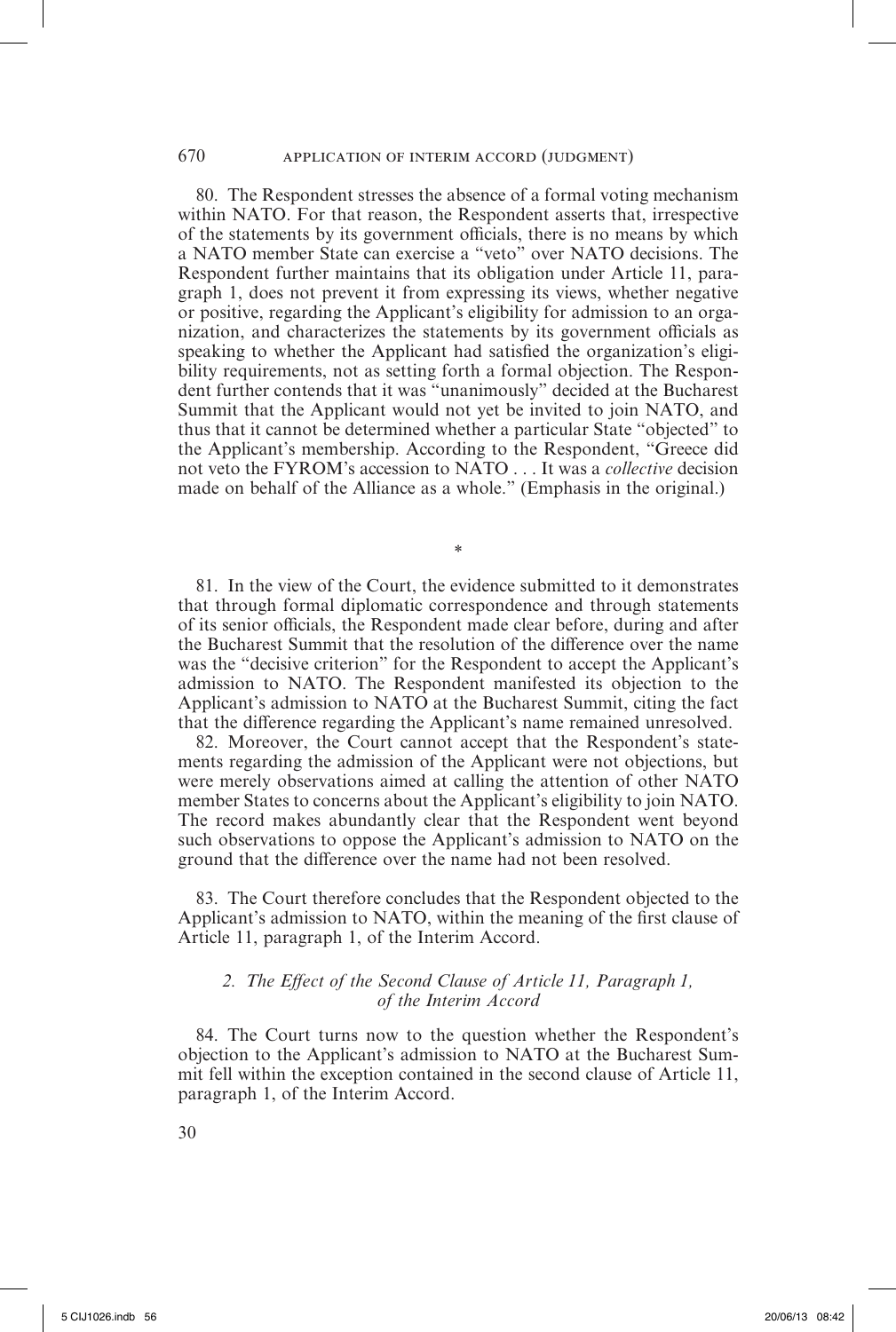85. In this clause, the Parties agree that the Respondent "reserves the right to object to any membership" by the Applicant in an international, multilateral or regional organization or institution of which the Respondent is a member "if and to the extent the [Applicant] is to be referred to in such organization or institution differently than in paragraph 2 of United Nations Security Council resolution 817 (1993)". The Court recalls that paragraph 2 of resolution 817 recommends that the Applicant be admitted to membership in the United Nations, being "provisionally referred to for all purposes within the United Nations as 'the former Yugoslav Republic of Macedonia' pending settlement of the difference that has arisen over the name of the State".

86. The Applicant maintains that the exception in the second clause of Article 11, paragraph 1, applies only if the Applicant is to be referred to by the organization itself as something other than "the former Yugoslav Republic of Macedonia". In its view, resolution 817 contemplated that the Applicant would refer to itself by its constitutional name ("Republic of Macedonia") within the United Nations. The Applicant asserts that this has been its consistent practice since resolution 817 was adopted and that the Parties incorporated this practice into the second clause of Article 11, paragraph 1. The Applicant also cites evidence contemporaneous with the adoption of resolution 817 indicating, in its view, that it was understood by States involved in the drafting of that resolution that the resolution would neither require the Applicant to refer to itself by the provisional designation within the United Nations nor direct third States to use any particular name or designation when referring to the Applicant. On this basis, it is the Applicant's position that the Respondent's right to object pursuant to Article 11, paragraph 1, does not apply to the Applicant's admission to NATO because the same practice would be followed in NATO that has been followed in the United Nations. The Applicant asserts that the reference to how it will be referred to "in" an organization means, with respect to an organization such as NATO, *inter alia*: the way that it will be listed by NATO as a member of the organization; the way that representatives of the Applicant will be accredited by NATO; and the way that NATO will refer to the Applicant in all official NATO documents.

87. The Respondent is of the view that the Applicant's intention to refer to itself in NATO by its constitutional name, as well as the possibility that third States may refer to the Applicant by its constitutional name, triggers the exception in the second clause of Article 11, paragraph 1, and thus permitted the Respondent to object to the Applicant's admission to NATO. In the Respondent's view, resolution 817 requires the Applicant to refer to itself as the "former Yugoslav Republic of Macedonia" within the United Nations. The Respondent does not dispute the Applicant's claim of consistent practice within the United Nations, but contends that the Respondent engaged in a "general practice of protests" in regard to

31

5 CIJ1026.indb 58 20/06/13 08:42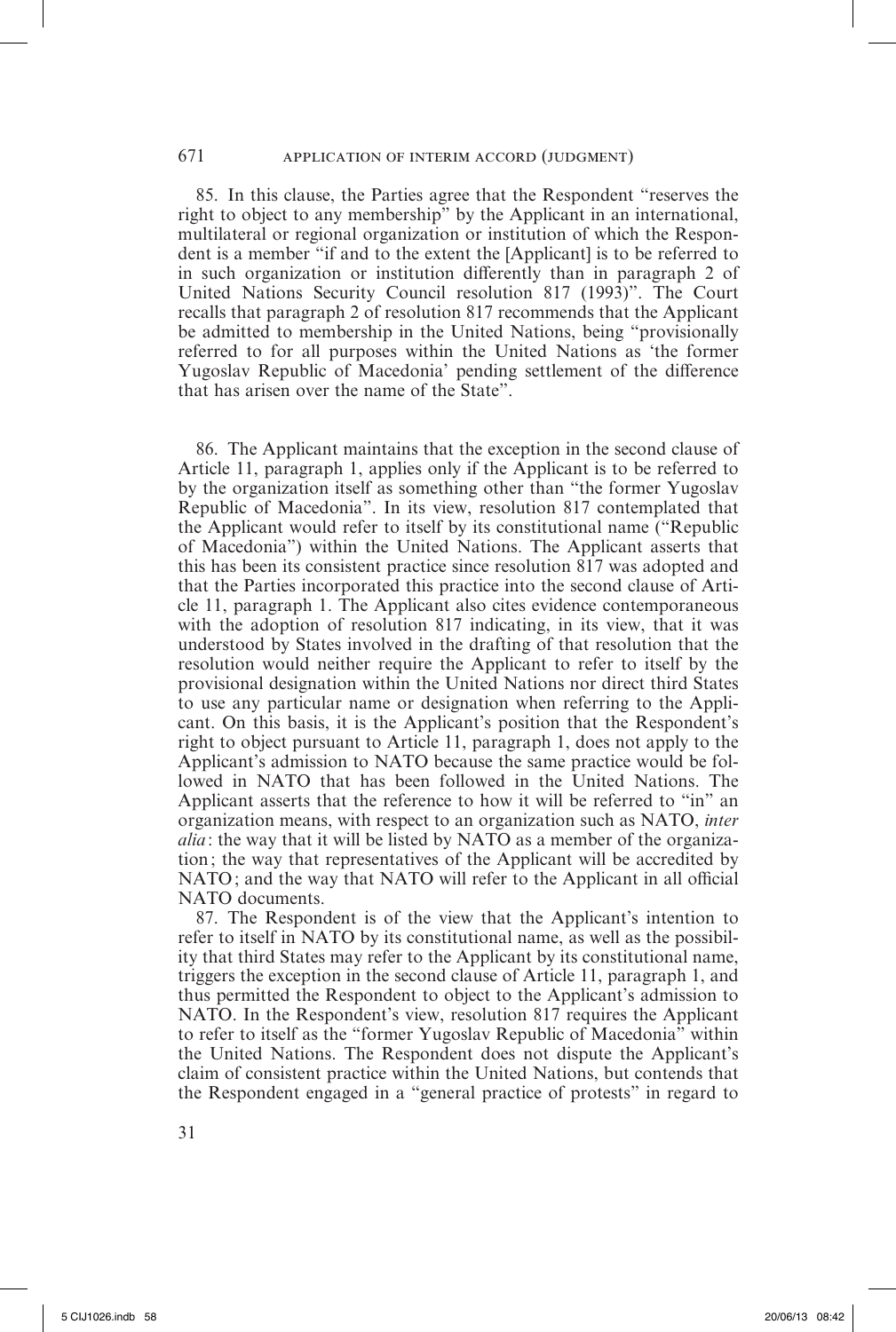use of the Applicant's constitutional name, before and after the conclusion of the Interim Accord. To support this assertion, the Respondent submits evidence of eight instances during the period between the adop– tion of resolution 817 and the conclusion of the Interim Accord in which the Respondent claimed that the Applicant's reference to itself by the name "Republic of Macedonia" within the United Nations was inconsistent with resolution 817.

88. With respect to the text of Article 11, paragraph 1, the Respondent points out that the second clause of that Article applies when the Applicant is to be referred to "in" an organization, not only when the Applicant is to be referred to "by" the organization in a particular way. Moreover, the Respondent argues that the phrase "if and to the extent that" in the second clause means that Article 11, paragraph 1, is not merely an "on/off switch". Instead, in the Respondent's view, the phrase "to the extent" makes clear that the Respondent may object in response to a limited or occasional use of a name other than the provisional designation (such as when the Applicant "instigates the use" of a different name by the officers of an organization or by other member States of the organization). In support of this interpretation the Respondent asserts that the phrase "if and to the extent that" would lack *effet utile* if it were not interpreted as the Respondent suggests, because this would render the words "to the extent that" without legal content.

89. The Court notes that the Parties agree on the interpretation of the second clause of Article 11, paragraph 1, in one circumstance: the exception contained in the second clause permits the Respondent to object to the Applicant's admission to an organization if the Applicant is to be referred to by the organization itself other than by the provisional designation. The Respondent also asserts that it has the right to object in two other circumstances: first, if the Applicant will refer to itself in the organization using its constitutional name and, secondly, if third States will refer to the Applicant in the organization by its constitutional name. The Applicant disagrees with both of these assertions.

\*

90. Although the Parties articulate divergent views on the interpreta– tion of the clause, i.e., whether the Respondent may object if third States will refer to the Applicant using its constitutional name, the Respondent does not pursue, as a factual matter, the position that any objection at the Bucharest Summit was made in response to the prospect that third States would refer to the Applicant in NATO using its constitutional name. Thus, in the present case, the Court need not decide whether the second clause would permit an objection based on the prospect that third States would use the Applicant's constitutional name in NATO. On the other

5 CIJ1026.indb 60 20/06/13 08:42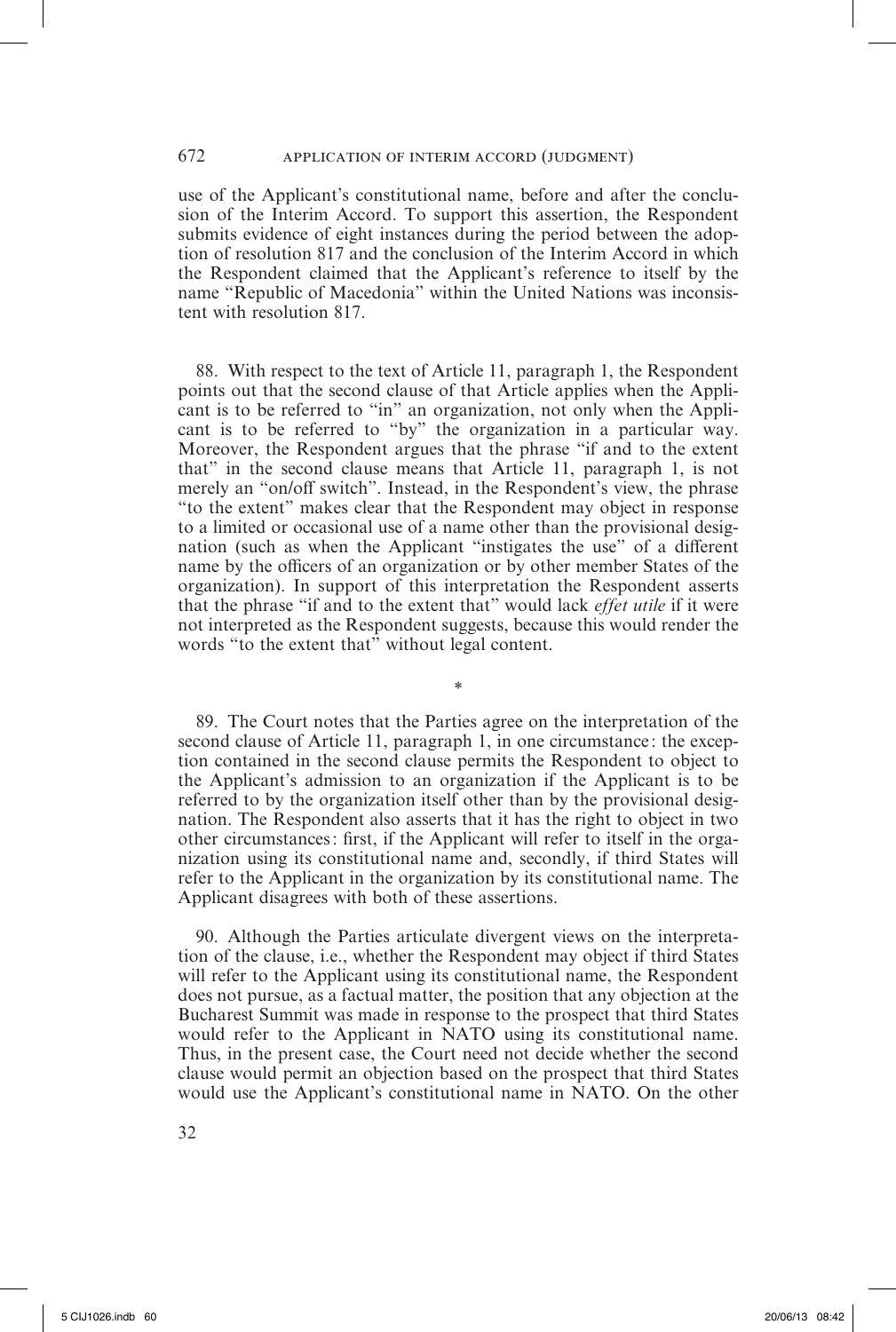hand, the Parties agree that the Applicant intended to refer to itself within NATO, once admitted, by its constitutional name, not by the provisional designation set forth in resolution 817. Thus, the Court must decide whether the second clause of Article 11, paragraph 1, permitted the Respondent to object in that circumstance.

91. The Court will interpret the second clause of Article 11, para‑ graph 1, of the Interim Accord, in accordance with Articles 31 and 32 of the Vienna Convention on the Law of Treaties of 1969 (hereinafter the "1969 Vienna Convention"), to which both the Applicant and the Respondent are parties. The Court will therefore begin by considering the ordinary meaning to be given to the terms of the treaty in their context and in light of its object and purpose.

92. The Court observes that the Parties formulated the second clause using the passive voice: "if and to the extent the [Applicant] is to be referred to . . . differently than in" paragraph 2 of resolution 817. The use of the passive voice is difficult to reconcile with the Respondent's view that the clause covers not only how the organization is to refer to the Applicant but also the way that the Applicant is to refer to itself. As to the inclusion of the phrase "to the extent", the Court recalls the Respondent's contention that the phrase lacks legal effect ("effet utile") unless it is interpreted to mean that the Respondent's right to object is triggered not only by the anticipated practice of the organization, but also by the use of the constitutional name by others. The Court cannot agree that the phrase would have legal effect only if interpreted as the Respondent suggests. The phrase would still have a legal significance, for example, if it were interpreted to mean that the Respondent has a right to object for so long as the organization refers to the Applicant by the constitutional name. Accordingly, the Court rejects the Respondent's contention that the phrase "to the extent" is without legal effect unless the second clause of Article 11, paragraph 1, permits the Respondent to object to admission to an organization if the Applicant is to refer to itself in the organization by its constitutional name.

93. As for the phrase "to be referred to . . . differently than in paragraph 2 of United Nations Security Council resolution 817 (1993)", it will be recalled that the relevant text of that resolution recommends that the Applicant be admitted to membership in the United Nations, being "provisionally referred to for all purposes within the United Nations as 'the former Yugoslav Republic of Macedonia" pending settlement of the difference over the name. Thus, a central question for the Court is whether the prospect that the Applicant would refer to itself in NATO by its constitutional name means that the Applicant is "to be referred to  $\dots$  differently than in paragraph 2 of Security Council resolution 817 (1993)". The Court therefore examines the text of resolution 817 in relation to the second clause of Article 11, paragraph 1. That resolution was adopted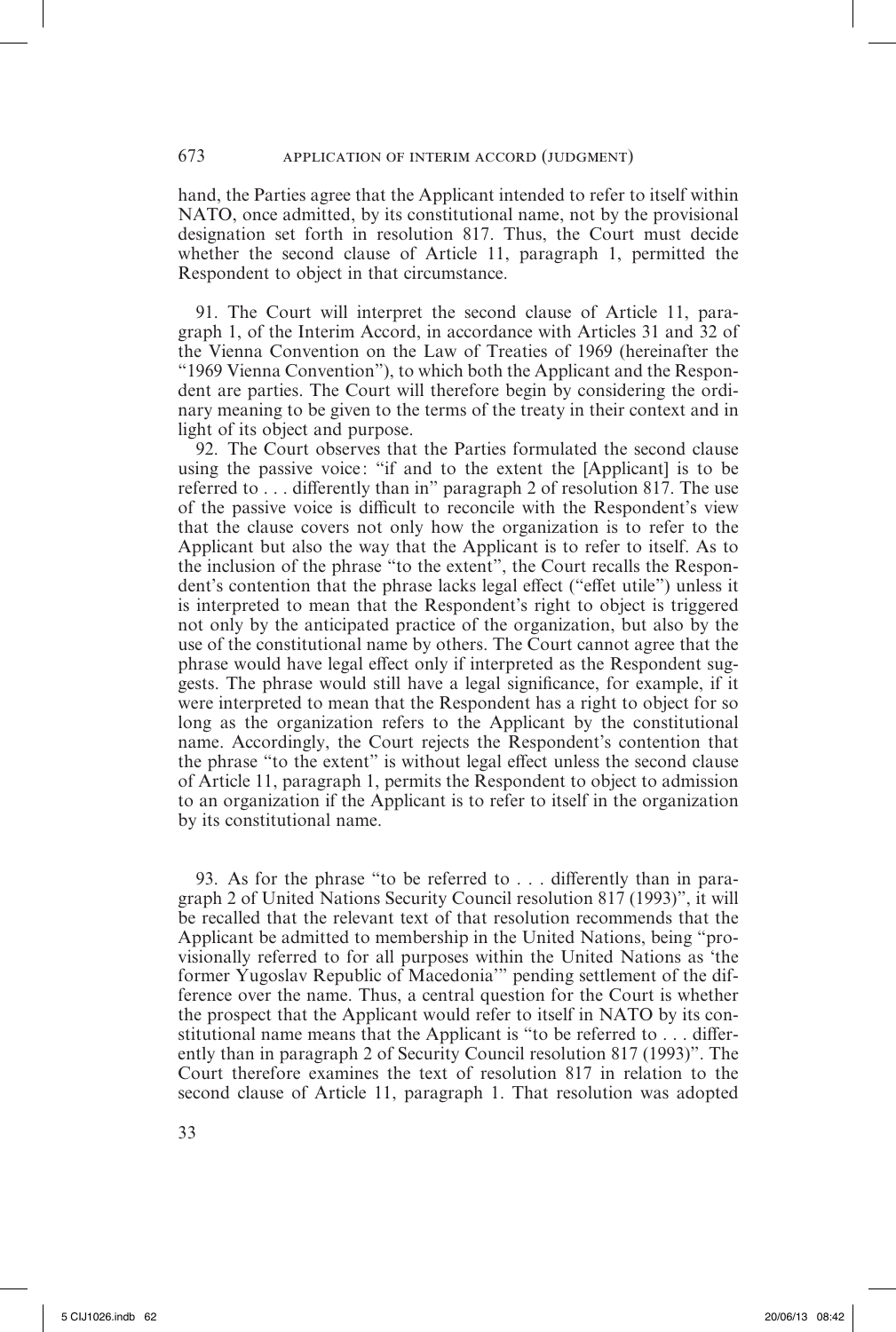pursuant to Article 4, paragraph 2, of the Charter of the United Nations, which states that admission of a State to membership in the Organization is effected by a decision of the General Assembly upon the recommendation of the Security Council. Thus, it could be argued that paragraph 2 of resolution 817 is directed primarily to another organ of the United Nations, namely the General Assembly, rather than to individual Member States. On the other hand, the wording of paragraph 2 of resolution 817 is broad — "for all purposes" — and thus could be read to extend to the conduct of Member States, including the Applicant, within the United Nations.

94. Bearing in mind these observations regarding the text of the second clause of Article 11, paragraph 1, and of resolution 817, the Court will now proceed to ascertain the ordinary meaning of the second clause of Article 11, paragraph 1, in its context and in light of the treaty's object and purpose. To this end, the Court will examine other provisions of the treaty and a related and contemporaneous agreement between the Parties.

95. Article 1, paragraph 1, of the Interim Accord, provides that the Respondent will recognize the Applicant as an "independent and sovereign state" and that the Respondent will refer to it by a provisional designation (as "the former Yugoslav Republic of Macedonia"). Nowhere, however, does the Interim Accord require the Applicant to use the provisional designation in its dealings with the Respondent. On the contrary, the "Memorandum on 'Practical Measures' Related to the Interim Accord", concluded by the Parties contemporaneously with the entry into force of the Interim Accord, expressly envisages that the Applicant will refer to itself as the "Republic of Macedonia" in its dealings with the Respondent. Thus, as of the entry into force of the Interim Accord, the Respondent did not insist that the Applicant forbear from the use of its constitutional name in all circumstances.

96. The Court also contrasts the wording of the second clause of Article 11, paragraph 1, to other provisions of the treaty that impose express limitations on the Applicant or on both Parties. In Article 7, paragraph 2, for example, the Applicant agrees to "cease" the use of the symbol that it had previously used on its flag. This provision thus contains a requirement that the Applicant change its existing conduct. Additional provisions under the general heading of "friendly relations and confidencebuilding measures" — namely, the three paragraphs of Article  $6$  — are also framed entirely as commitments by the Applicant. By contrast, although the Parties were aware of the Applicant's consistent use of its constitutional name in the United Nations, the Parties drafted the second clause of Article 11, paragraph 1, without using language that calls for a change in the Applicant's conduct. If the Parties had wanted the Interim Accord to mandate a change in the Applicant's use of its constitutional name in international organizations, they could have included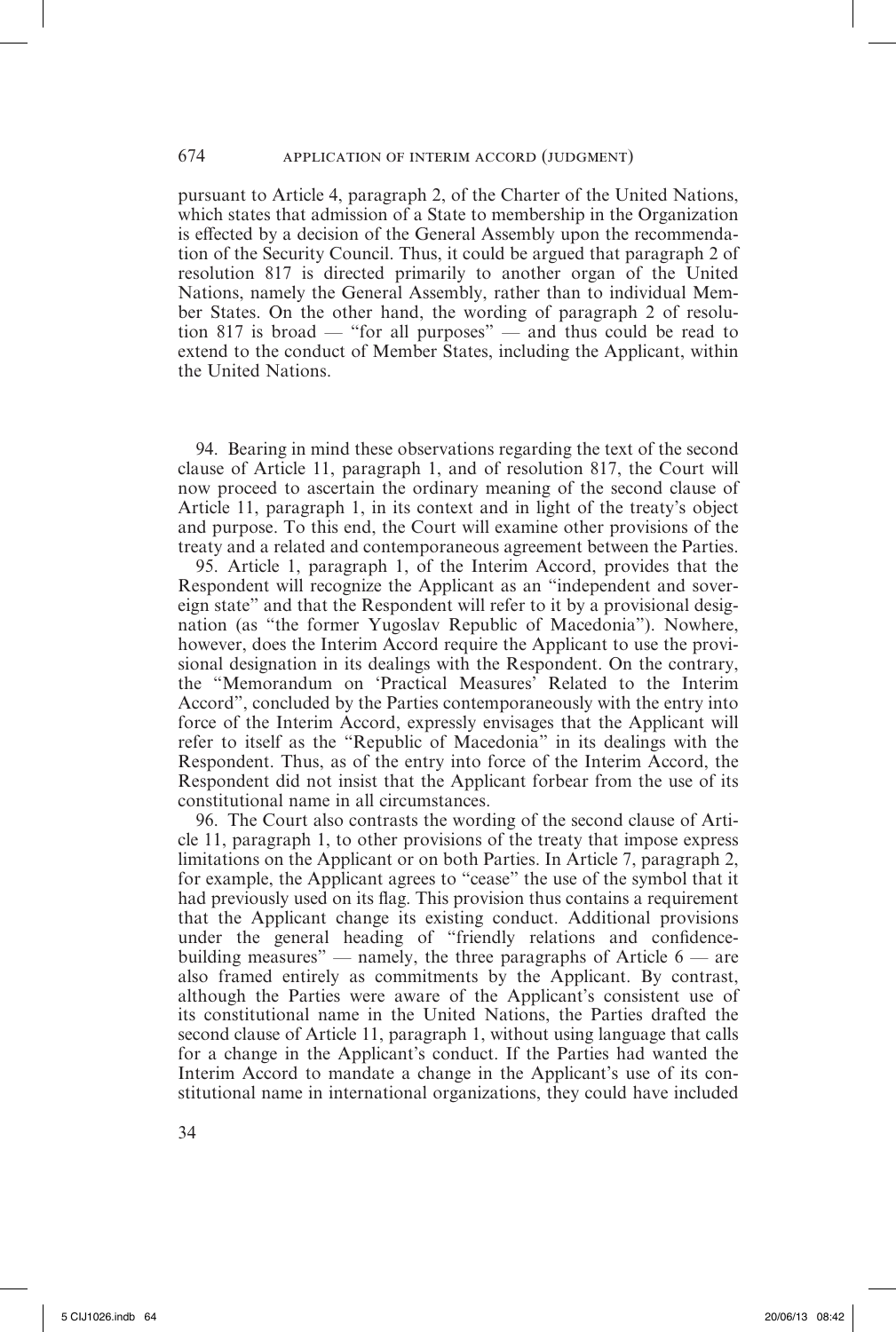an explicit obligation to that effect as they did with the corresponding obligations in Article 6 and Article 7, paragraph 2.

97. The significance of this comparison between the second clause of Article 11, paragraph 1, and other provisions of the Interim Accord is underscored by consideration of the overall structure of the treaty and the treaty's object and purpose. While each Party emphasizes different aspects of the treaty in describing its object and purpose, they appear to hold a common view that the treaty was a comprehensive exchange with the overall object and purpose of: first, providing for the normalization of the Parties' relations (bilaterally and in international organizations); secondly, requiring good-faith negotiations regarding the difference over the name; and, thirdly, agreeing on what the Respondent called "assurances related to particular circumstances", e.g., provisions governing the use of certain symbols and requiring effective measures to prohibit political interference, hostile activities and negative propaganda. Viewed together, the two clauses of Article 11, paragraph 1, advance the first of these objects by specifying the conditions under which the Respondent is required to end its practice of blocking the Applicant's admission to organizations. Another component of the exchange — the provisions contain– ing assurances, including those that impose obligations on the Applicant to change its conduct — appears elsewhere in the treaty. In light of the structure and the object and purpose of the treaty, it appears to the Court that the Parties would not have imposed a significant new constraint on the Applicant — that is, to constrain its consistent practice of calling itself by its constitutional name — by mere implication in Article 11, paragraph 1. Thus, the Court concludes that the structure and the object and purpose of the treaty support the position taken by the Applicant.

98. Taken together, therefore, the text of the second clause of Article 11, paragraph 1, when read in context and in light of the object and purpose of the treaty, cannot be interpreted to permit the Respondent to object to the Applicant's admission to or membership in an organization because of the prospect that the Applicant would refer to itself in that organization using its constitutional name.

99. The Court next examines the subsequent practice of the Parties in the application of Article 11, paragraph 1, of the Interim Accord, in accordance with Article 31, paragraph 3 *(b)*, of the 1969 Vienna Convention. The Applicant asserts that between the conclusion of the Interim Accord and the Bucharest Summit, it joined at least 15 international organizations of which the Respondent was also a member. In each case, the Applicant was admitted under the provisional designation prescribed by paragraph 2 of resolution 817 and has been referred to in the organiza-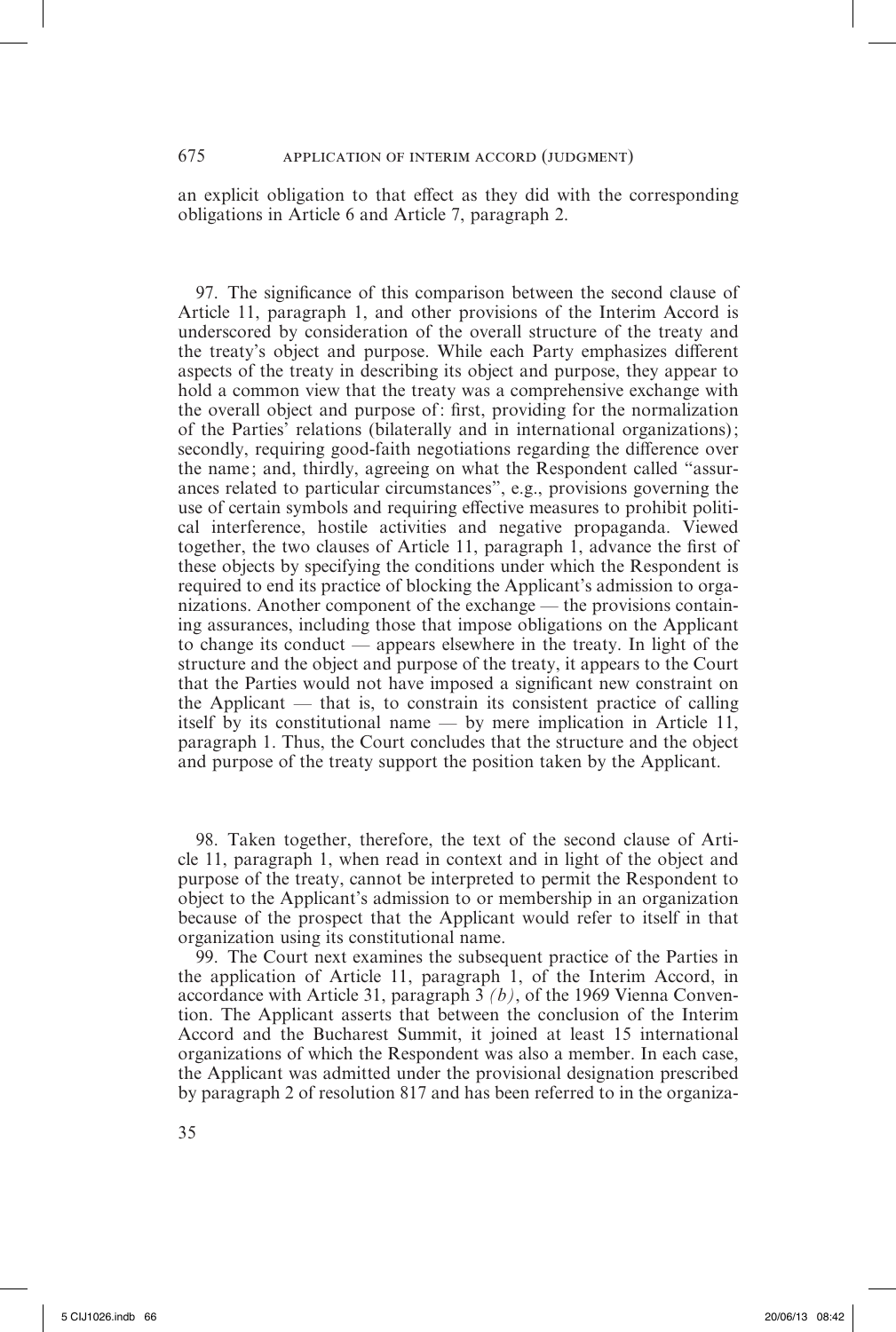tion by that name. However, the Applicant has continued to refer to itself by its constitutional name in its relations with and dealings within those international organizations and institutions. The Court notes, in particular, the Applicant's assertion that the Respondent did not object to its admission to any of these 15 organizations. This point went unchallenged by the Respondent. Although there is no evidence that the Respondent ever objected to admission or membership based on the prospect that the Applicant would use its constitutional name in such organizations, the Respondent does identify one instance in which it complained about the Applicant's use of its constitutional name in the Council of Europe after the Applicant had already joined that organization. The Respondent apparently raised its concerns for the first time only in December 2004, more than nine years after the Applicant's admission, returning to the subject once again in 2007.

100. The Court also refers to evidence of the Parties' practice in respect of NATO prior to the Bucharest Summit. For several years leading up to the Bucharest Summit, the Applicant consistently used its constitutional name in its dealings with NATO, as a participant in the NATO Partner– ship for Peace and the NATO Membership Action Plan. Despite the Applicant's practice of using its constitutional name in its dealings with NATO, as it did in all other organizations, there is no evidence that the Respondent, in the period leading up to the Bucharest Summit, ever expressed concerns about the Applicant's use of the constitutional name in its dealings with NATO or that the Respondent indicated that it would object to the Applicant's admission to NATO based on the Applicant's past or future use of its constitutional name. Instead, as detailed above, the evidence makes clear that the Respondent objected to the Applicant's admission to NATO in view of the failure to reach a final settlement of the difference over the name.

101. Based on the foregoing analysis, the Court concludes that the practice of the Parties in implementing the Interim Accord supports the Court's prior conclusions (see paragraph 98) and thus that the second clause of Article 11, paragraph 1, does not permit the Respondent to object to the Applicant's admission to an organization based on the prospect that the Applicant is to refer to itself in such organization with its constitutional name.

102. The Court recalls that the Parties introduced extensive evidence related to the *travaux préparatoires* of the Interim Accord and of resolution 817. In view of the conclusions stated above (see paragraphs 98 and 101), however, the Court considers that it is not necessary to address this additional evidence. The Court also recalls that each Party referred to additional evidence regarding the use of the Applicant's constitutional name, beyond the evidence related to the subsequent practice under the Interim Accord, which is analysed above. This evidence does not bear directly on the question whether the Interim Accord permits the Respondent to object to the Applicant's admission to or membership in an orga-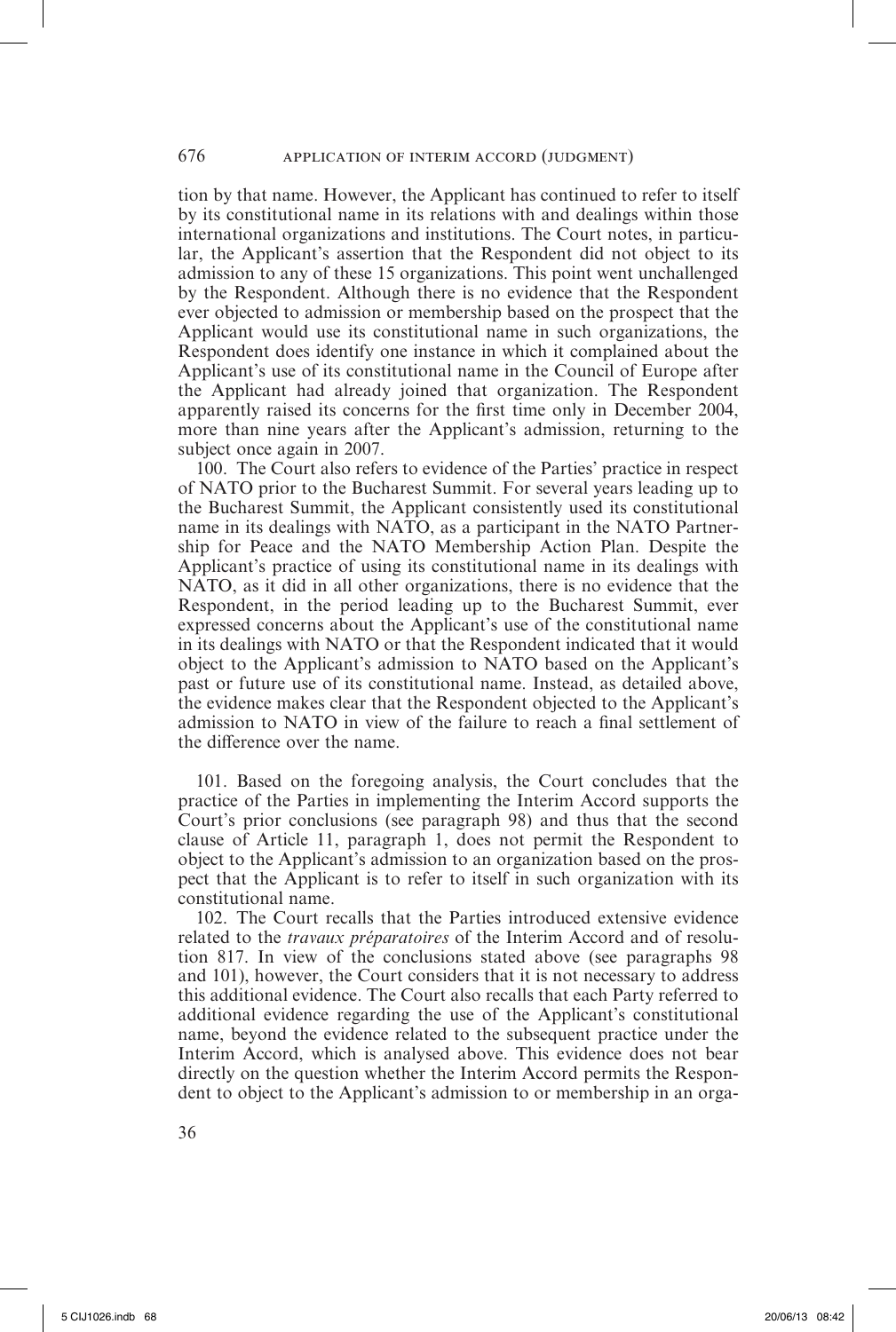nization based on the Applicant's self‑reference by its constitutional name, and accordingly the Court does not address it.

\*

103. In view of the preceding analysis, the Court concludes that the Applicant's intention to refer to itself in an international organization by its constitutional name did not mean that it was "to be referred to" in such organization "differently than in" paragraph 2 of resolution 817. Accordingly, the exception set forth in the second clause of Article 11, paragraph 1, of the Interim Accord did not entitle the Respondent to object to the Applicant's admission to NATO.

#### *3. Article 22 of the Interim Accord*

# 104. Article 22 of the Interim Accord provides:

"This Interim Accord is not directed against any other State or entity and it does not infringe on the rights and duties resulting from bilateral or multilateral agreements already in force that the Parties have concluded with other States or international organizations."

105. The Applicant maintains that Article 22 "is simply a factual state‑ ment". It "does not address the rights and duties of the Respondent: it merely declares that the Interim Accord as a whole does not infringe on the rights and duties of third States or other entities". According to the Applicant, Article 22 expresses "the rule set forth in Article 34 of the 1969 Vienna Convention . . . that '[a] treaty does not create either obligations or rights for a third State without its consent'". The Applicant notes that the Respondent's interpretation would render Article 11, paragraph 1, meaningless by allowing the Respondent to object simply by invoking an alleged right or duty under another agreement.

106. The Respondent takes the position that, even assuming that the Court were to conclude that the Respondent had objected to the Applicant's admission to NATO, in contravention of Article 11, paragraph 1, such objection would not breach the Interim Accord, because of the effect of Article 22. In the written proceedings, the Respondent construed Arti‑ cle 22 to mean that both the rights and the duties of a party to the Interim Accord under a prior agreement prevail over that party's obligations in the Interim Accord. In particular, the Respondent argued that it was free to object to the Applicant's admission to NATO because "any rights of Greece under NATO, and any obligations owed to NATO or to the other NATO member States must prevail in case of a conflict" with the restriction on the Respondent's right to object under Article 11, paragraph 1. The Respondent relied on its right under Article 10 of the North Atlantic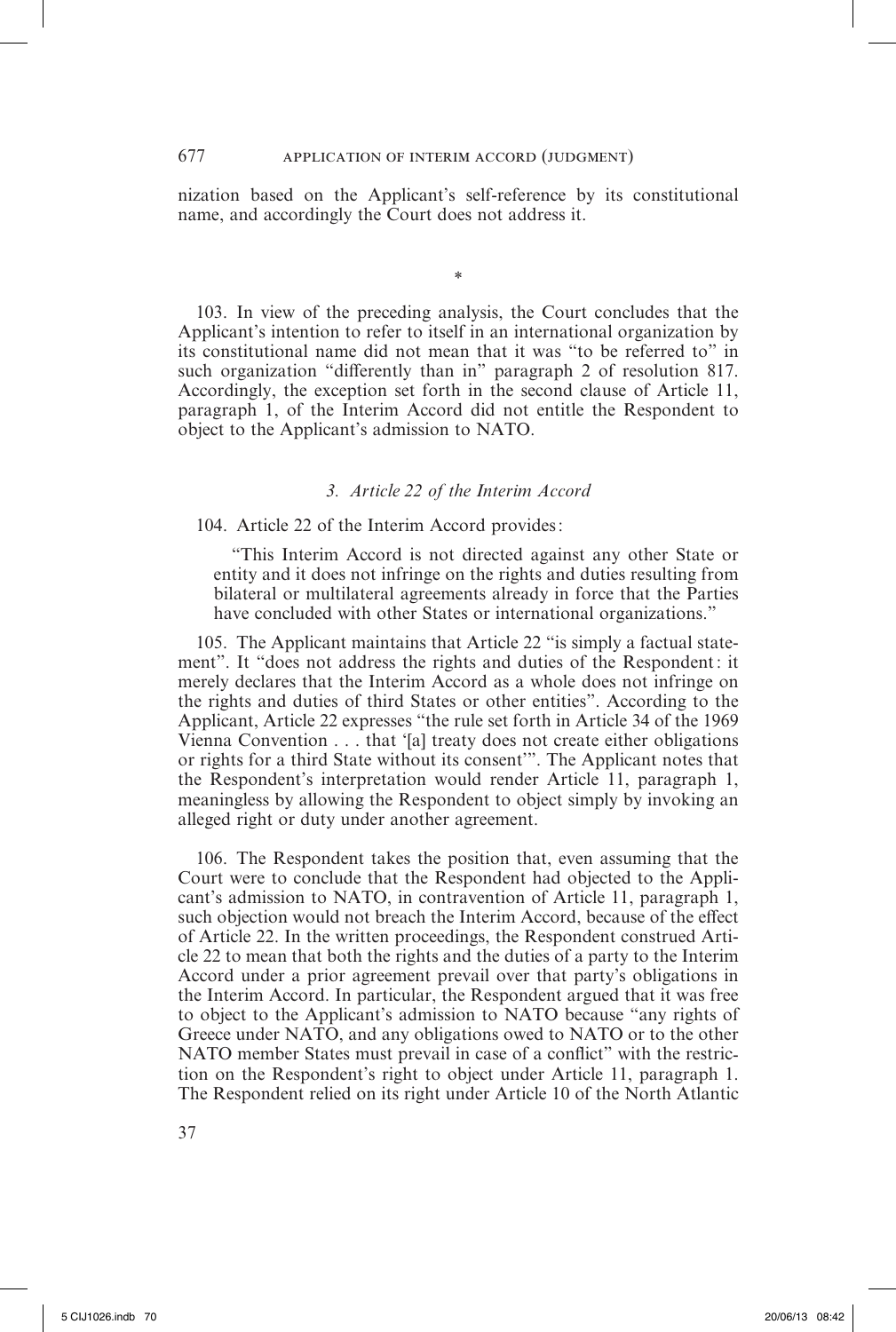Treaty to consent (or not) to the admission of a State to NATO and its "duty to engage actively and promptly in discussions of concern to the Organization". The Respondent argues that Article 22 "is a *legal* provi‑ sion" (emphasis in the original) and not "simply a factual statement" and that the Applicant's interpretation of Article 22 — that it restates the rule in Article 34 of the [1969 Vienna Convention] — "would render Article 22 essentially an exercise in redundancy".

107. In the course of the oral proceedings, however, the Respondent appears to have narrowed its interpretation of Article 22, stating that it has a right to object "if, and only if, the rules and criteria of those organizations *require* objection in the light of the circumstances of the application for admission" (emphasis added). From the fact that NATO is a "limited‑membership organization" with the specific objective of mutual defence, the Respondent also infers a duty "to exercise plenary judgment in each membership decision". In the Respondent's view, each member State thus has not only a right but also a duty to raise its concerns if it believes that an applicant does not fulfil the organization's accession criteria. With respect to the content of those accession criteria as they relate to the Applicant, the Respondent relies principally on a NATO press release entitled "Membership Action Plan (MAP)", adopted at the close of the Washington, D.C. NATO Summit on 24 April 1999, stating that aspiring members would be expected, *inter alia*, "to settle ethnic disputes or external territorial disputes including irredentist claims . . . by peaceful means" and "to pursue good neighbourly relations".

108. The Court first observes that if Article 22 of the Interim Accord is interpreted as a purely declaratory provision, as the Applicant suggests, that Article could under no circumstances provide a basis for the Respondent's objection.

\*

109. Turning to the Respondent's interpretation of Article 22, the Court notes the breadth of the Respondent's original contention that its "rights" under a prior agreement (in addition to its "duties") take precedence over its obligation not to object to admission by the Applicant to an organization within the terms of Article 11, paragraph 1. That interpretation of Article 22, if accepted, would vitiate that obligation, because the Respondent normally can be expected to have a "right" under prior agreements with third States to express a view on membership decisions. The Court, considering that the Parties did not intend Article 22 to ren der meaningless the first clause of Article 11, paragraph 1, is therefore unable to accept the broad interpretation originally advanced by the Respondent. In this regard, the Court notes that the Court of Justice of the European Communities has rejected a similar argument. In particu-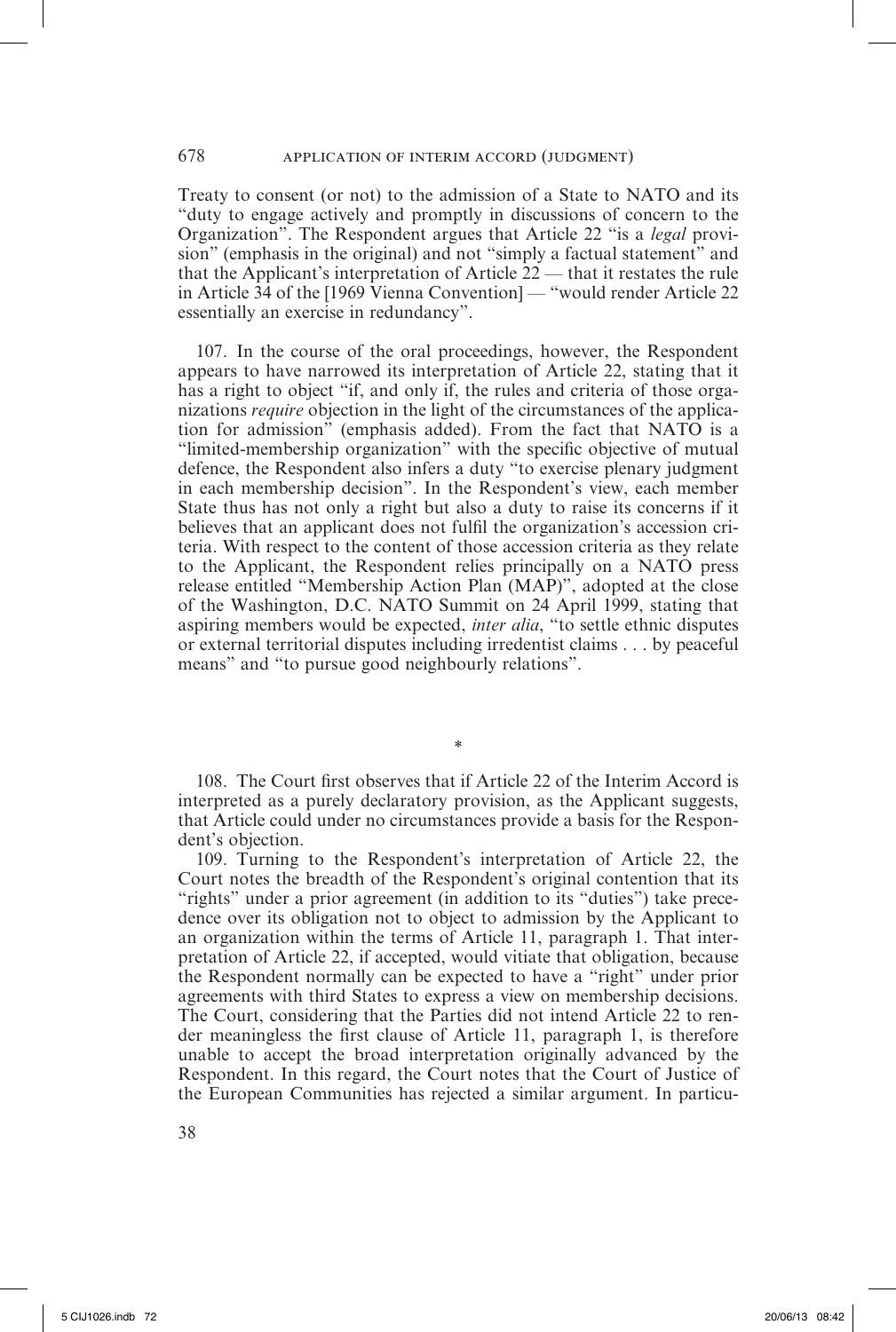lar, that court has interpreted a provision of the Treaty establishing the European Economic Community which states that "rights and obligations" under prior agreements "shall not be affected by" the provisions of the treaty. The European Court has concluded that this language refers to the "rights" of third countries and the "obligations" of treaty parties, respectively (see Case 10/61 *Commission* v. *Italy* [1962] ECR, p. 10; see also Case C‑249/06 *Commission* v. *Sweden* [2009] ECR I‑1348, para. 34).

110. The Court thus turns to the Respondent's narrower interpretation of Article 22, i.e., that "duties" under a prior treaty would take prece‑ dence over obligations in the Interim Accord. Accepting, *arguendo*, that narrower interpretation, the next step in the Court's analysis would be to evaluate whether the Respondent has duties under the North Atlantic Treaty with which it cannot comply without being in breach of its obligation not to object to the Applicant's admission to NATO. Thus, to evaluate the effect of Article 22, if interpreted in the manner suggested by the Respondent in the narrower and later version of its argument, the Court must also examine whether the Respondent has established that the North Atlantic Treaty imposed a duty on it to object to the Applicant's admission to NATO.

111. The Respondent offers no persuasive argument that any provision of the North Atlantic Treaty required it to object to the Applicant's mem‑ bership. Instead the Respondent attempts to convert a general "right" to take a position on membership decisions into a "duty" by asserting a "duty" to exercise judgment as to membership decisions that frees the Respondent from its obligation not to object to the Applicant's admission to an organization. This argument suffers from the same deficiency as the broader interpretation of Article 22 initially advanced by the Respondent, namely, that it would erase the value of the first clause of Article 11, paragraph 1. Thus, the Court concludes that the Respondent has not demonstrated that a requirement under the North Atlantic Treaty compelled it to object to the admission of the Applicant to NATO.

112. As a result of the foregoing analysis, the Court concludes that the Respondent's attempt to rely on Article 22 is unsuccessful. Accordingly, the Court need not decide which of the two Parties' interpretations is the correct one.

# *4. Conclusion concerning whether the Respondent Failed to Comply with Article 11, Paragraph 1, of the Interim Accord*

113. Thus, the Court concludes that the Respondent failed to comply with its obligation under Article 11, paragraph 1, of the Interim Accord by objecting to the Applicant's admission to NATO at the Bucharest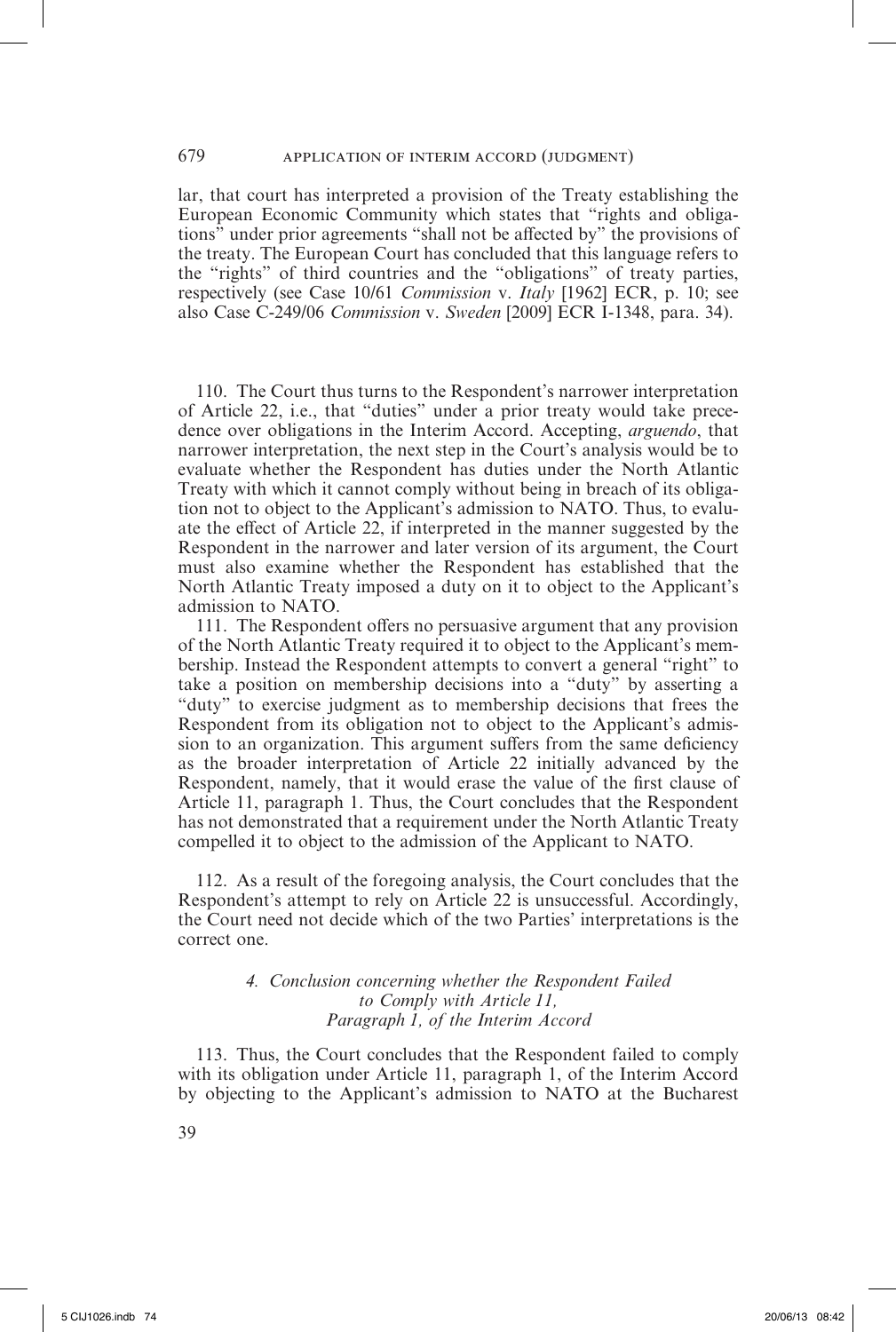Summit. The prospect that the Applicant would refer to itself in NATO using its constitutional name did not render that objection lawful under the exception contained in the second clause of Article 11, paragraph 1. In the circumstances of the present case, Article 22 of the Interim Accord does not provide a basis for the Respondent to make an objection that is inconsistent with Article 11, paragraph 1.

#### IV. Additional Justifications Invoked by the Respondent

114. As an alternative to its main argument that the Respondent com‑ plied with its obligations under the Interim Accord, the Respondent contends that the wrongfulness of any objection to the admission of the Applicant to NATO is precluded by the doctrine of *exceptio non adimpleti contractus*. The Respondent also suggests that any failure to comply with its obligations under the Interim Accord could be justified both as a response to a material breach of a treaty and as a countermeasure under the law of State responsibility. The Court will begin by summarizing the Parties' arguments with respect to those three additional justifications.

#### *1. The Parties' Arguments with regard to the Respondent's Additional Justifications*

# *A. The Parties' arguments with regard to the* exceptio non adimpleti *contractus*

115. The Respondent states that the *exceptio non adimpleti contractus* is a general principle of international law that permits the Respondent "to withhold the execution of its own obligations which are reciprocal to those not performed by [the Applicant]". According to the Respondent, the *exceptio* would apply in respect of the failure of one party to perform a "fundamental provision" of the Interim Accord. In the view of the Respondent, the *exceptio* permits a State suffering breaches of treaty commitments by another State to respond by unilaterally suspending or terminating its own corresponding obligations. In particular, the Respon‑ dent contends that its obligation not to object (under Article 11, para– graph 1) is linked in a synallagmatic relationship with the obligations of the Applicant in Articles 5, 6, 7 and 11 of the Interim Accord, and thus that under the *exceptio*, breaches by the Applicant of these obligations preclude the wrongfulness of any non‑performance by the Respondent of its obligation not to object to the Applicant's admission to NATO.

116. The Respondent also states that "the conditions triggering the exception of non‑performance are different from and less rigid than the conditions for suspending a treaty or precluding wrongfulness by way of countermeasures". According to the Respondent, the *exceptio* "does not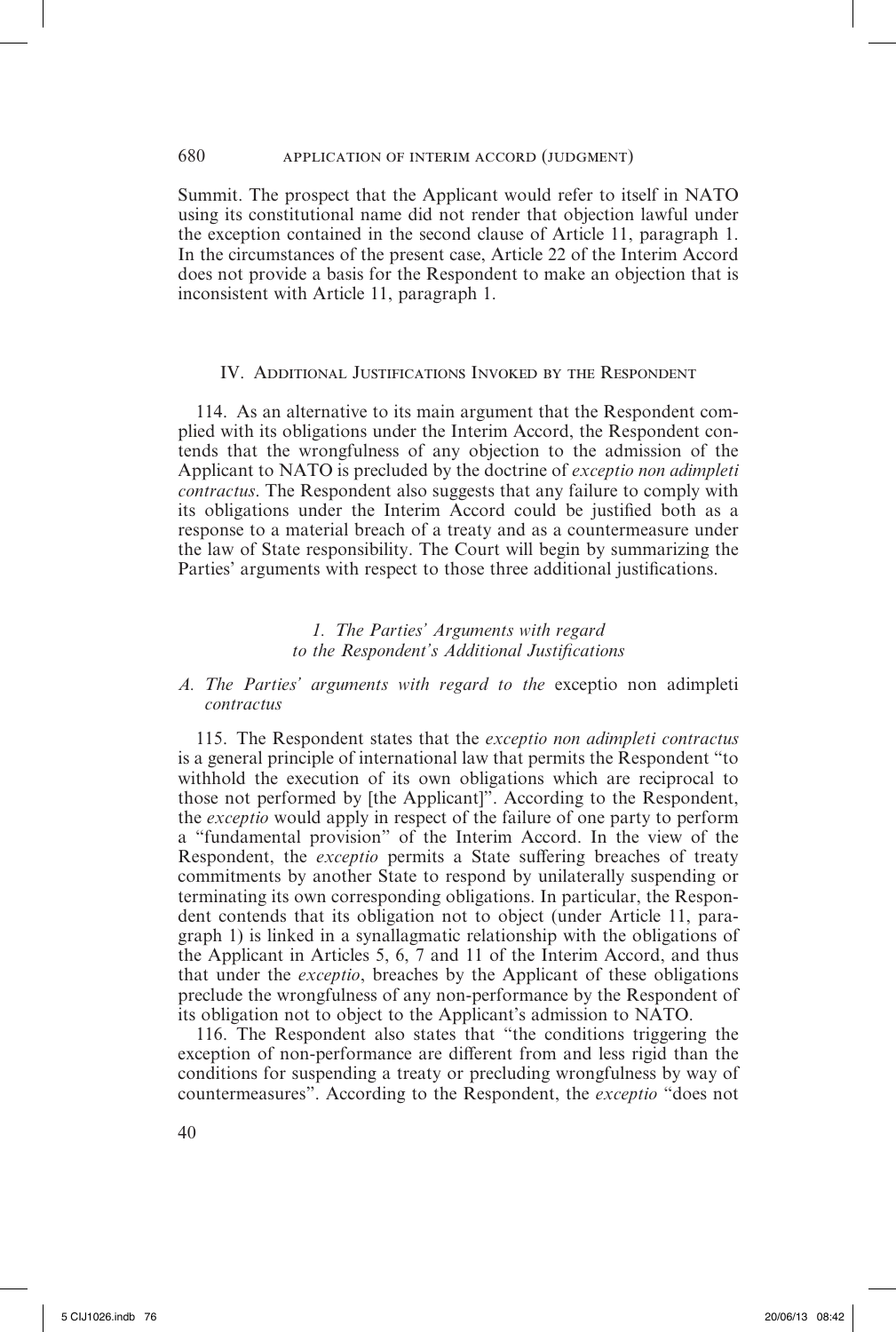have to be notified or proven beforehand . . . There are simply no procedural requirements to the exercise of the staying of the performance through the mechanism of the *exceptio*." The Respondent also points to several situations in which it maintains that it complained to the Applicant about the Applicant's alleged failure to comply with its obligations under the Interim Accord.

117. The Applicant asserts that the Respondent has failed to demonstrate that the *exceptio* is a general principle of international law. The Applicant also argues that Article 60 of the 1969 Vienna Convention provides a complete set of rules and procedures governing responses to mate‑ rial breaches under the law of treaties and that the *exceptio* is not recognized as justifying non-performance under the law of State responsibility. The Applicant further disputes the Respondent's contention that the Applicant's obligations under Articles 5, 6 and 7 of the Interim Accord are synallagmatic with the Respondent's obligation not to object in Article 11, paragraph 1. The Applicant also takes the position that the Respondent did not raise the breaches upon which it now relies until after the Respondent objected to the Applicant's admission to NATO.

#### *B. The Parties' arguments with regard to a response to material breach*

118. The Respondent maintains that any disregard of its obligations under the Interim Accord could be justified as a response to a material breach of a treaty. The Respondent initially stated that it was not seeking to suspend the Interim Accord in whole or in part pursuant to the 1969 Vienna Convention, but later took the position that partial suspension of the Interim Accord is "justified" under Article 60 of the 1969 Vienna Convention (to which both the Applicant and Respondent are parties) because the Applicant's breaches were material. The Respondent took note of the procedural requirements contained in Article 65 of the 1969 Vienna Convention, but asserted that, if a State is suspending part of a treaty "in answer to another party . . . alleging its violation", *ex ante* notice is not required.

119. The Applicant contends that the Respondent never alerted the Applicant to any alleged material breach of the Interim Accord and never sought to invoke a right of suspension under Article 60 of the 1969 Vienna Convention. The Applicant notes that the Respondent confirmed its non‑reliance on Article 60 in the Counter–Memorial. In addition, the Applicant calls atten– tion to the "specific and detailed" procedural requirements of Article 65 of the 1969 Vienna Convention and asserts that the Respondent has not met those. The Applicant further contends that prior to the Bucharest Summit, the Respondent never notified the Applicant of any ground for suspension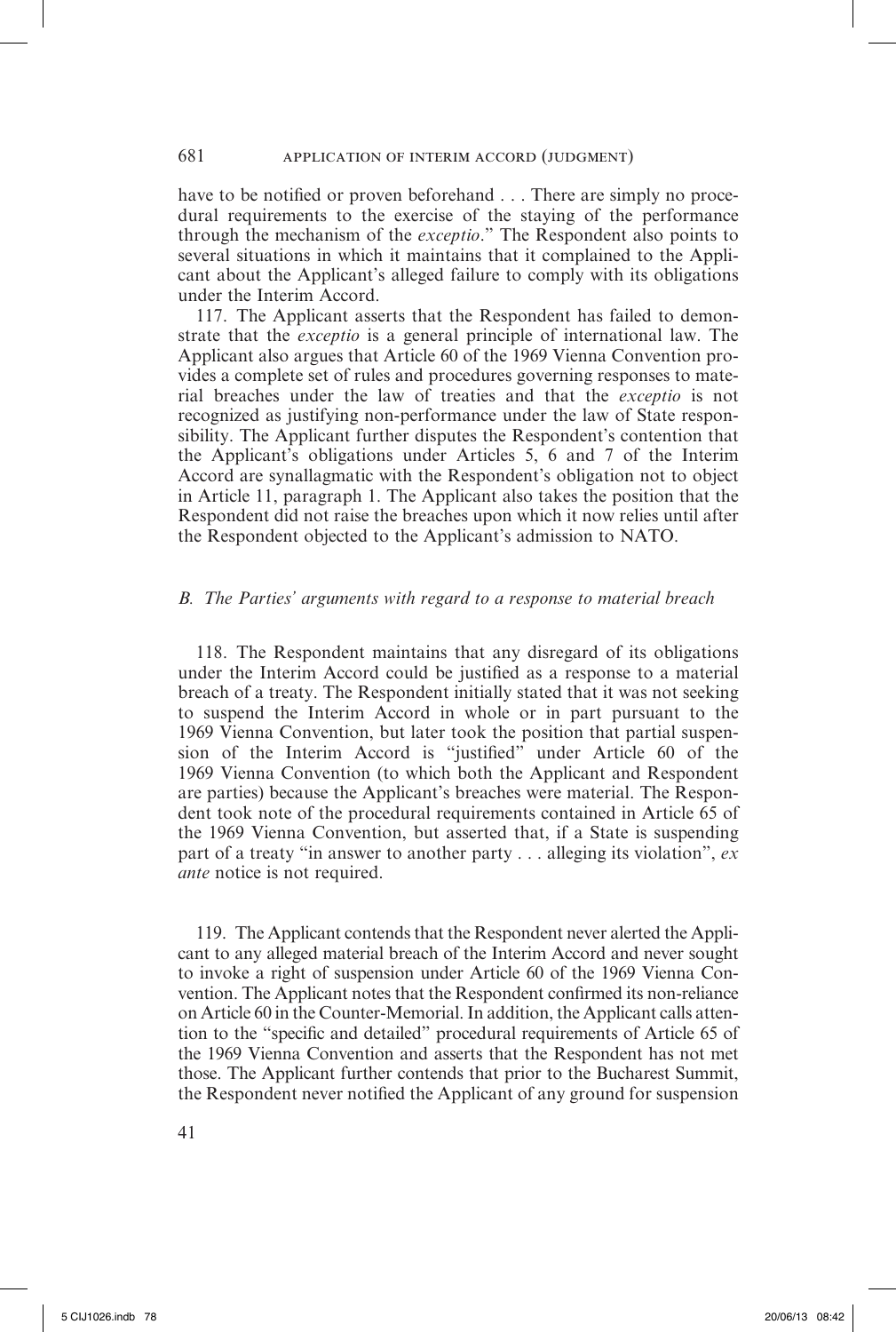of the Interim Accord, of its view that the Applicant had breached the Interim Accord or that the Respondent was suspending the Interim Accord.

#### *C. The Parties' arguments with regard to countermeasures*

120. The Respondent also argues that any failure to comply with its obligations under the Interim Accord could be justified as a counter‑ measure. As with the Respondent's argument regarding suspension in response to a material breach, the Respondent's position on countermeasures evolved during the proceedings. Initially, the Respondent stated that it did not claim that any objection to the Applicant's admission to NATO was justified as a countermeasure. Later, the Respondent stated that its "supposed objection would fulfil the requirements for countermeasures". The Respondent described the defence as "doubly subsidiary", meaning that it would play a role only if the Court found the Respondent to be in breach of the Interim Accord and if it concluded that the *exceptio* did not preclude the wrongfulness of the Respondent's conduct.

121. The Respondent discusses countermeasures with reference to the requirements reflected in the International Law Commission Articles on State Responsibility (Annex to General Assembly resolution 56/83, 12 December 2001, hereinafter referred to as "the ILC Articles on State Responsibility"). It asserts that the Applicant's violations were serious and that the Respondent's responses were consistent with the conditions reflected in the ILC Articles on State Responsibility, which it describes as requiring that countermeasures be proportionate, be taken for the purpose of achieving cessation of the wrongful act and be confined to the temporary non‑performance of the Respondent's obligation not to object. The Respondent also states that the Applicant was repeatedly informed of the Respondent's positions.

122. The Applicant calls attention to the requirements in the ILC Articles on State Responsibility that countermeasures must be taken in response to a breach by the other State, must be proportionate to those breaches and must be taken only after notice to the other State. In the view of the Applicant, none of these requirements were met. The Applicant further states its view that the requirements for the imposition of countermeasures contained in the ILC Articles on State Responsibility reflect "general international law".

# *2. The Respondent's Allegations that the Applicant Failed to Comply with Its Obligations under the Interim Accord*

123. The Court observes that while the Respondent presents separate arguments relating to the *exceptio*, partial suspension under Article 60 of the 1969 Vienna Convention, and countermeasures, it advances certain minimum conditions that are common to all three arguments. First, the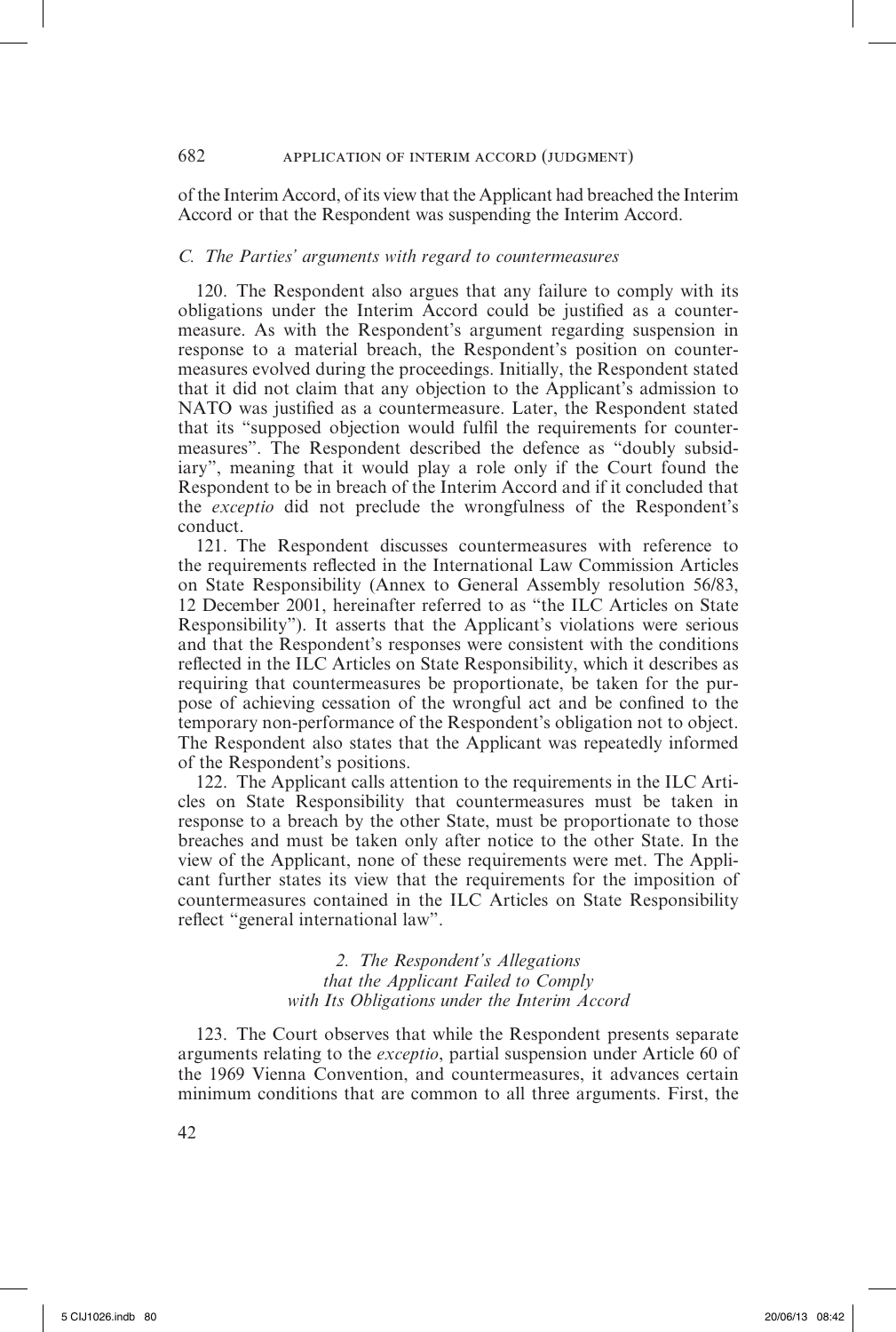Respondent bases each argument on the allegation that the Applicant breached several provisions of the Interim Accord prior to the Respondent's objection to the Applicant's admission to NATO. Secondly, each argument, as framed by the Respondent, requires the Respondent to show that its objection to the Applicant's admission to NATO was made in response to the alleged breach or breaches by the Applicant, in other words, to demonstrate a connection between any breach by the Applicant and any objection by the Respondent. With these conditions in mind, the Court turns to the evidence regarding the alleged breaches by the Applicant. As previously noted (see paragraph 72), it is in principle the duty of the party that asserts certain facts to establish the existence of such facts.

# *A. Alleged breach by the Applicant of the second clause of Article 11, paragraph 1*

124. The Court begins with the Respondent's claim that the second clause of Article 11, paragraph 1, imposes an obligation on the Applicant not to be referred to in an international organization or institution by any reference other than the provisional designation (as "the former Yugoslav Republic of Macedonia"). The Respondent alleges that the Applicant has failed to comply with such an obligation.

125. The Applicant, for its part, asserts that the second clause of Article 11, paragraph 1, does not impose an obligation on the Applicant, but instead specifies the single circumstance under which the Respondent may object to admission.

126. The Court notes that on its face, the text of the second clause of Article 11, paragraph 1, does not impose an obligation upon the Applicant. The Court further notes that, just as other provisions of the Interim Accord impose obligations only on the Applicant, Article 11, paragraph 1, imposes an obligation only on the Respondent. The second clause contains an important exception to this obligation, but that does not transform it into an obligation upon the Applicant. Accordingly, the Court finds no breach by the Applicant of this provision.

# *B. Alleged breach by the Applicant of Article 5, paragraph 1*

127. The Court next considers the Respondent's allegation that the Applicant breached its obligation to negotiate in good faith. It will be recalled that Article 5, paragraph 1, of the Interim Accord provides:

"The Parties agree to continue negotiations under the auspices of the Secretary‑General of the United Nations pursuant to Security Council resolution 845 (1993) with a view to reaching agreement on the difference described in that resolution and in Security Council resolution 817 (1993)."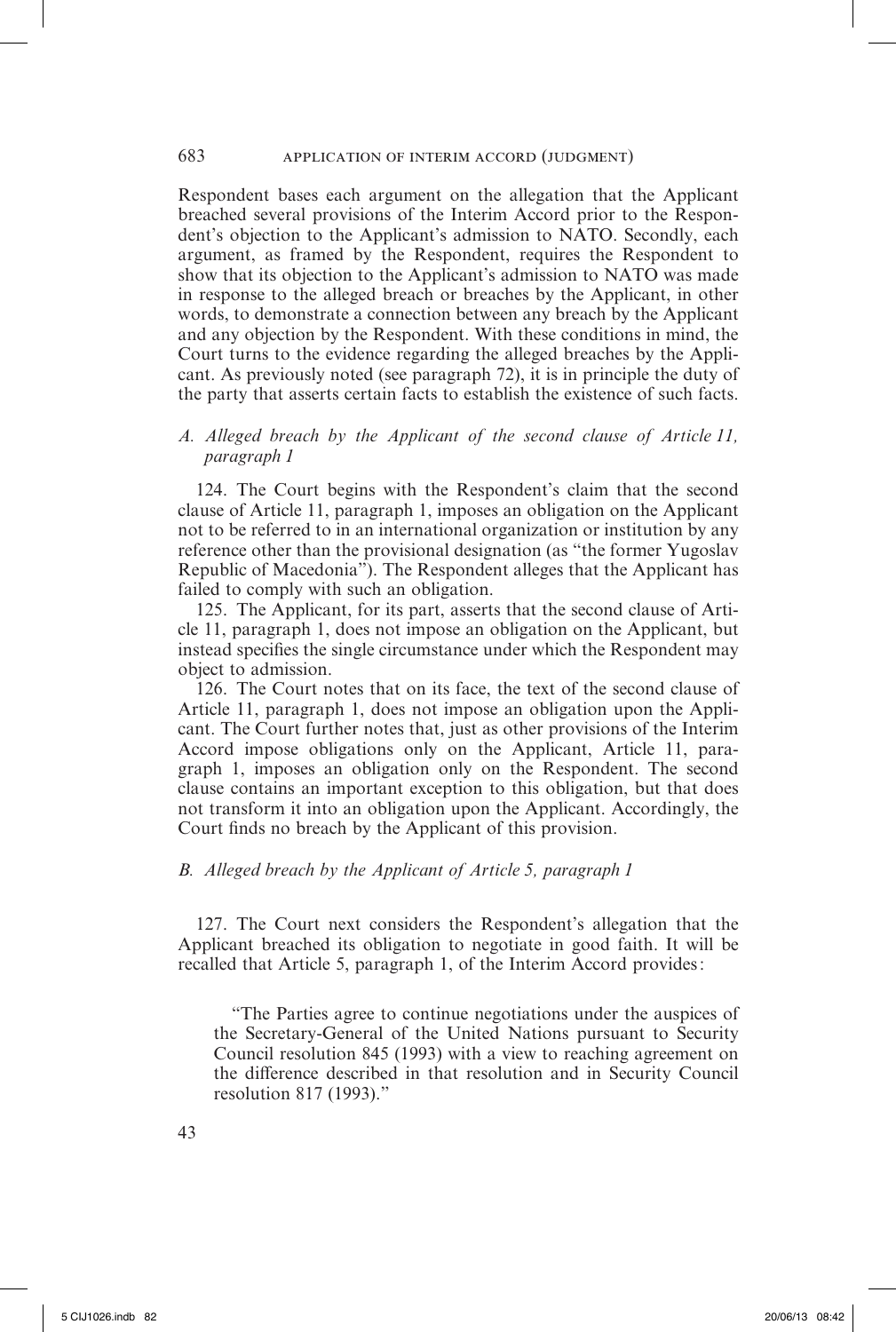128. The Respondent asserts that the Parties understood that the negotiations pursuant to Article 5, paragraph 1, have always been meant to reach agreement on a single name that would be used for all purposes. The Respondent contends that the Applicant has departed from this understanding by pressing for a "dual formula" whereby the negotiations are "limited solely to finding a name for use in the bilateral relations of the Parties" and thus has attempted "unilaterally to redefine the object and purpose of [the] negotiations". The Respondent further contends that the Applicant's continuous use of its constitutional name to refer to itself and its policy of securing third‑State recognition under that name deprives the negotiations of their object and purpose. The Respondent also makes the more general allegation that the Applicant has adopted an intransigent and inflexible stance during the negotiations over the name.

129. The Applicant, on the other hand, is of the view that it "gave no undertaking under resolution 817, the Interim Accord or otherwise to call *itself* by the provisional reference" (emphasis in the original) and main– tains that its efforts to build third‑State support for its constitutional name do not violate its obligation to negotiate in good faith, as required by Article 5, paragraph 1. The Applicant contends that the Interim Accord did not prejudge the outcome of the negotiations required by Article 5, paragraph 1, by prescribing that those negotiations result in a single name to be used for all purposes. In addition, the Applicant argues that it showed openness to compromises and that it was the Respondent that was intransigent.

130. The Court observes that it is within the jurisdiction of the Court to examine the question raised by the Respondent of whether the Parties were engaged in good faith negotiations pursuant to Article 5, paragraph 1, without addressing the substance of, or expressing any views on, the name difference itself, which is excluded from the Court's jurisdiction under Article 21, paragraph 2, of the Interim Accord (see paragraphs 28 to 38 above).

131. At the outset, the Court notes that although Article 5, paragraph 1, contains no express requirement that the Parties negotiate in good faith, such obligation is implicit under this provision (see 1969 Vienna Convention, Art. 26; see also *Delimitation of the Maritime Boundary in the Gulf of Maine Area (Canada/United States of America), Judgment, I.C.J. Reports 1984*, p. 292, para. 87; *Fisheries Jurisdiction (United Kingdom* v. *Iceland), Merits, Judgment, I.C.J. Reports 1974*, pp. 33‑34, paras. 78‑79; *Fisheries Jurisdiction (Federal Republic of Germany* v. *Iceland), Merits, Judgment, I.C.J. Reports 1974*, p. 202, para. 69; *Nuclear Tests (Australia* v. *France), Judgment, I.C.J. Reports 1974*, p. 268, para. 46; *Nuclear Tests (New Zea‑ land* v. *France), Judgment, I.C.J. Reports 1974*, p. 473, para. 49; *North Sea Continental Shelf (Federal Republic of Germany/Denmark; Federal Rep‑ ublic of Germany/Netherlands), Judgment, I.C.J. Reports 1969*, pp. 46‑47, para. 85).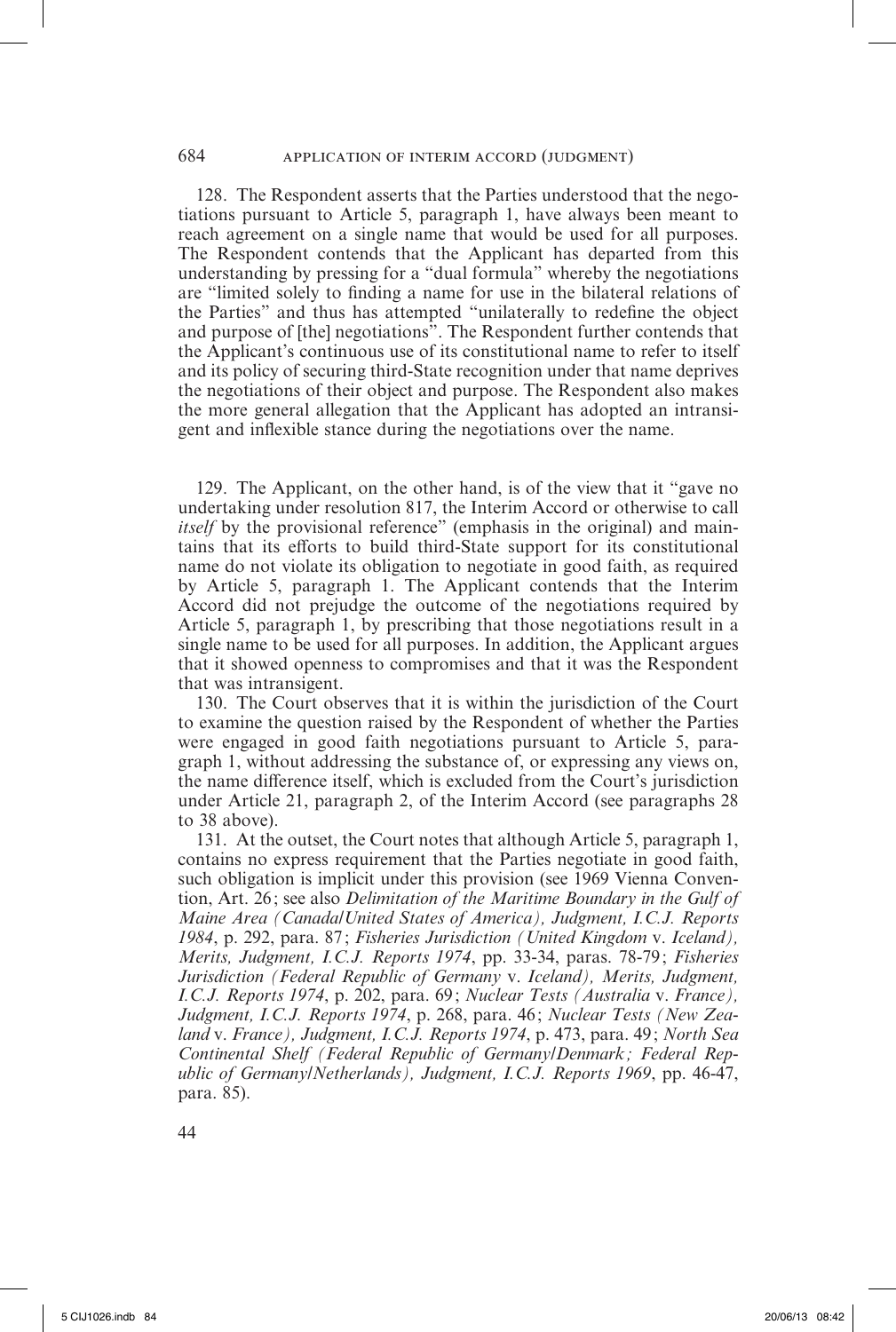132. The Court notes that the meaning of negotiations for the pur poses of dispute settlement, or the obligation to negotiate, has been clarified through the jurisprudence of the Court and that of its predecessor, as well as arbitral awards. As the Permanent Court of International Justice already stated in 1931 in the case concerning *Railway Traffic between Lithuania and Poland*, the obligation to negotiate is first of all "not only to enter into negotiations, but also to pursue them as far as possible, with a view to concluding agreements". No doubt this does not imply "an obligation to reach an agreement" (*Railway Traffic between Lithuania and Poland, Advisory Opinion, 1931, P.C.I.J., Series A/B, No. 42*, p. 116; see also *Pulp Mills on the River Uruguay (Argentina* v. *Uruguay), Judgment, I.C.J. Reports 2010 (I)*, p. 68, para. 150), or that lengthy negotiations must be pursued of necessity (*Mavrommatis Palestine Concessions, Judg‑ ment No. 2, 1924, P.C.I.J., Series A, No. 2*, p. 13). However, States must conduct themselves so that the "negotiations are meaningful". This requirement is not satisfied, for example, where either of the parties "insists upon its own position without contemplating any modification of it" (*North Sea Continental Shelf (Federal Republic of Germany/Denmark; Federal Republic of Germany/Netherlands), Judgment, I.C.J. Reports 1969*, p. 47, para. 85; see also *Pulp Mills on the River Uruguay (Argen‑ tina* v. *Uruguay), Judgment, I.C.J. Reports 2010 (I)*, p. 67, para. 146) or where they obstruct negotiations, for example, by interrupting communications or causing delays in an unjustified manner or disregarding the procedures agreed upon (*Lake Lanoux Arbitration (Spain/France) (1957), Reports of International Arbitral Awards (RIAA)*, Vol. XII, p. 307). Negotiations with a view to reaching an agreement also imply that the parties should pay reasonable regard to the interests of the other (*Fisheries Jurisdiction (United Kingdom* v. *Iceland), Merits, Judgment, I.C.J. Reports 1974*, p. 33, para. 78). As for the proof required for finding of the existence of bad faith (a circumstance which would justify either Party in claiming to be discharged from performance), "something more must appear than the failure of particular negotiations" (Arbitration on the *Tacna‑Arica Question (Chile/Peru) (1925), RIAA*, Vol. II, p. 930). It could be provided by circumstantial evidence but should be supported "not by disputable inferences but by clear and convincing evidence which compels such a conclusion" *(ibid.)*.

133. The Court turns to examine whether the obligation to negotiate in good faith was met in the present case in light of the standards set out above.

134. The Court observes that the failure of the Parties to reach agree– ment, 16 years after the conclusion of the Interim Accord, does not itself establish that either Party has breached its obligation to negotiate in good faith. Whether the obligation has been undertaken in good faith cannot be measured by the result obtained. Rather, the Court must consider whether the Parties conducted themselves in such a way that negotiations may be meaningful.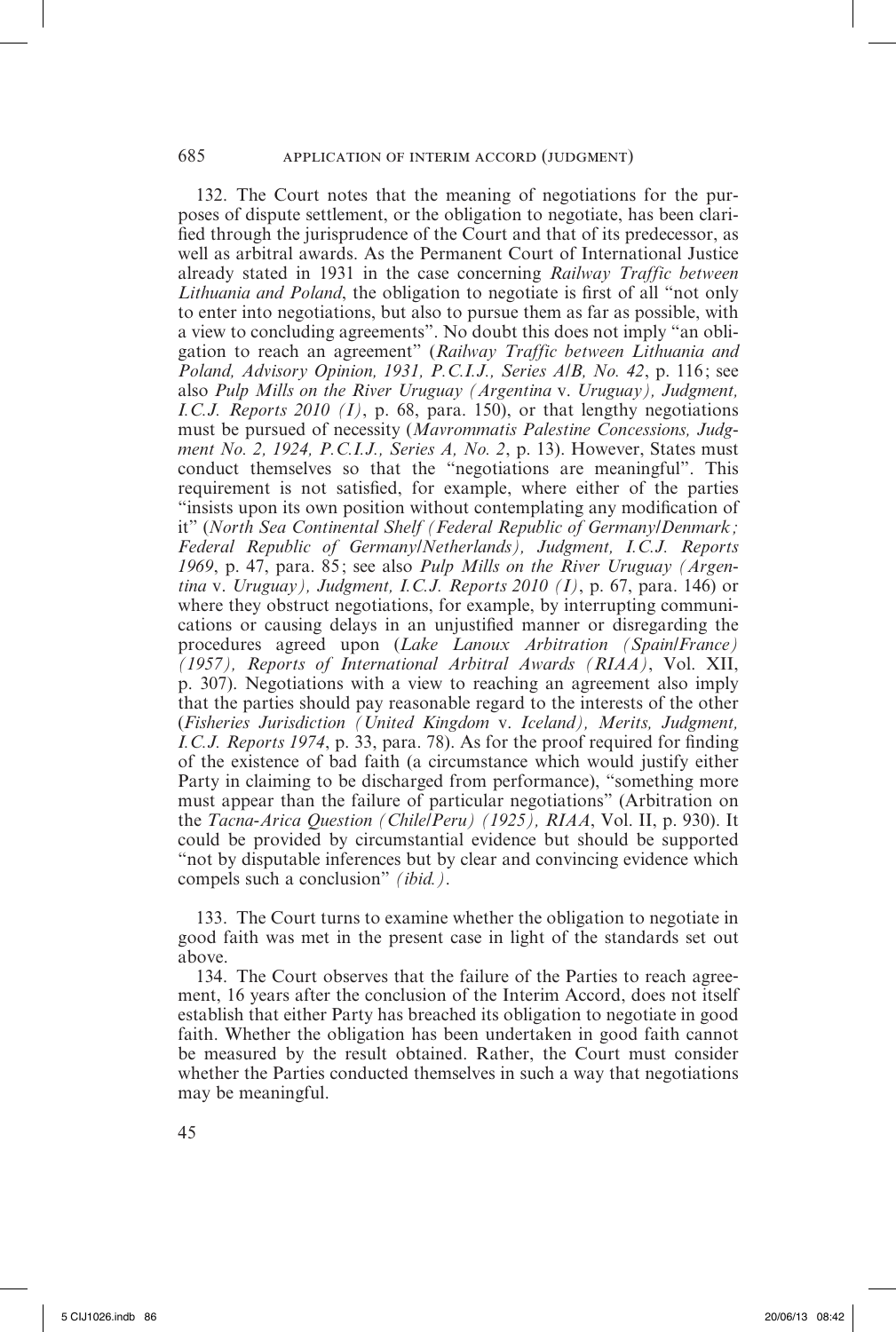135. The record indicates that, during the course of the negotiations pursuant to Article 5, paragraph 1, the Applicant had resisted suggestions that it depart from its constitutional name and that the Respondent had opposed the use of "Macedonia" in the name of the Applicant. In addition, the record reveals that political leaders of both Parties at times made public statements that suggested an inflexible position as to the name difference, including in the months prior to the Bucharest Summit. Although such statements raise concerns, there is also evidence that the United Nations mediator presented the Parties with a range of proposals over the years and, in particular, expressed the view that, in the time period prior to the Bucharest Summit, the Parties were negotiating in earnest. Taken as a whole, the evidence from this period indicates that the Applicant showed a degree of openness to proposals that differed from either the sole use of its constitutional name or the "dual formula", while the Respondent, for its part, apparently changed its initial position and in September 2007 declared that it would agree to the word "Macedonia" being included in the Applicant's name as part of a compound formulation.

136. In particular, in March 2008, the United Nations mediator proposed that the Applicant adopt the name "Republic of Macedonia (Skopje)" for all purposes. According to the record before the Court, the Applicant expressed a willingness to put this name to a referendum. The record also indicates that it was the Respondent who rejected this proposed name.

137. The Court also notes that the United Nations mediator made comments during the period January-March 2008 that characterized the negotiations in positive terms, noting the Parties' obvious desire to settle their differences.

138. Thus, the Court concludes that the Respondent has not met its burden of demonstrating that the Applicant breached its obligation to negotiate in good faith.

# *C. Alleged breach by the Applicant of Article 6, paragraph 2*

#### 139. Article 6, paragraph 2, provides:

"The Party of the Second Part hereby solemnly declares that nothing in its Constitution, and in particular in Article 49 as amended, can or should be interpreted as constituting or will ever constitute the basis for the Party of the Second Part to interfere in the internal affairs of another State in order to protect the status and rights of any persons in other States who are not citizens of the Party to the Second Part."

140. The Respondent's allegations under this heading relate principally to the Applicant's efforts to support or to advocate on behalf of persons now resident in the Applicant's territory (who are also, in some cases, the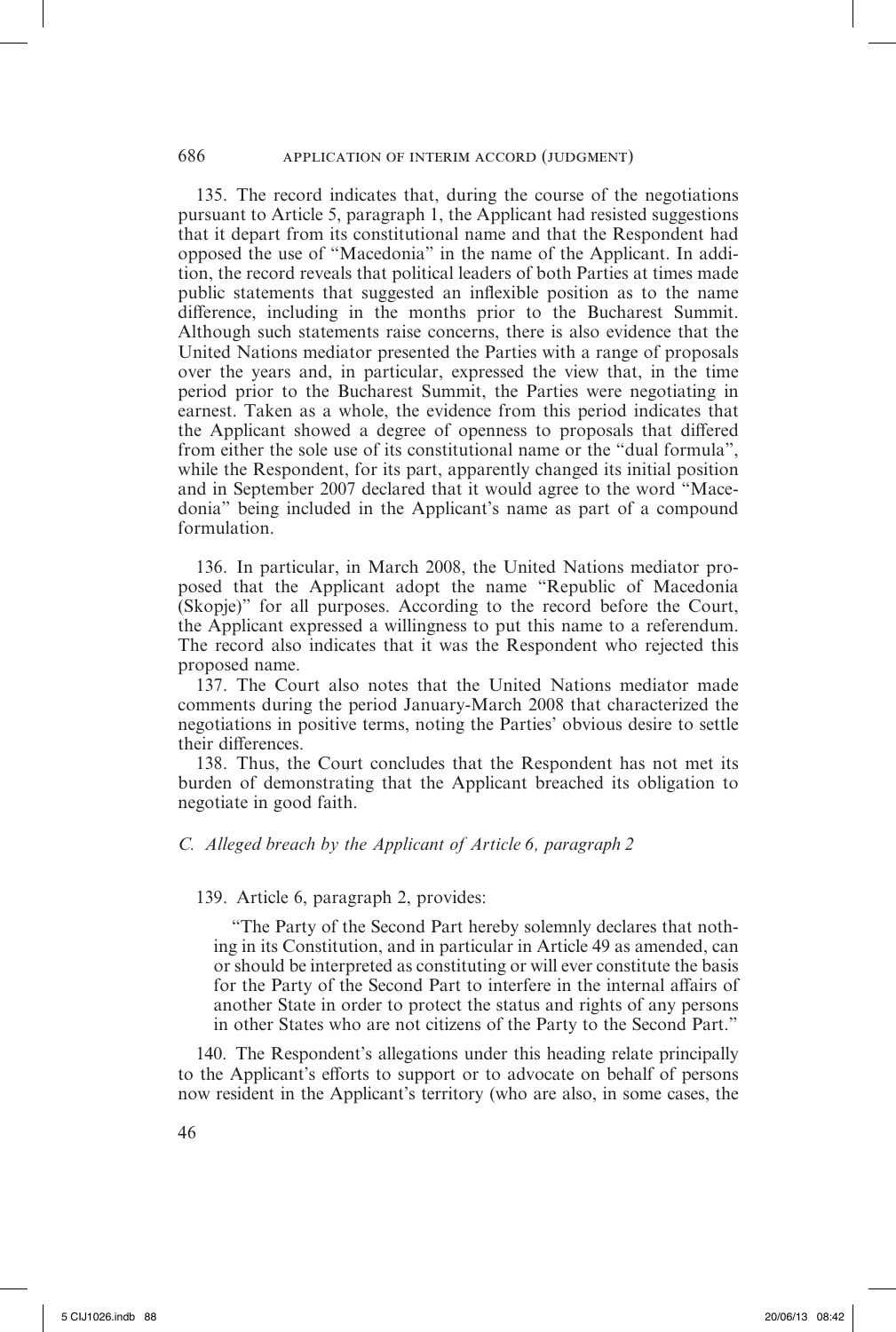Applicant's nationals) who left or were expelled from the Respondent's territory in connection with its civil war in the 1940s (or who are the descendants of such persons) and who assert claims in relation to, among other things, abandoned property in the Respondent's territory. Some allegations on which the Respondent relies refer to events subsequent to the Bucharest Summit. Thus, the objection at the Summit could not have been a response to them. The Respondent also complains about the Applicant's alleged efforts to support a "Macedonian minority" in the Respondent's territory made up of persons who are also the Respondent's nationals.

141. For its part, the Applicant asserts that its concern for the human rights of minority groups in the Respondent's territory and for the human rights of its own citizens cannot reasonably be viewed as constituting interference in the Respondent's internal affairs.

142. The Court finds that the allegations on which the Respondent relies appear to be divorced from the text of Article 6, paragraph 2, which addresses only the Applicant's interpretation of its Constitution. The Respondent has presented no convincing evidence to suggest that the Applicant has interpreted its Constitution as providing a right to interfere in the Respondent's internal affairs on behalf of persons not citizens of the Applicant. The Court therefore does not find that the Applicant breached Article 6, paragraph 2, prior to the Bucharest Summit.

# *D. Alleged breach by the Applicant of Article 7, paragraph 1*

#### 143. Article 7, paragraph 1, provides:

"Each Party shall promptly take effective measures to prohibit hos‑ tile activities or propaganda by State‑controlled agencies and to dis‑ courage acts by private entities likely to incite violence, hatred or hostility against each other."

144. The Respondent alleges that the Applicant breached this provision based on its failure to take effective measures to prohibit hostile activities by State‑controlled agencies, citing, for example, allegations relating to the content of school textbooks. In that respect, the Respondent refers to history textbooks used in the Applicant's schools that depict a historic "Greater Macedonia" and that present certain historical figures as the ancestors of the Applicant's current population. According to the Respondent, these and other examples demonstrate that the Applicant has taken no measures to prohibit hostile activities directed against the Respondent and has actively engaged in such propaganda.

145. The Respondent also alleges that the Applicant breached a second obligation set forth in Article 7, paragraph 1: the obligation to discourage acts by private entities likely to incite violence, hatred or hostility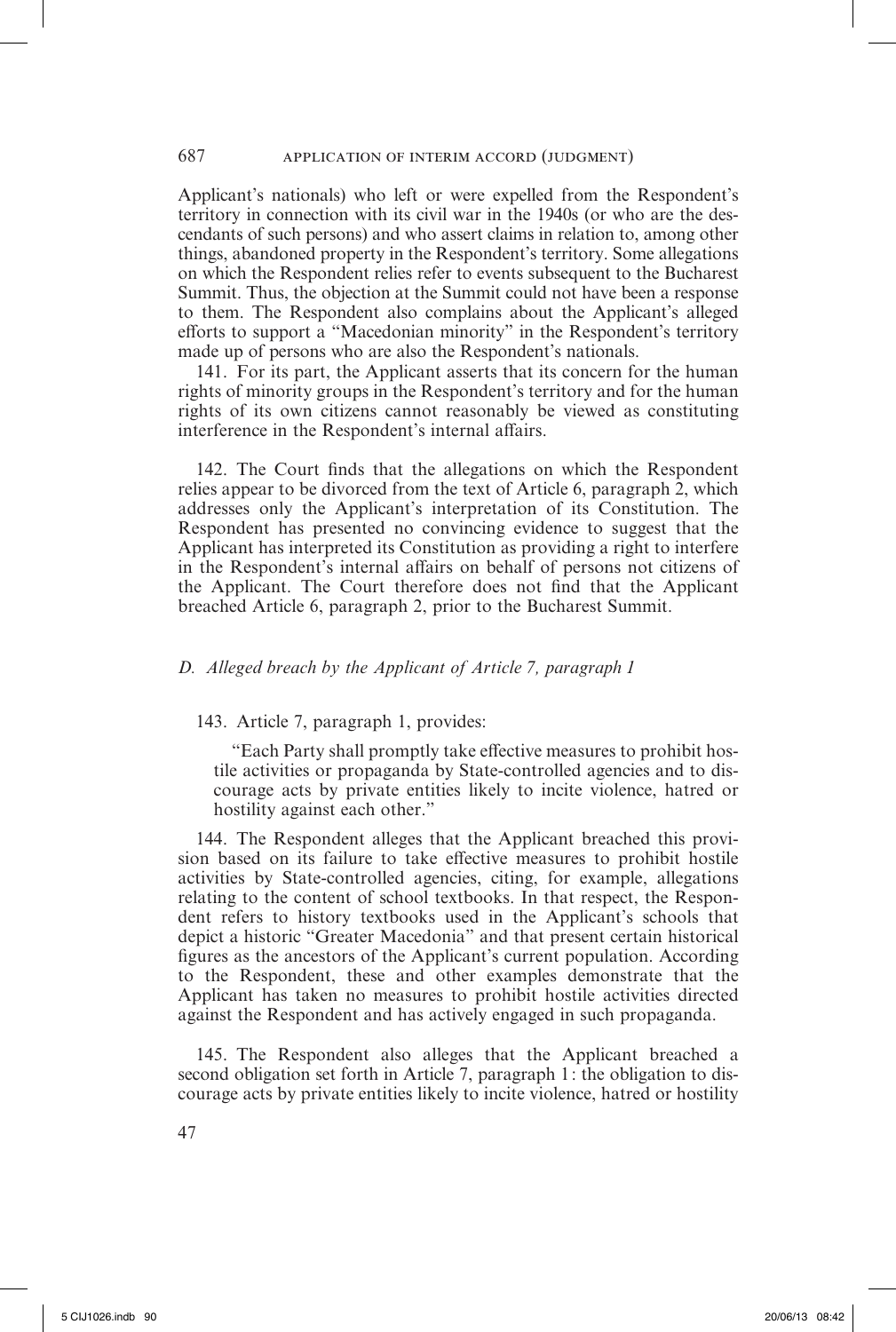against the Respondent. In particular, the Respondent cites an incident on 29 March 2008 (in the days prior to the Bucharest Summit) in which several outdoor billboards in Skopje depicted an altered image of the Respondent's flag. In addition, the Respondent alleges a consistent fail‑ ure by the Applicant to protect the premises and personnel of the Respondent's Liaison Office in Skopje.

146. For its part, the Applicant asserts that the school textbooks reflect differences concerning the history of the region. It further claims that the billboards in Skopje in March 2008 were erected by private individuals and that it acted promptly to have them removed. The Applicant denies the allegations regarding the Respondent's diplomatic staff and premises and refers the Court to documents relating to its efforts to provide adequate protection to those diplomatic staff and premises and to investigate the incidents alleged by the Respondent.

147. Based on its review of the Parties' arguments and the extensive documentation submitted in relation to these allegations, the Court finds that the evidence cannot sustain a finding that the Applicant committed a breach of Article 7, paragraph 1, prior to the Bucharest Summit. The textbook content described above does not provide a basis to conclude that the Applicant has failed to prohibit "hostile activities or propaganda". Furthermore, the Respondent has not demonstrated convinc ingly that the Applicant failed "to discourage" acts by private entities likely to incite violence, hatred or hostility towards the Respondent. The Applicant's assertion that it took prompt action in response to the March 2008 billboards was not challenged by the Respondent, and the evidence shows that, at a minimum, the Applicant issued a statement seeking to distance itself from the billboards. The Court notes the obligation to protect the premises of the diplomatic mission and to protect any disturbance of the peace or impairment of its dignity contained in Article 22 of the Vienna Convention on Diplomatic Relations, and observes that any incident in which there is damage to diplomatic property is to be regretted. Nonetheless, such incidents do not *ipso facto* demonstrate a breach by the Applicant of its obligation under Article 7, paragraph 1, "to discourage" certain acts by private entities. Moreover, the Applicant introduced evidence demonstrating its efforts to provide adequate protection to the Respondent's diplomatic staff and premises.

#### *E. Alleged breach by the Applicant of Article 7, paragraph 2*

148. Article 7, paragraph 2, provides:

"Upon entry into force of this Interim Accord, the Party of the Second Part shall cease to use in any way the symbol in all its forms displayed on its national flag prior to such entry into force."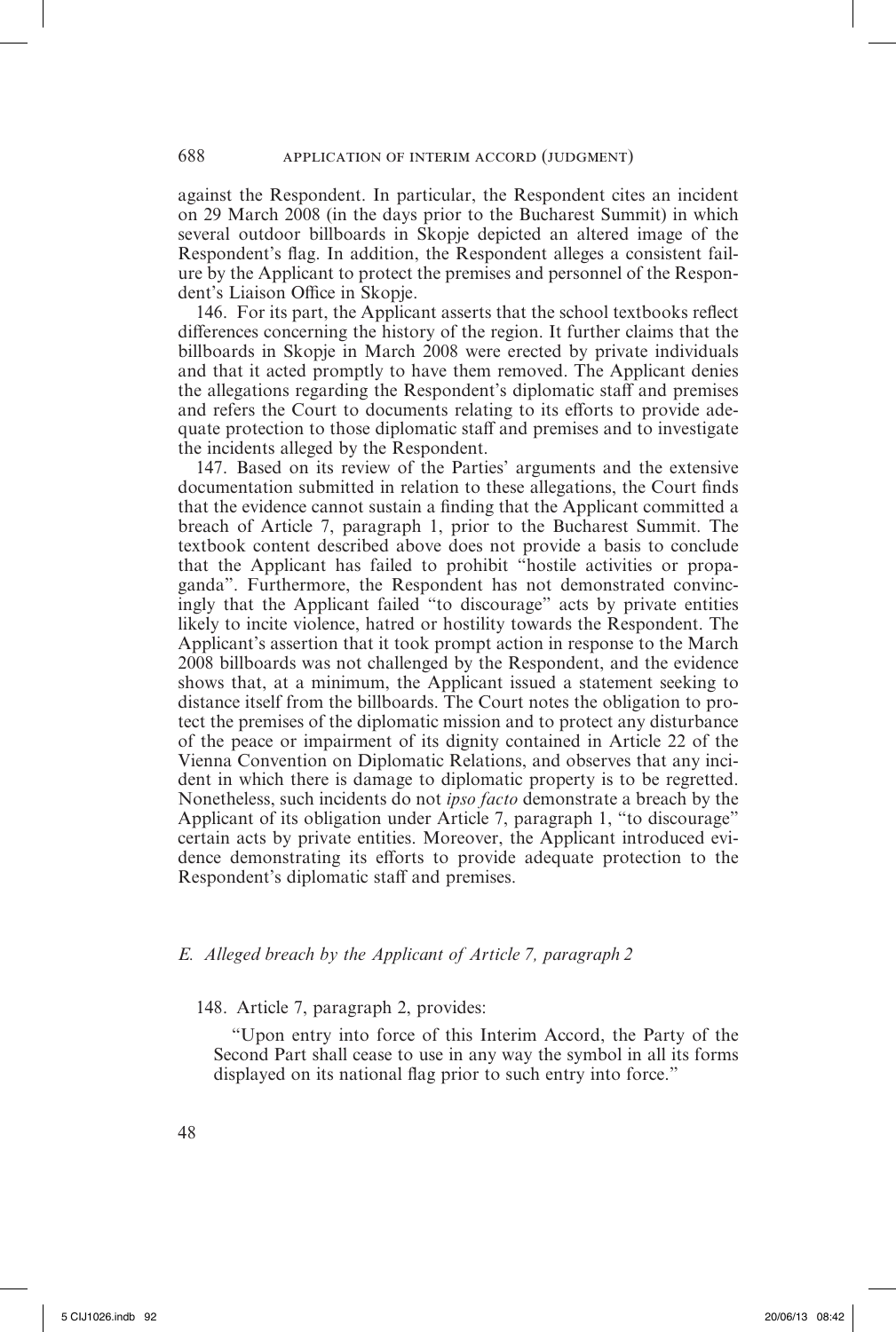149. The Respondent asserts that the Applicant has used the symbol described in Article 7, paragraph 2, in various ways since the Interim Accord entered into force, thus violating this provision.

150. The Respondent does not dispute that the Applicant has changed its flag, as required. The Respondent's allegations relate to the use of the symbol in other contexts, including an alleged use by a regiment of the Applicant's army depicted in a publication of the Applicant's Ministry of Defence in 2004. The record indicates that the Respondent raised its concerns to the Applicant about that use of the symbol at that time and the Applicant does not refute the claim that the regiment did use the symbol.

151. The Applicant asserts that the regiment in question was disbanded in 2004 (an assertion left unchallenged by the Respondent), and there is no allegation by the Respondent that the symbol continued to be used in that way after 2004.

152. The Respondent also introduces evidence with respect to fewer than ten additional instances in which the symbol has been used in the territory of the Applicant in various ways, mainly in connection with either publications or public displays.

153. The Court observes that these allegations relate either to the activities of private persons or were not communicated to the Applicant until after the Bucharest Summit. Nevertheless, as previously noted, the record does support the conclusion that there was at least one instance in which the Applicant's army used the symbol prohibited by Article 7, paragraph 2, of the Interim Accord.

#### *F. Alleged breach by the Applicant of Article 7, paragraph 3*

# 154. Article 7, paragraph 3, provides:

"If either Party believes one or more symbols constituting part of its historic or cultural patrimony is being used by the other Party, it shall bring such alleged use to the attention of the other Party, and the other Party shall take appropriate corrective action or indicate why it does not consider it necessary to do so."

155. The Respondent asserts that Article 7, paragraph 3, means that each party should abstain from using the symbols referred to therein because such conduct could undermine the objectives of the Interim Accord. The Respondent further asserts that the Applicant has violated this provision in a variety of ways, including by issuing stamps, erecting statues and renaming the airport of the capital.

156. The Court notes that in contrast to Article 7, paragraph 2, the text of Article 7, paragraph 3, does not expressly prohibit the Applicant from using the symbols that it describes. Rather, it establishes a procedure for situations in which one Party believes the other Party to be using its historical or cultural symbols.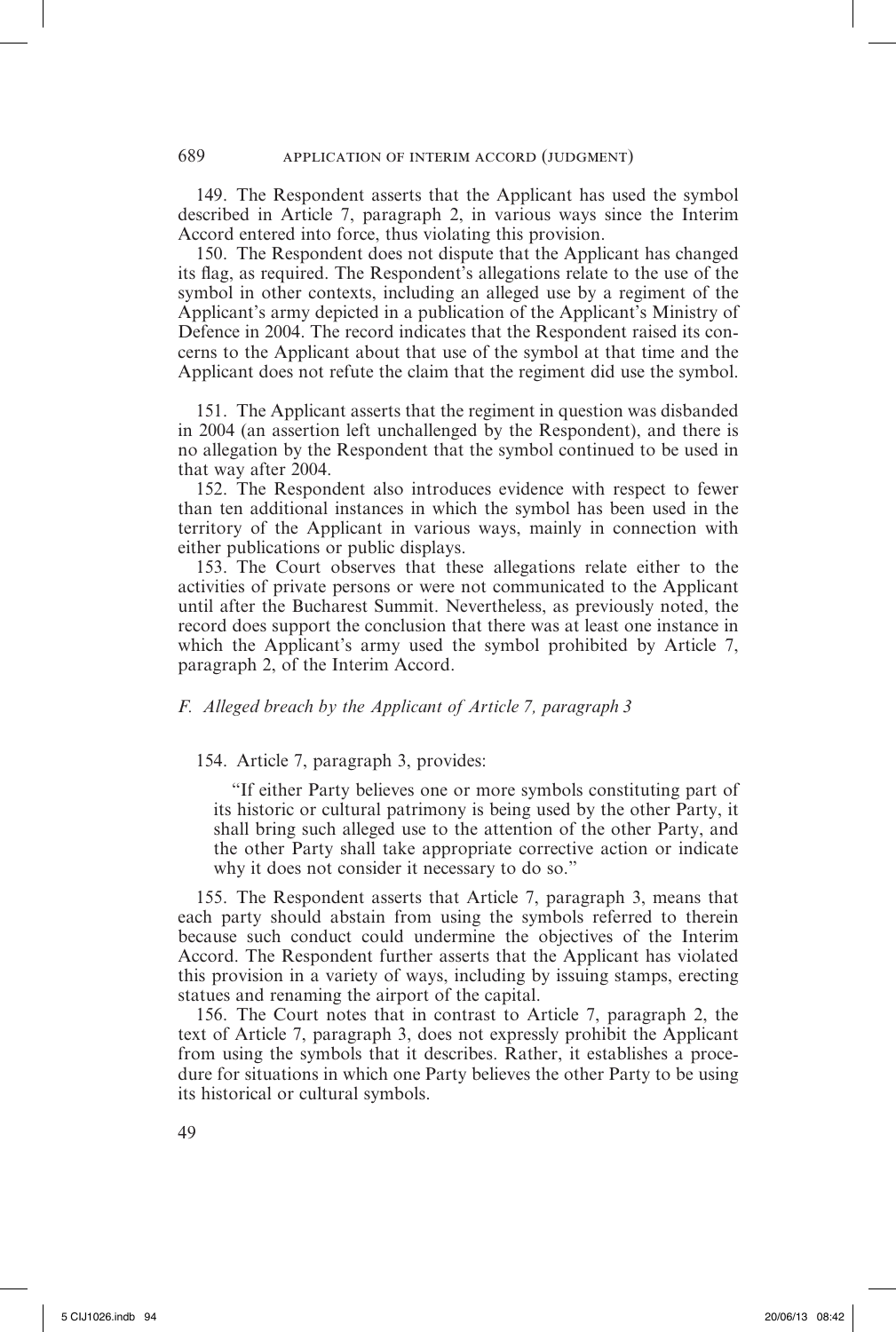157. Because Article 7, paragraph 3, does not contain any prohibition on the use of particular symbols, the renaming of an airport could not itself constitute a breach. The threshold question is thus whether the Respondent brought its concern "to the attention" of the Applicant prior to the Bucharest Summit. The Respondent introduced evidence showing that in December 2006, the Respondent's Foreign Minister described the Applicant's conduct as "not consistent with the obligations concerning good neighbourly relations that emanate from the Interim Agreement" and as not serving "Skopje's Euro-Atlantic aspirations", without, however, referring expressly to the renaming of the airport. During a parliamentary meeting in February 2007, the Respondent's Foreign Minister expressly characterized the Applicant's renaming of the airport as a breach of the Interim Accord. There is no evidence of communication to the Applicant on this matter.

158. Although it does not appear that the Respondent brought its concern to the attention of the Applicant in a manner contemplated by Article 7, paragraph 3, the Applicant was aware of the Respondent's concern, and the Applicant's Foreign Minister explained the rationale behind the renaming of the airport in a January 2007 interview to a Greek newspaper.

159. On the basis of this record, the Court concludes that the Respondent has not discharged its burden to demonstrate a breach of Article 7, paragraph 3, by the Applicant.

\*

160. In light of this analysis of the Respondent's allegations that the Applicant breached several of its obligations under the Interim Accord, the Court concludes that the Respondent has established only one such breach. Namely, the Respondent has demonstrated that the Applicant used the symbol prohibited by Article 7, paragraph 2, of the Interim Accord in 2004. After the Respondent raised the matter with the Applicant in 2004, the use of the symbol was discontinued during that same year. With these conclusions in mind, the Court will next state its findings regarding each of the three justifications advanced by the Respondent.

*3. Conclusions concerning the Respondent's Additional Justifications*

#### *A. Conclusion concerning the* exceptio non adimpleti contractus

161. Having reviewed the Respondent's allegations of breaches by the Applicant, the Court returns to the Respondent's contention that the *exceptio*, as it is defined by the Respondent, precludes the Court from finding that the Respondent breached its obligation under Article 11, paragraph 1, of the Interim Accord. The Court recalls that in all but one instance (the use of the symbol prohibited by Article 7, paragraph 2 (see

50

5 CIJ1026.indb 96 20/06/13 08:42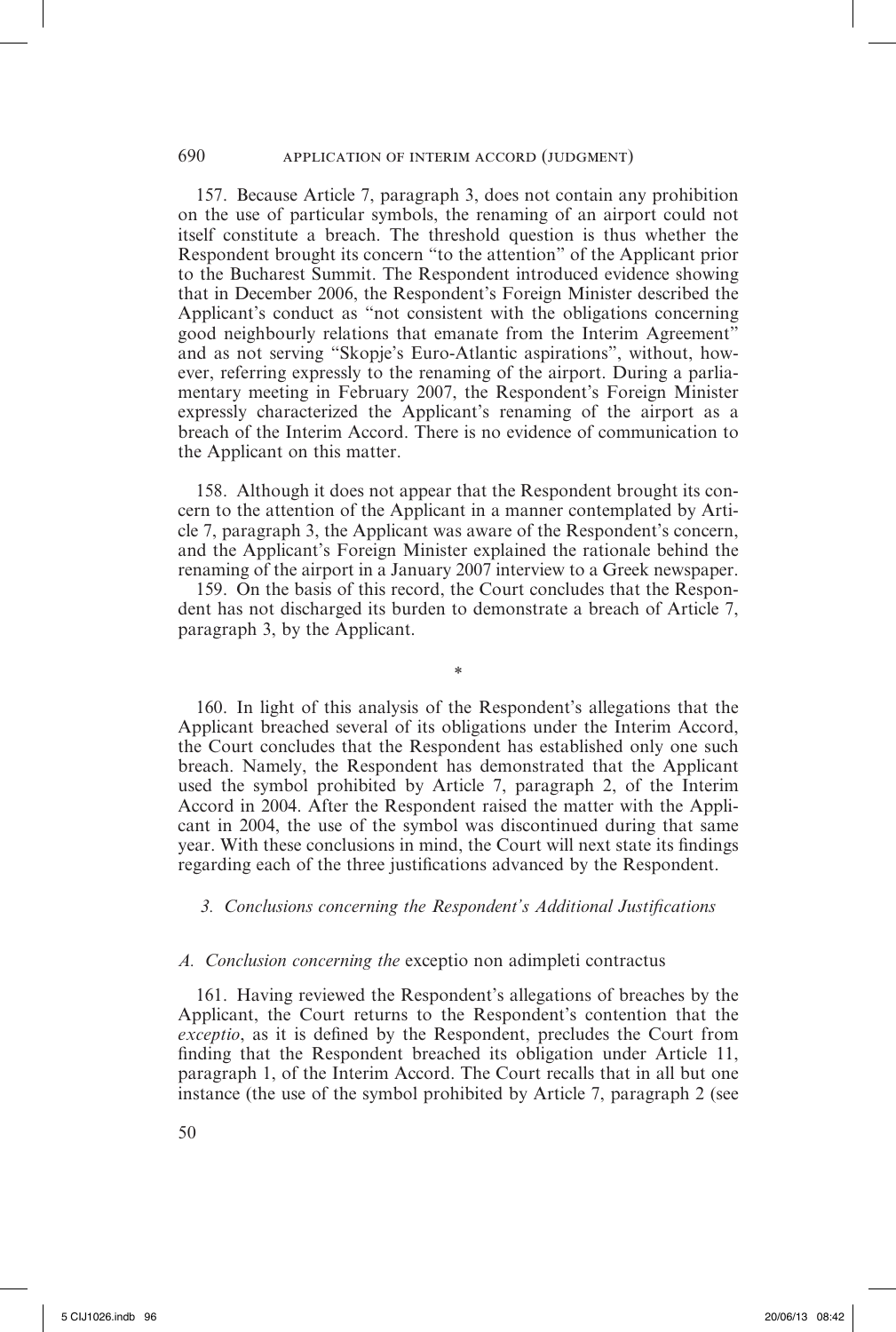paragraph 153)), the Respondent failed to establish any breach of the Interim Accord by the Applicant. In addition, the Respondent has failed to show a connection between the Applicant's use of the symbol in 2004 and the Respondent's objection in 2008 — that is, evidence that when the Respondent raised its objection to the Applicant's admission to NATO, it did so in response to the apparent violation of Article 7, paragraph 2, or, more broadly, on the basis of any belief that the *exceptio* precluded the wrongfulness of its objection. The Respondent has thus failed to establish that the conditions which it has itself asserted would be necessary for the application of the *exceptio* have been satisfied in this case. It is, therefore, unnecessary for the Court to determine whether that doctrine forms part of contemporary international law.

#### *B. Conclusion concerning a response to material breach*

162. As described above (see paragraph 118), the Respondent also suggested that its objection to the Applicant's admission to NATO could have been regarded as a response, within Article 60 of the 1969 Vienna Convention, to material breaches of the Interim Accord allegedly committed by the Applicant. Article 60, paragraph 3 *(b)*, of the 1969 Vienna Convention provides that a material breach consists in "the violation of a provision essential to the accomplishment of the object or purpose of the treaty".

163. The Court recalls its analysis of the Respondent's allegations of breach at paragraphs 124 to 159 above and its conclusion that the only breach which has been established is the display of a symbol in breach of Article 7, paragraph 2, of the Interim Accord, a situation which ended in 2004. The Court considers that this incident cannot be regarded as a material breach within the meaning of Article 60 of the 1969 Vienna Convention. Moreover, the Court considers that the Respondent has failed to establish that the action which it took in 2008 in connection with the Applicant's application to NATO was a response to the breach of Article 7, paragraph 2, approximately four years earlier. Accordingly, the Court does not accept that the Respondent's action was capable of falling within Article 60 of the 1969 Vienna Convention.

#### *C. Conclusion concerning countermeasures*

164. As described above (see paragraphs 120 and 121), the Respondent also argues that its objection to the Applicant's admission to NATO could be justified as a proportionate countermeasure in response to breaches of the Interim Accord by the Applicant. As the Court has already made clear, the only breach which has been established by the Respondent is the Applicant's use in 2004 of the symbol prohibited by Article 7, paragraph 2, of the Interim Accord. Having reached that conclusion and in the light of its analysis at paragraphs 72 to 83 concerning the reasons given by the Respondent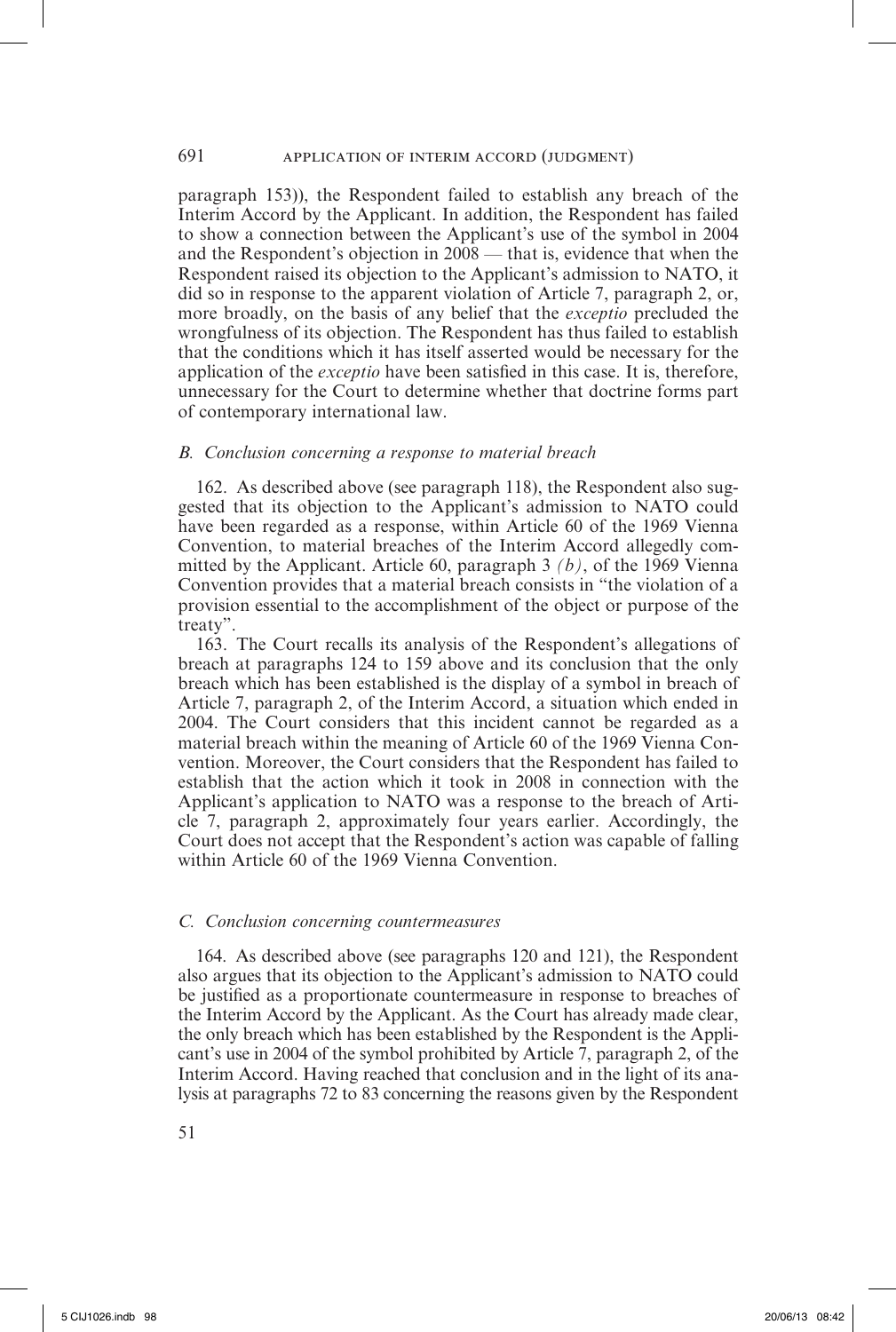for its objection to the Applicant's admission to NATO, the Court is not persuaded that the Respondent's objection to the Applicant's admission was taken for the purpose of achieving the cessation of the Applicant's use of the symbol prohibited by Article 7, paragraph 2. As the Court noted above, the use of the symbol that supports the finding of a breach of Article 7, paragraph 2, by the Applicant had ceased as of 2004. Thus, the Court rejects the Respondent's claim that its objection could be justified as a countermeasure precluding the wrongfulness of the Respondent's objection to the Applicant's admission to NATO. Accordingly, there is no reason for the Court to consider any of the additional arguments advanced by the Parties with respect to the law governing countermeasures.

165. For the foregoing reasons, the additional justifications submitted by the Respondent fail.

\* \* \*

166. Lastly, the Court emphasizes that the 1995 Interim Accord places the Parties under a duty to negotiate in good faith under the auspices of the Secretary-General of the United Nations pursuant to the pertinent Security Council resolutions with a view to reaching agreement on the difference described in those resolutions.

# \* \* \*

# V. Remedies

167. The Court recalls that, in its final submissions pertaining to the merits of the present case, the Applicant seeks two remedies which it regarded as constituting appropriate redress for claimed violations of the Interim Accord by the Respondent. First, the Applicant seeks relief in the form of a declaration of the Court that the Respondent has acted illegally, and secondly, it requests relief in the form of an order of the Court that the Respondent henceforth refrain from any action that violates its obligations under Article 11, paragraph 1, of the Interim Accord.

168. As elaborated above, the Court has found a violation by the Respondent of its obligation under Article 11, paragraph 1, of the Interim Accord. As to possible remedies for such a violation, the Court finds that a declaration that the Respondent violated its obligation not to object to the Applicant's admission to or membership in NATO is warranted. Moreover, the Court does not consider it necessary to order the Respondent, as the Applicant requests, to refrain from any future conduct that violates its obligation under Article 11, paragraph 1, of the Interim Accord. As the Court previously explained, "[a]s a general rule, there is no reason to suppose that a State whose act or conduct has been declared

5 CIJ1026.indb 100 20/06/13 08:42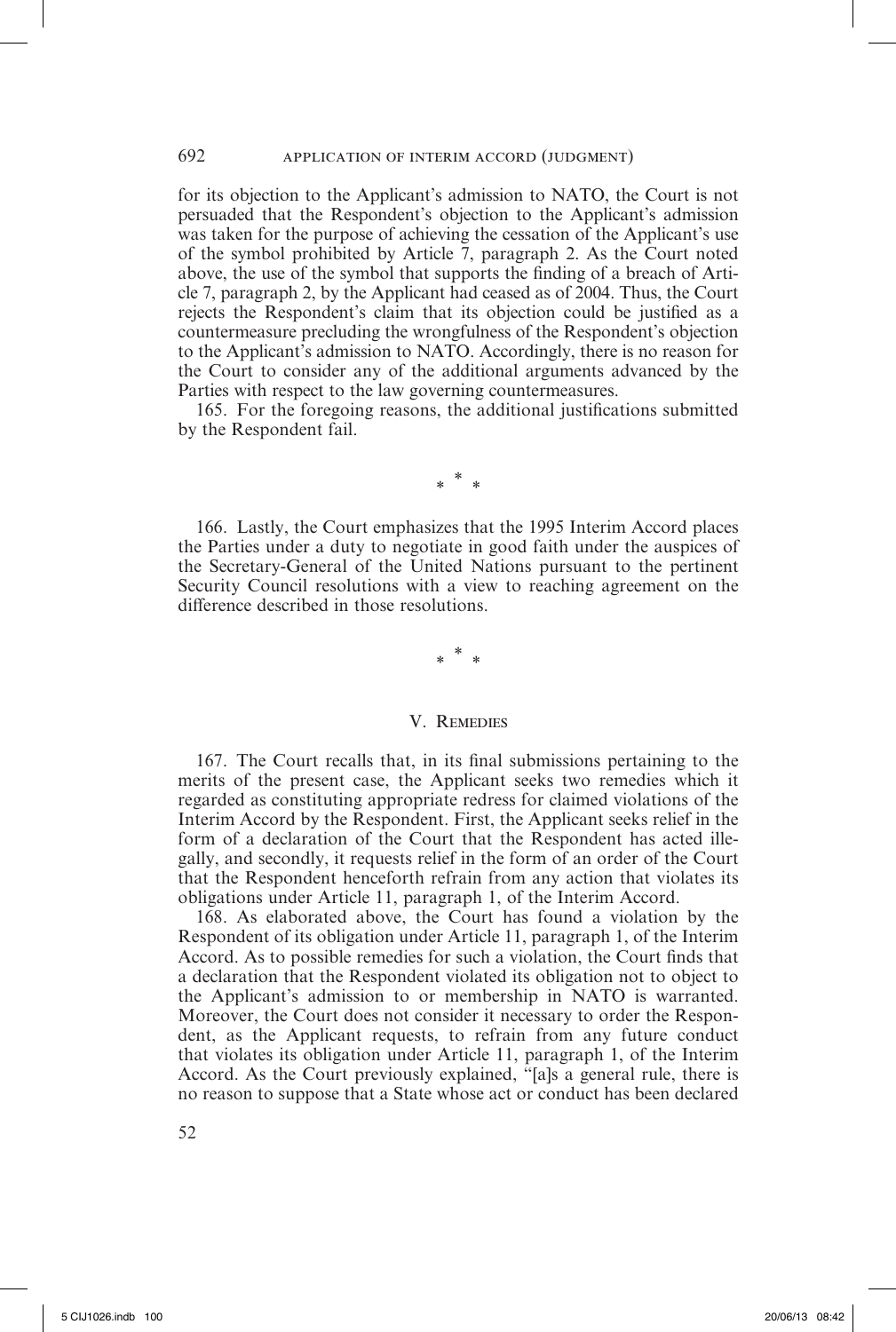wrongful by the Court will repeat that act or conduct in the future, since its good faith must be presumed" (*Navigational and Related Rights (Costa Rica* v. *Nicaragua), Judgment, I.C.J. Reports 2009*, p. 267, para. 150).

169. The Court accordingly determines that its finding that the Respondent has violated its obligation to the Applicant under Article 11, paragraph 1, of the Interim Accord, constitutes appropriate satisfaction.

\* \* \*

170. For these reasons,

The Court,

(1) By fourteen votes to two,

*Finds* that it has jurisdiction to entertain the Application filed by the former Yugoslav Republic of Macedonia on 17 November 2008 and that this Application is admissible ;

in favour: *President* Owada; *Vice-President* Tomka; *Judges* Koroma, Simma, Abraham, Keith, Sepúlveda-Amor, Bennouna, Skotnikov, Cançado Trindade, Yusuf, Greenwood, Donoghue ; *Judge* ad hoc Vukas; against : *Judge* Xue ; *Judge* ad hoc Roucounas;

(2) By fifteen votes to one,

*Finds* that the Hellenic Republic, by objecting to the admission of the former Yugoslav Republic of Macedonia to NATO, has breached its obligation under Article 11, paragraph 1, of the Interim Accord of 13 September 1995;

in favour: *President* Owada ; *Vice-President* Tomka; *Judges* Koroma, Simma, Abraham, Keith, Sepúlveda-Amor, Bennouna, Skotnikov, Cançado Trindade, Yusuf, Greenwood, Xue, Donoghue ; *Judge* ad hoc Vukas;

against: *Judge* ad hoc Roucounas;

(3) By fifteen votes to one,

*Rejects* all other submissions made by the former Yugoslav Republic of Macedonia.

in favour: *President* Owada; *Vice-President* Tomka; *Judges* Koroma, Simma, Abraham, Keith, Sepúlveda-Amor, Bennouna, Skotnikov, Cançado Trindade, Yusuf, Greenwood, Xue, Donoghue ; *Judge* ad hoc Roucounas;

against: *Judge* ad hoc Vukas.

Done in English and in French, the English text being authoritative, at the Peace Palace, The Hague, this fifth day of December, two thousand